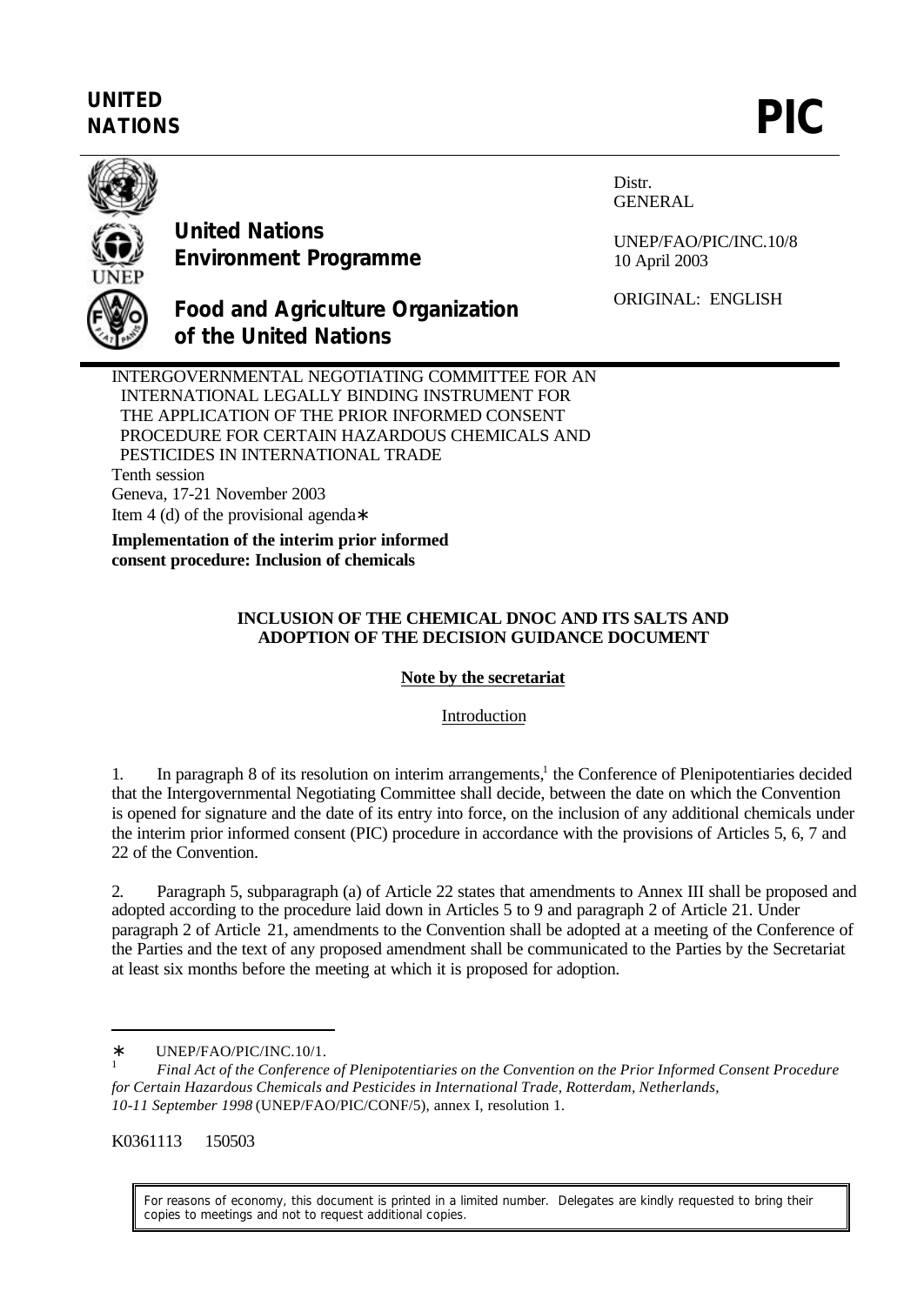#### UNEP/FAO/PIC/INC.10/8

3. At its third session, the Interim Chemical Review Committee reviewed two notifications of final regulatory action from two interim PIC regions to ban or severely restrict the chemical DNOC and, taking into account the criteria set forth in Annex II of the Convention, concluded that the requirements of that Annex had been met. Accordingly, the Interim Chemical Review Committee recommended to the Intergovernmental Negotiating Committee at its ninth session that DNOC should become subject to the interim PIC procedure,<sup>2</sup> noting that it would develop a draft decision guidance document and forward it to the Intergovernmental Negotiating Committee in accordance with Article 7 of the Convention.

4. At its fourth session, the Interim Chemical Review Committee finalized the draft decision guidance document on DNOC and decided to forward it and the Committee's recommendation for inclusion of DNOC in the interim PIC Procedure to the Intergovernmental Negotiating Committee. The revised introduction prepared by the Interim Chemical Review Committee has been included in the draft decision guidance document. The text of the Committee's recommendation, a summary of the deliberations of the Committee, including a rationale for the inclusion of DNOC based on the criteria listed in Annex II of the Convention, and a tabular summary of comments received and how they were addressed, are attached as annex I to the present note. The draft decision guidance document is attached as annex II to the present note.

5. In accordance with decision INC-7/6, which sets out the process for drafting decision guidance documents, and in line with the time frame specified in paragraph 2 of Article 21 of the Convention, the secretariat circulated the present document to all Parties and observers on 14 May 2003.

#### B. Suggested action by the Committee

6. The Committee may wish to decide to make the chemical DNOC subject to the interim prior informed consent procedure, as defined in paragraph 2 of the resolution on interim arrangements, and to approve the draft decision guidance document.

 $\frac{1}{2}$ See UNEP/FAO/PIC/INC.3/19, annexII.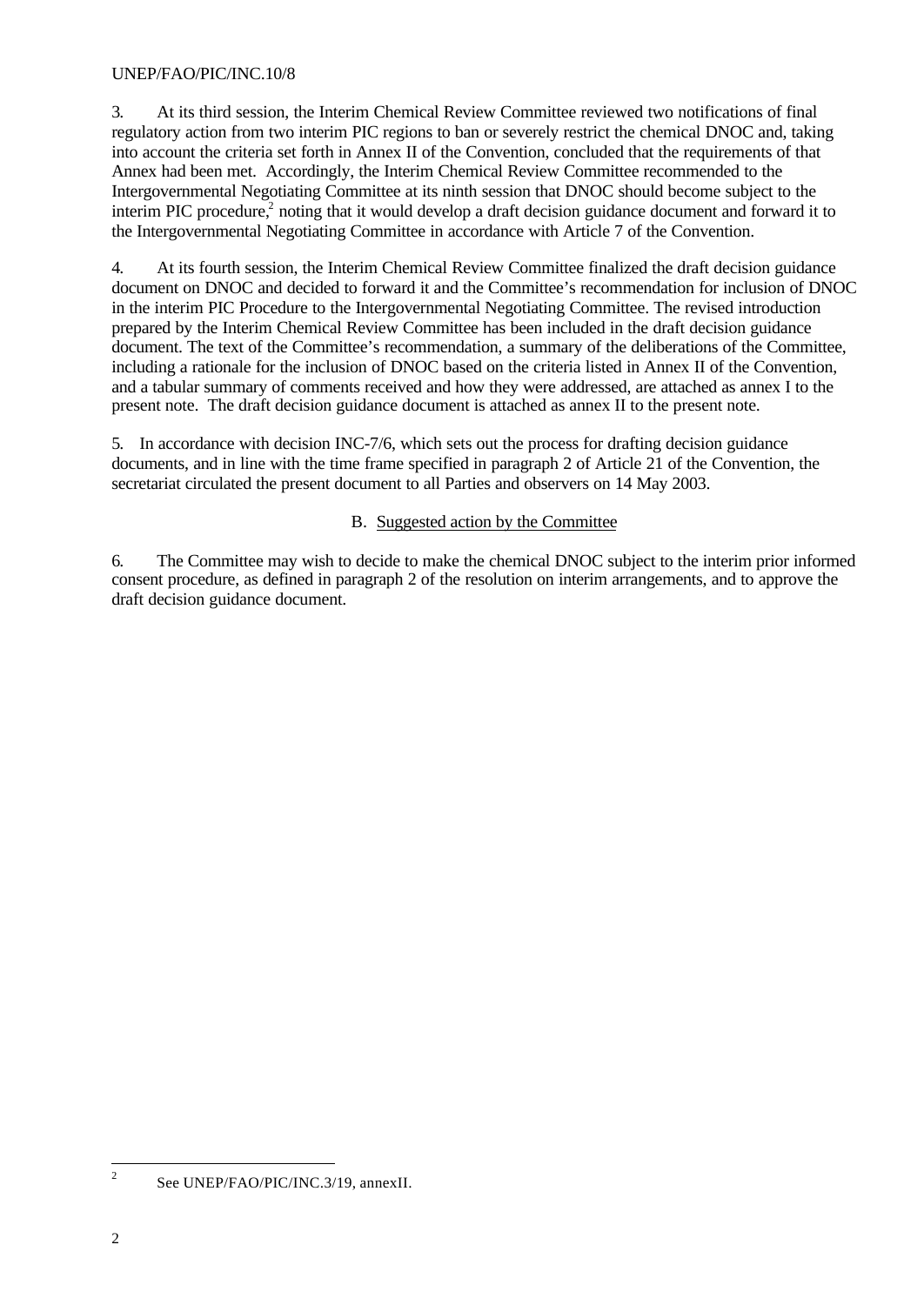#### Annex I

#### DNOC AND ITS SALTS

#### The Interim Chemical Review Committee,

Noting that at its third session it had reviewed the notifications of final regulatory actions by the European Community and Peru on DNOC and, taking into account the requirements set forth in Annex II of the Rotterdam Convention on the Prior Informed Consent Procedure for Certain Hazardous Chemicals and Pesticides in International Trade, and had come to the conclusion that the requirements of that Annex had been met,

Recalling that, in line with paragraph 6 of Article 5 of the Convention, at its second session it had accordingly recommended to the Intergovernmental Negotiating Committee that DNOC should become subject to the interim prior informed consent procedure and noting (Annex II of its report of its third session (UNEP/FAO/PIC/ICRC.3/19) ) that it was to develop a draft decision guidance document and forward it to the Intergovernmental Negotiating Committee in accordance with Article 7 of the Convention,

Recalling also that, in accordance with the operational procedures for the Interim Chemical Review Committee, set forth in decision INC-7/6 of the Intergovernmental Negotiating Committee on the process for drafting decision guidance documents, it had established a group to draft a decision guidance document on DNOC and that this group, upon fulfilling the requirements of the operational procedures and in accordance with paragraph 1 of Article 7 of the Convention, had developed a draft decision guidance document on DNOC (UNEP/FAO/PIC/ICRC.4/12) and had submitted it to the Committee at its fourth session for further action,

Noting that the draft decision guidance document was based on the information specified in Annex I of the Convention, as required by paragraph 1 of Article 7 of the Convention,

Recalling that in accordance with step 7 of the process for drafting decision guidance documents, final documentation forwarded by the Secretariat to all Parties and observers in advance of Intergovernmental Negotiating Committee sessions must include a draft decision guidance document, a recommendation by the Interim Chemical Review Committee for inclusion in the prior informed consent procedure, a summary of the deliberations of the Interim Chemical Review Committee including a rationale for inclusion based on the criteria listed in Annex II to the Convention, and a tabular summary of comments received by the Secretariat and how they had been addressed,

Adopts the following recommendation to the Intergovernmental Negotiating Committee:

#### The Interim Chemical Review Committee

Recommends, in line with paragraph 6 of Article 5 of the Convention, that the Intergovernmental Negotiating Committee should make DNOC and its salts (such as ammonium salt, potassium salt and sodium salt)*,* subject to the interim prior informed consent procedure;

| Chemical                                      | Relevant CAS Number(s)          | <b>Category</b> |
|-----------------------------------------------|---------------------------------|-----------------|
| DNOC and its salts                            | 534-52-1; 2980-64-5; 5787-96-2; | Pesticide       |
| (such as ammonium salt, potassium $2312-76-7$ |                                 |                 |
| salt and sodium salt)                         |                                 |                 |

Forwards, in line with paragraph 2 of Article 7 of the Convention, this recommendation, together with the draft decision guidance document on DNOC, to the Intergovernmental Negotiating Committee for a decision on the inclusion of DNOC in the interim prior informed consent procedure.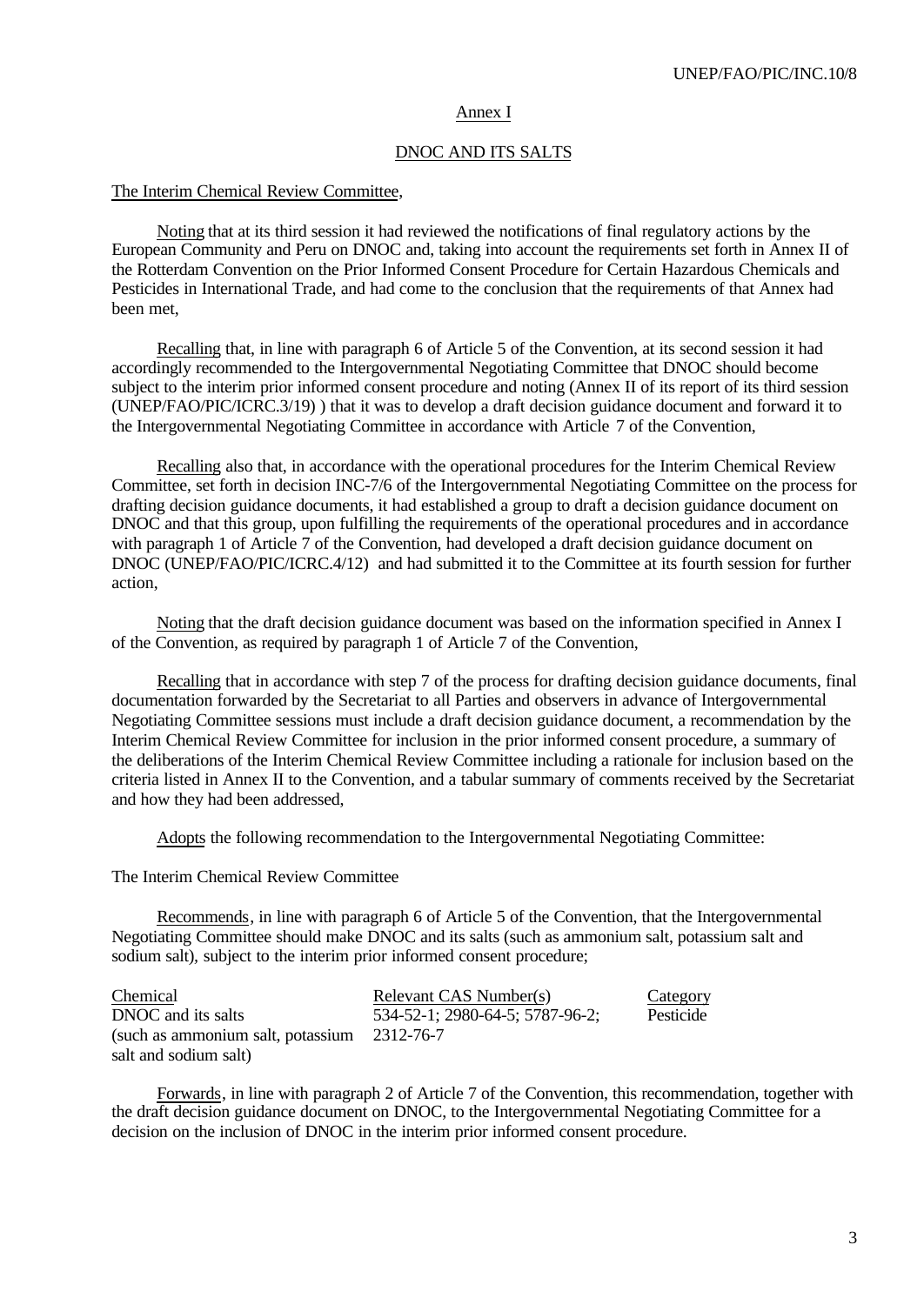#### Appendix I

#### Rationale for the recommendation that DNOC should become subject to the interim prior informed consent procedure (Excerpt from UNEP/FAO/PIC/ICRC.3/19 annex II)

In reviewing the notifications of final regulatory actions by the European Community and Peru together with the supporting documentary information and supplementary information provided by those Parties, the Committee was able to confirm that those actions had been taken in order to protect human health, (particularly as regards operator exposure) and the environment (risks to non-target species). The European Community action stemmed from a risk evaluation based on data that contained some gaps. However, the unaddressed endpoints were not relevant for the evaluation, which concluded that there were concerns about human health and the environment. The action by Peru was based on hazard data supplemented by a study of poisoning incidents in the country. Taken together, that material demonstrated that there had been a risk evaluation that took into account prevailing conditions in that country.

The Committee established that the final regulatory actions had been taken on the basis of risk evaluations and that those evaluations had been based on a review of scientific data. The available documentation demonstrated that the data had been generated in accordance with scientifically recognized methods, that the data reviews had been performed and documented in accordance with generally recognized scientific principles and procedures, and that the final regulatory actions had been based on chemical-specific risk evaluations taking into account the conditions prevailing within the European Community and Peru.

The Committee concluded that the final regulatory actions provided a sufficiently broad basis to merit including DNOC in the interim PIC procedure. It noted that those actions had led to a significant decrease in the quantities and uses of the chemical and the risks for human health and the environment. The Committee also took into account that the considerations underlying the final regulatory actions were not of limited applicability but of broader relevance. On the basis of information from Peru and other available information, the Committee concluded also that there was ongoing international trade in DNOC.

The Committee noted also that concern about intentional misuse of DNOC had not been a reason for the final regulatory actions.

The Committee concluded that the notifications of final regulatory actions by the European Community and Peru met the criteria set out in Annex II to the Convention.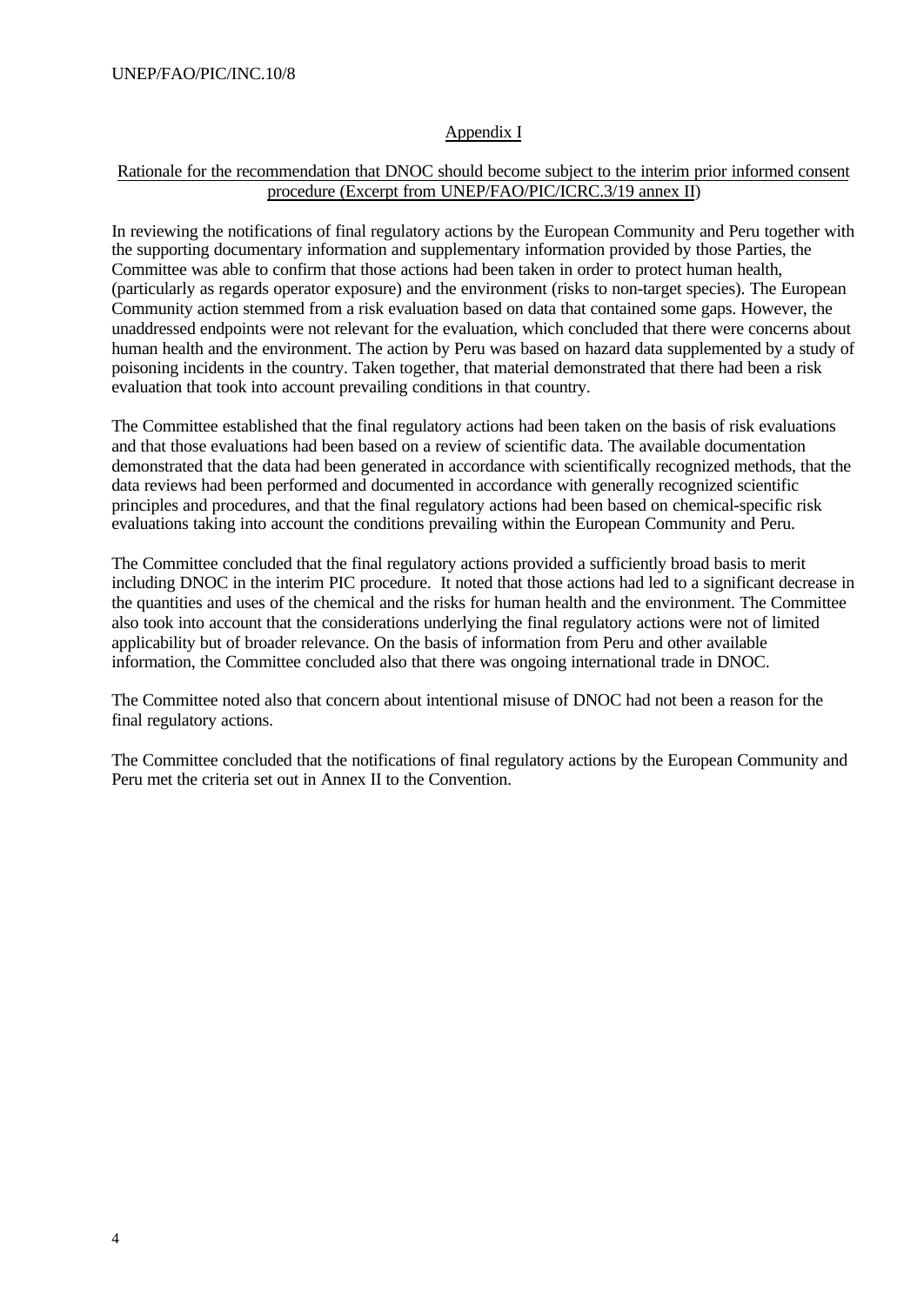## Appendix II

### Drafting Group on DNOC

#### Second-round comments on the draft internal working document for DNOC

| <b>POINT</b> |                                   | <b>AUTHOR</b> | <b>COMMENT</b>                                                                                                                                                                         | <b>RESPONSE</b>                                                                                                                                                                               |
|--------------|-----------------------------------|---------------|----------------------------------------------------------------------------------------------------------------------------------------------------------------------------------------|-----------------------------------------------------------------------------------------------------------------------------------------------------------------------------------------------|
|              | <b>Abbreviations</b>              |               |                                                                                                                                                                                        |                                                                                                                                                                                               |
|              | Ecuador and<br>Australia          |               | In "Abbreviations which may be used in this document, it does not<br>be enclosed "DT50".                                                                                               | This abbreviation added (page II) since it appears 4 times in the<br>DGD (point 1.8, point 4.1.1, point 4.1.2 (x 2), and point 4.1.5<br>$(x 3)$ .                                             |
| Australia    |                                   |               | E.C.: European Community                                                                                                                                                               | No addition made since no abbreviation used in DGD.<br>The only use was on page 10, now changed to European<br>Community.                                                                     |
|              |                                   |               | $K\rightarrow k$ , $Kg\rightarrow Kg$ , POEM (Prediction $\rightarrow$ Predictive)                                                                                                     | Agreed.                                                                                                                                                                                       |
|              |                                   |               | $L \rightarrow 1$                                                                                                                                                                      | Agreed and consistency applied throughout DGD.                                                                                                                                                |
|              | <b>Decision Guidance Document</b> |               |                                                                                                                                                                                        |                                                                                                                                                                                               |
|              | Identification<br>and uses        | Ecuador       | On the common name it would be better to write "DNOC and all<br>its salts"                                                                                                             | Amended to reflect the guidance provided by INC.9                                                                                                                                             |
|              |                                   | Australia     | Has the Working Group been provided with sufficient evidence by<br>the E.C. and Peru that the notifications cover other salts in addition<br>to the ammonium salt?                     | Yes.                                                                                                                                                                                          |
|              |                                   | Ecuador       | On CAS - $No.(s)$ , are the potassium and ammonium salt and what<br>about CAS number (2312-76-7)(The Pesticide Manual, A World<br>Compendium. Twelfth Edition. 2000) for sodium salts? | Agreed (page 1).                                                                                                                                                                              |
|              |                                   | Australia     | Harmonised System Customs Code- Identical codes?                                                                                                                                       | Text amended (page 1).                                                                                                                                                                        |
|              |                                   | Chile         | CAS numbers of the salts should be indicated in Annex III                                                                                                                              | Noted: it will be listed in Annex III as INC 9 advised.                                                                                                                                       |
|              |                                   | Ecuador       | In use(s) in regulated category after "ovicide", should said as well<br>as "fungicide.                                                                                                 | Agreed. (This was not an "intended use" in the E.C. regulation,<br>but it is indicated in the EC documentation (page 6 of the<br>monograph, point 1.4.1.1) that DNOC has a fungicide action). |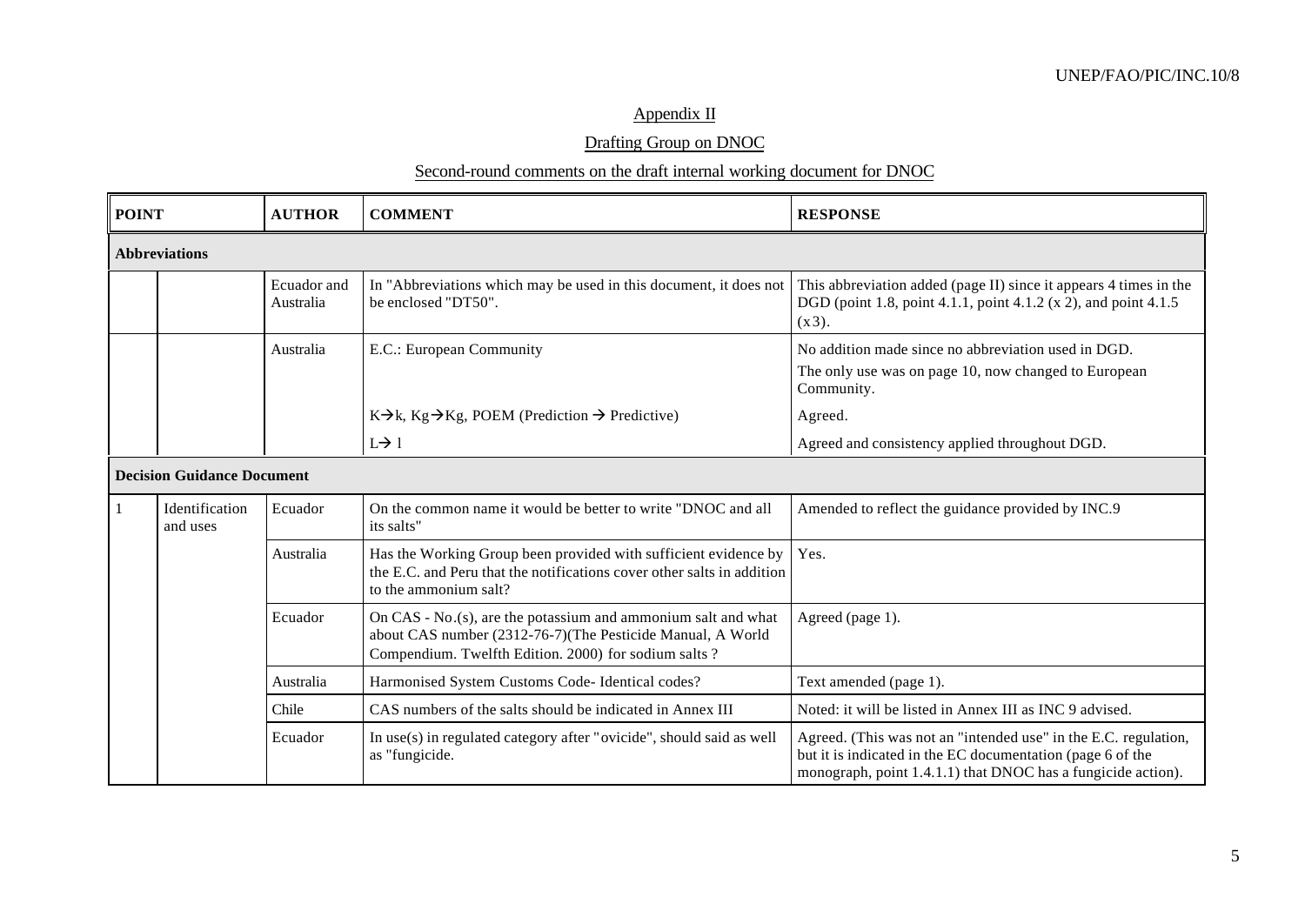### UNEP/FAO/PIC/INC.10/8

| <b>POINT</b>                                                                                                                 |                                                                                                                                                                                        | <b>AUTHOR</b> | <b>COMMENT</b>                                                                                                                            | <b>RESPONSE</b>                                                                                                                                                                                                                                   |
|------------------------------------------------------------------------------------------------------------------------------|----------------------------------------------------------------------------------------------------------------------------------------------------------------------------------------|---------------|-------------------------------------------------------------------------------------------------------------------------------------------|---------------------------------------------------------------------------------------------------------------------------------------------------------------------------------------------------------------------------------------------------|
| 2.1                                                                                                                          | Final<br>regulatory<br>action                                                                                                                                                          | Ecuador       | In 2.1, Final regulatory action, about Peru, the first paragraph, last<br>line, should said "valid for all types of formulations "        | Language reflects that in Peruvian regulatory action. No change<br>made pending confirmation from Peru (page 2).                                                                                                                                  |
| 2.3                                                                                                                          | Risk evaluation   Australia                                                                                                                                                            |               | $2.3 \rightarrow 2.2$ , plus other typographical corrections.                                                                             | Agreed (page 2).                                                                                                                                                                                                                                  |
|                                                                                                                              |                                                                                                                                                                                        | Germany       | add under point "2.3 Risk evaluation,                                                                                                     | Agreed, subject to reformulation (page 3).                                                                                                                                                                                                        |
|                                                                                                                              | European Community, Environmental Impact" after the first<br>sentence, that<br>"DNOC is highly toxic to honey bees (LD 50 oral: 2 µg/bee)".                                            |               |                                                                                                                                           | Amended and further revised to reflect information contained in<br>the EU monograph that under field condition no significant risks<br>were identified (see point 4.2.3 in the Annex 1). This has also<br>been reflected in point 5.3 of Annex 1. |
| Switzerland<br>Note, last line:  to cover all salts of DNOC.                                                                 |                                                                                                                                                                                        |               | Agreed (page 3).                                                                                                                          |                                                                                                                                                                                                                                                   |
| 3.1                                                                                                                          | Regulatory<br>measure to<br>reduce<br>exposure                                                                                                                                         | Ecuador       | In 3.1, Regulatory measures to reduce exposure, about Peru, in the<br>last line, instead of are prohibited, should said "were prohibited" | Agreed (page 3).                                                                                                                                                                                                                                  |
| 3.3                                                                                                                          | Alternatives                                                                                                                                                                           | Ecuador       | On page 4, in the second paragraph should said "The European<br>Community and Peru did not provide any specific information<br>on"        | Agreed (page 4).                                                                                                                                                                                                                                  |
| $\overline{4}$                                                                                                               | Hazards and<br>Italy<br>A correct EU classification is given in the par. 4 of the draft.<br>However in the $28th$ ATP the R40 phrase is replaced with R68.<br>risks to human<br>health |               |                                                                                                                                           | Agreed. R 40: possible risks of irreversible effects was<br>renumbered as R 68 after the EC had submitted its notification.<br>Text amended accordingly (page 4).                                                                                 |
| 4.2                                                                                                                          | Switzerland<br>Packaging and<br>- Hazard Class: Cancel UN Subsidary Risks: 8 (See UN<br>labelling<br>Recommendations on the transport of dangerous goods, Model<br>Regulations 2001)   |               |                                                                                                                                           | Agreed (page 5).                                                                                                                                                                                                                                  |
| - International Maritime dangerous Goods (IMDG) Code:<br>(amendment: IMDG,   The Maritime Safety Committee,<br>$30-00, 2000$ |                                                                                                                                                                                        |               | Agreed (page 5).                                                                                                                          |                                                                                                                                                                                                                                                   |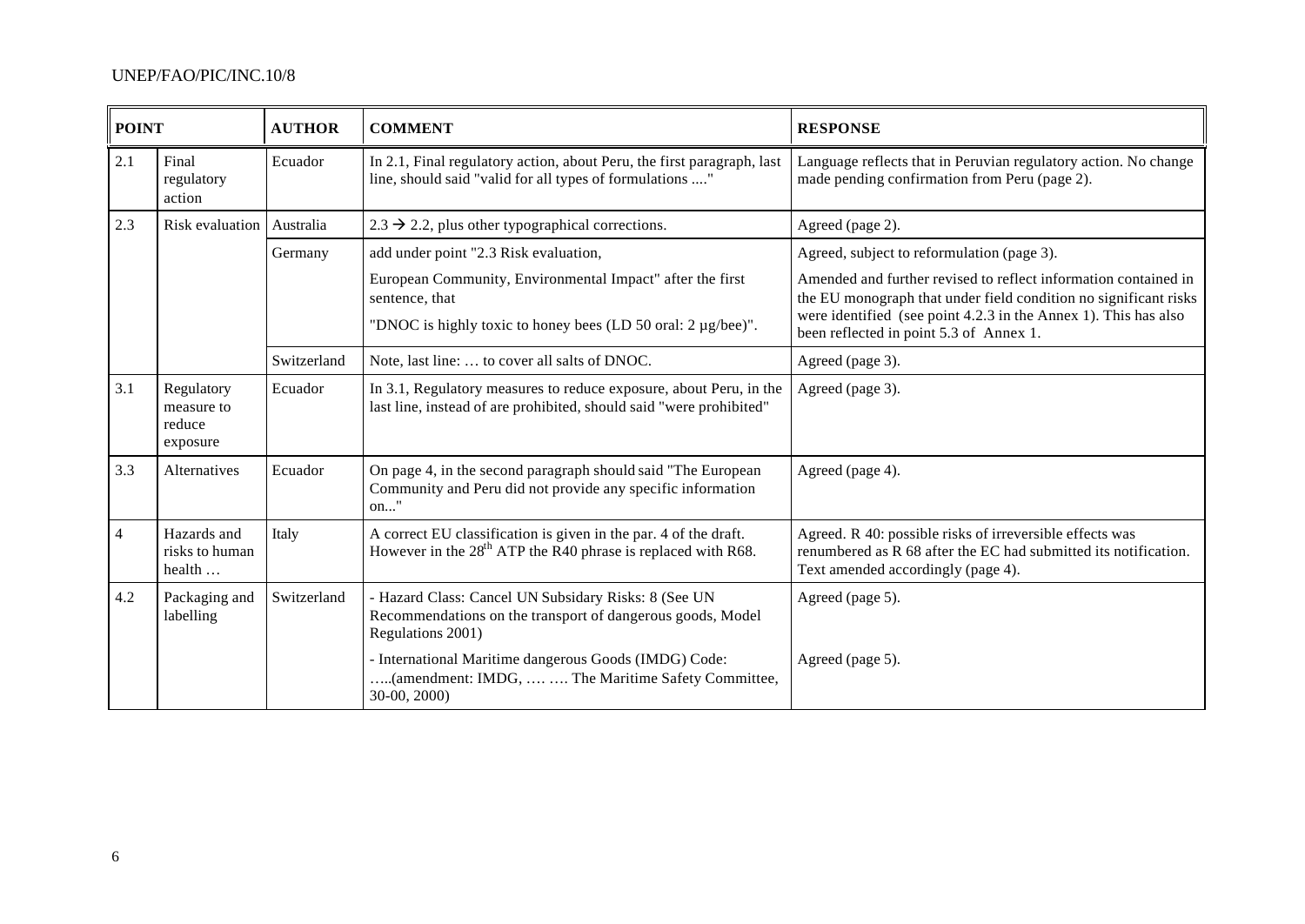|             | Introduction to the annex                                   |                                                                                                                                                                                                                                                                                                                                                                                             |                                                                                                                                                                                                                                                                                                    |                                                                                                                                                                                                                                                                                                  |  |  |
|-------------|-------------------------------------------------------------|---------------------------------------------------------------------------------------------------------------------------------------------------------------------------------------------------------------------------------------------------------------------------------------------------------------------------------------------------------------------------------------------|----------------------------------------------------------------------------------------------------------------------------------------------------------------------------------------------------------------------------------------------------------------------------------------------------|--------------------------------------------------------------------------------------------------------------------------------------------------------------------------------------------------------------------------------------------------------------------------------------------------|--|--|
|             | Australia                                                   |                                                                                                                                                                                                                                                                                                                                                                                             | Was this document referenced in either of the notifications<br>from E.C. or Peru? If not, should not be included as this<br>Annex only includes very limited data from sources not<br>referenced by the notifications in support of their final<br>regulatory actions eg WHO first aid information | Noted: The working paper on preparing internal proposals and<br>DGDs states on page 5 in relation to Annex 1 that 'The results<br>of international reviews such as those of WHO/IPCS/JPMR<br>should also be included in this section where available and<br>considered relevant.'                |  |  |
|             |                                                             | In line with the approach taken for monocrotophos a brief<br>comparative summary of the EHC evaluation has been prepared<br>and inserted in Section 2.2.7. The specific references in<br>individual sections of Annex I have been removed and the<br>remaining text checked against the information contained in the<br>monograph on DNOC submitted by the European Commission<br>to ICRC3. |                                                                                                                                                                                                                                                                                                    |                                                                                                                                                                                                                                                                                                  |  |  |
|             | Annex 1: Further information on the substance               |                                                                                                                                                                                                                                                                                                                                                                                             |                                                                                                                                                                                                                                                                                                    |                                                                                                                                                                                                                                                                                                  |  |  |
| $\mathbf 2$ | <b>Toxicological properties</b>                             |                                                                                                                                                                                                                                                                                                                                                                                             |                                                                                                                                                                                                                                                                                                    |                                                                                                                                                                                                                                                                                                  |  |  |
| 2.1.3       | Absorption,<br>distribution,<br>excretion and<br>metabolism | Australia                                                                                                                                                                                                                                                                                                                                                                                   | <b>Editorial</b> changes                                                                                                                                                                                                                                                                           | Agreed (page 9-10).                                                                                                                                                                                                                                                                              |  |  |
| 2.2.1       | <b>Acute Toxicity</b>                                       | Australia                                                                                                                                                                                                                                                                                                                                                                                   | Editorial changes (dermal)                                                                                                                                                                                                                                                                         | Agreed (page 10).                                                                                                                                                                                                                                                                                |  |  |
| 2.2.2       | Short-term toxicity                                         | Australia                                                                                                                                                                                                                                                                                                                                                                                   | In section 'oral', first sentence: add Charles River before<br>'rats'                                                                                                                                                                                                                              | No change made. The strain was not indicated for other species<br>throughout the DGD (page 11). However, we have added F-344<br>rats in point 2.2.4 and Sprague-Dawley rats in point 2.2.5<br>because the choice of the strain is important in carcinogenicity<br>and toxicity for reproduction. |  |  |
|             |                                                             |                                                                                                                                                                                                                                                                                                                                                                                             | In the same section, delete:                                                                                                                                                                                                                                                                       | No change made. Information from EC supporting                                                                                                                                                                                                                                                   |  |  |
|             |                                                             |                                                                                                                                                                                                                                                                                                                                                                                             | The NOEL was set at 2.89 mg/kg bw/day.                                                                                                                                                                                                                                                             | documentation (page 18 of the EC monograph).                                                                                                                                                                                                                                                     |  |  |
|             |                                                             |                                                                                                                                                                                                                                                                                                                                                                                             | In the same section, add: IPCS, 2000                                                                                                                                                                                                                                                               | No change made. Summary of principal conclusion of EHC is in                                                                                                                                                                                                                                     |  |  |
|             |                                                             |                                                                                                                                                                                                                                                                                                                                                                                             | $(\text{ref. }?)$                                                                                                                                                                                                                                                                                  | section 2.2.7.                                                                                                                                                                                                                                                                                   |  |  |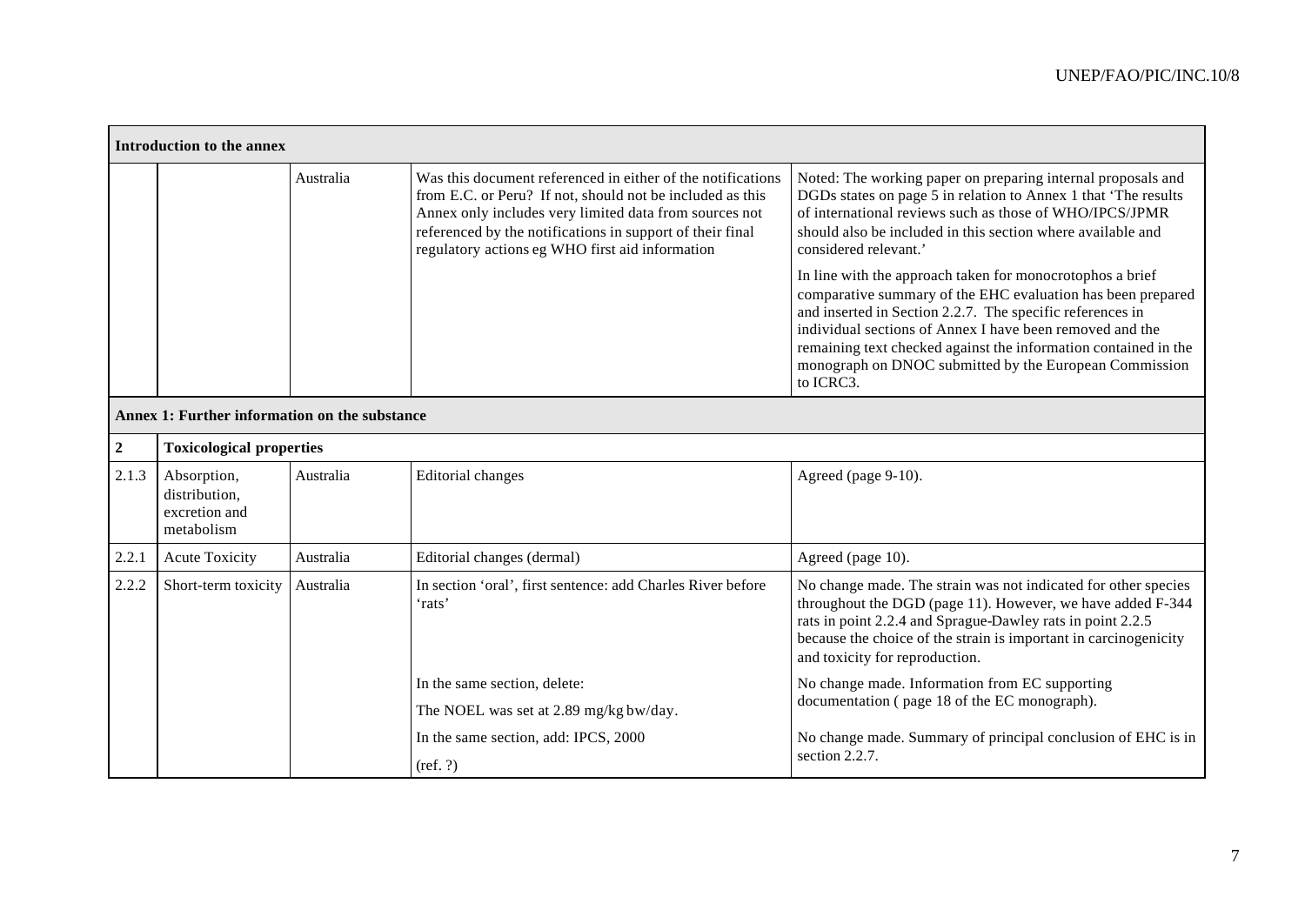|                                                                             |                                        |             | Introduce separate sections on dermal and inhalation                                                                                                                                                                                                                                                                                                                                                    | Agreed (page 11).                                                                          |
|-----------------------------------------------------------------------------|----------------------------------------|-------------|---------------------------------------------------------------------------------------------------------------------------------------------------------------------------------------------------------------------------------------------------------------------------------------------------------------------------------------------------------------------------------------------------------|--------------------------------------------------------------------------------------------|
| 2.2.3                                                                       | Genotoxicity                           | Australia   | Typo<br>Agreed (page 11).                                                                                                                                                                                                                                                                                                                                                                               |                                                                                            |
| 2.2.4<br>Long-term toxicity<br>Australia<br>and<br>Italy<br>carcinogenicity |                                        |             | Editorial                                                                                                                                                                                                                                                                                                                                                                                               | Agreed (page 12).                                                                          |
|                                                                             |                                        |             | In par. 2.2.4 is stated "The NOELs for long-term toxicity<br>were set at 0.59 mg/kg bw/day in males on the basis of<br>increased food consumption". Furthermore in par. 2.2.7<br>is stated "The calculation of the ADI was carried out from<br>the NOEL in the most sensitive species. From the two-year<br>study in rats, it was established as 0.1 mg/kg bw/day".<br>Please explain this discrepancy. | Inconsistency in text has been corrected                                                   |
|                                                                             |                                        | Australia   | Add (ICPS, 2000)                                                                                                                                                                                                                                                                                                                                                                                        | No change made. This study is noted in the EC supporting<br>documentation (section 2.2.7). |
| 2.2.5                                                                       | Reproduction                           | Australia   | Editorial                                                                                                                                                                                                                                                                                                                                                                                               | Agreed (page 12).                                                                          |
| 2.2.7                                                                       | Summary and<br>Overall evaluation      | Switzerland | 2.2.7 Note  to cover all salts of DNOC.                                                                                                                                                                                                                                                                                                                                                                 | Agreed (page 12-13).                                                                       |
| $\mathbf{3}$                                                                | <b>Toxicological properties</b>        |             |                                                                                                                                                                                                                                                                                                                                                                                                         |                                                                                            |
| 3.4                                                                         | Operator Exp.                          | Australia   | Minor editorial and formatting changes                                                                                                                                                                                                                                                                                                                                                                  | Agreed (page 14).                                                                          |
| 3.5                                                                         | Medical data                           | Australia   | Minor editorial                                                                                                                                                                                                                                                                                                                                                                                         | Agreed, subject to further correction (page 16).                                           |
| 4.1.1                                                                       | Environmental fate<br>and effects/soil | Australia   | Minor editorial                                                                                                                                                                                                                                                                                                                                                                                         | Agreed (page 16).                                                                          |
|                                                                             | 4.1.5 Persistence                      | Australia   | Editorial                                                                                                                                                                                                                                                                                                                                                                                               | Agreed (page 17).                                                                          |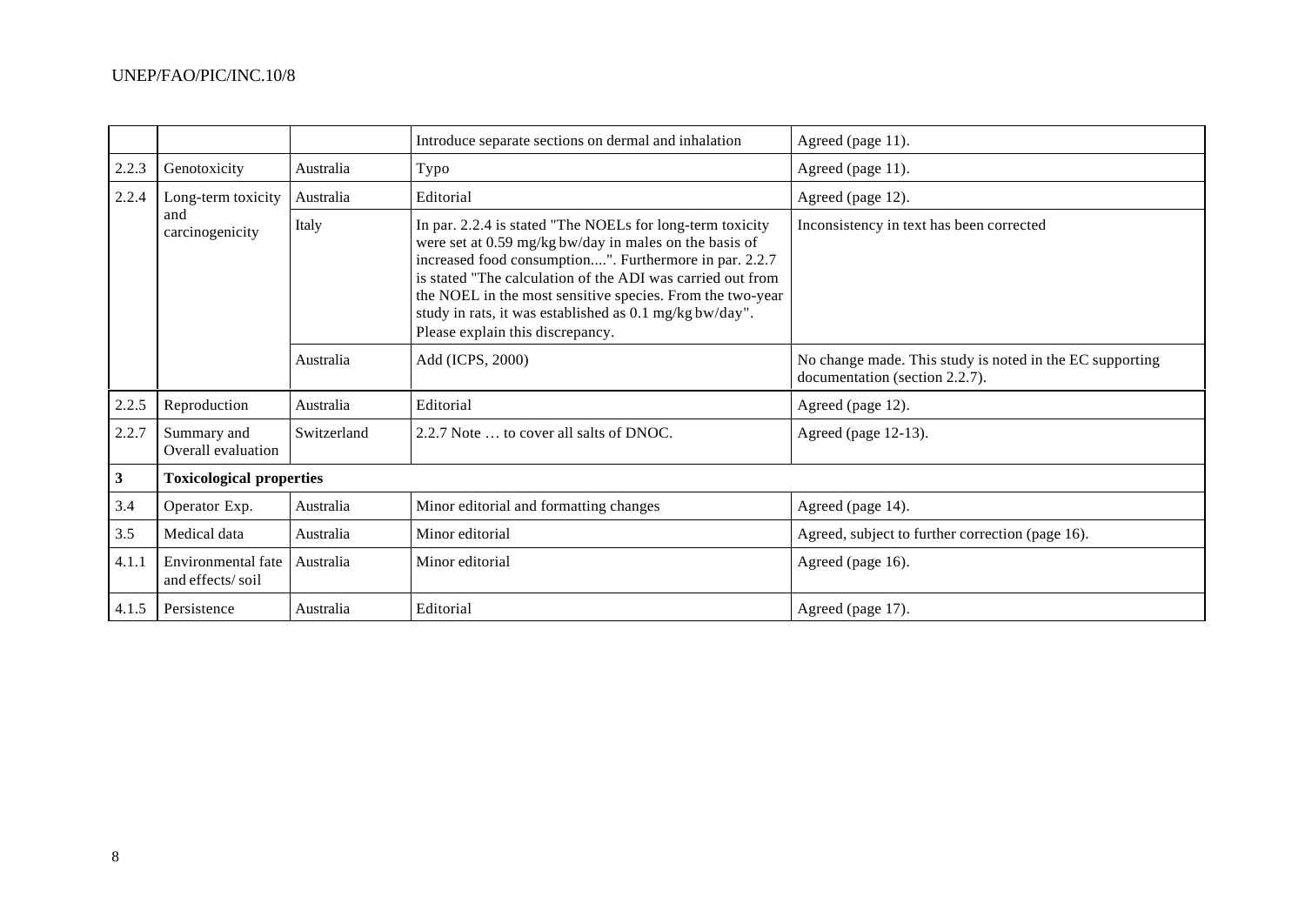| 4.2   |                                                        | Ecotoxicity – Effects on non target organisms                                                                                                                                                                                                                                                                                                                                                 |                                                                                                                                                         |                                                                                                                                                                                                                                                                                                                                                        |  |  |  |
|-------|--------------------------------------------------------|-----------------------------------------------------------------------------------------------------------------------------------------------------------------------------------------------------------------------------------------------------------------------------------------------------------------------------------------------------------------------------------------------|---------------------------------------------------------------------------------------------------------------------------------------------------------|--------------------------------------------------------------------------------------------------------------------------------------------------------------------------------------------------------------------------------------------------------------------------------------------------------------------------------------------------------|--|--|--|
| 4.2.1 | Terrestrial<br>vertebrates                             | Italy<br>In par. 4.2.1 and 5.1 of the Annex 1 an oral rat LD50 of 26<br>mg/kg bw is used as reference values for mammals risk<br>evaluation. However in par. 2.2.1 the lower limits for the<br>LD50 values are 20 an 16 mg/kg bw for rats and mice<br>respectively. Please explain in the text the reason for that<br>choice even there are not implications in the final risk<br>evaluation. |                                                                                                                                                         | Point 2.2.1 gives a range of pooled values (20-85 mg/kg) that<br>originate from both notifying countries.                                                                                                                                                                                                                                              |  |  |  |
|       |                                                        |                                                                                                                                                                                                                                                                                                                                                                                               |                                                                                                                                                         | During the EC review of the substance, the industry provided<br>several values included in various peer-reviewed handbooks.<br>The reviewing committee asked for primary publications.<br>Among the available original papers, the value of 26 mg/kg was<br>retained as the most reliable to serve as a basis of the EC risk<br>evaluation.            |  |  |  |
|       |                                                        |                                                                                                                                                                                                                                                                                                                                                                                               |                                                                                                                                                         | Small change made to point 4.2.1 to make it clear that the<br>indicated LD50 value was that retained in the EC risk<br>evaluation.                                                                                                                                                                                                                     |  |  |  |
|       |                                                        |                                                                                                                                                                                                                                                                                                                                                                                               |                                                                                                                                                         | No changes needed to points 2.2.1 and 5.1.                                                                                                                                                                                                                                                                                                             |  |  |  |
|       |                                                        | Australia                                                                                                                                                                                                                                                                                                                                                                                     | Editorial, plus query over $LD_0$ .                                                                                                                     | Editorial agreed (page 18).                                                                                                                                                                                                                                                                                                                            |  |  |  |
|       |                                                        |                                                                                                                                                                                                                                                                                                                                                                                               |                                                                                                                                                         | LD50 and $LD_0$ have been included for pheasants and partridges<br>from the supporting documentation                                                                                                                                                                                                                                                   |  |  |  |
| 4.2.3 | Honey Bees &<br>Other arthropods                       | Australia<br>Editorial. Use Brassica napus instead of 'rape's                                                                                                                                                                                                                                                                                                                                 |                                                                                                                                                         | Agreed (page 18). Wording at the end of the paragraph has also<br>been modified to take account of change to point 2.3 of DGD.                                                                                                                                                                                                                         |  |  |  |
|       | Summary                                                | Australia                                                                                                                                                                                                                                                                                                                                                                                     | Typographical correction                                                                                                                                | Agreed (page 20). Wording also modified to take account of<br>change to point 2.3 of DGD.                                                                                                                                                                                                                                                              |  |  |  |
|       | Annex 3 – Addresses of designated national authorities |                                                                                                                                                                                                                                                                                                                                                                                               |                                                                                                                                                         |                                                                                                                                                                                                                                                                                                                                                        |  |  |  |
|       | EC                                                     | Australia                                                                                                                                                                                                                                                                                                                                                                                     | should there be a C entry as well                                                                                                                       | Changed to "CP" (page 23).                                                                                                                                                                                                                                                                                                                             |  |  |  |
|       | General                                                | Italy                                                                                                                                                                                                                                                                                                                                                                                         | A general lack of references is observed in the DGD and<br>the Annex 1 drafts. References should be given for tox,<br>eco-tox and phys-chem properties. | No changes made. All the data originate from the supporting<br>documentation of the 2 notifying countries (references<br>included) or from international sources such as EHC 220<br>(references cited). The drafting of the DGD was performed in<br>line with the guidance document, following the same basic<br>approach as the DGD on monocrotophos. |  |  |  |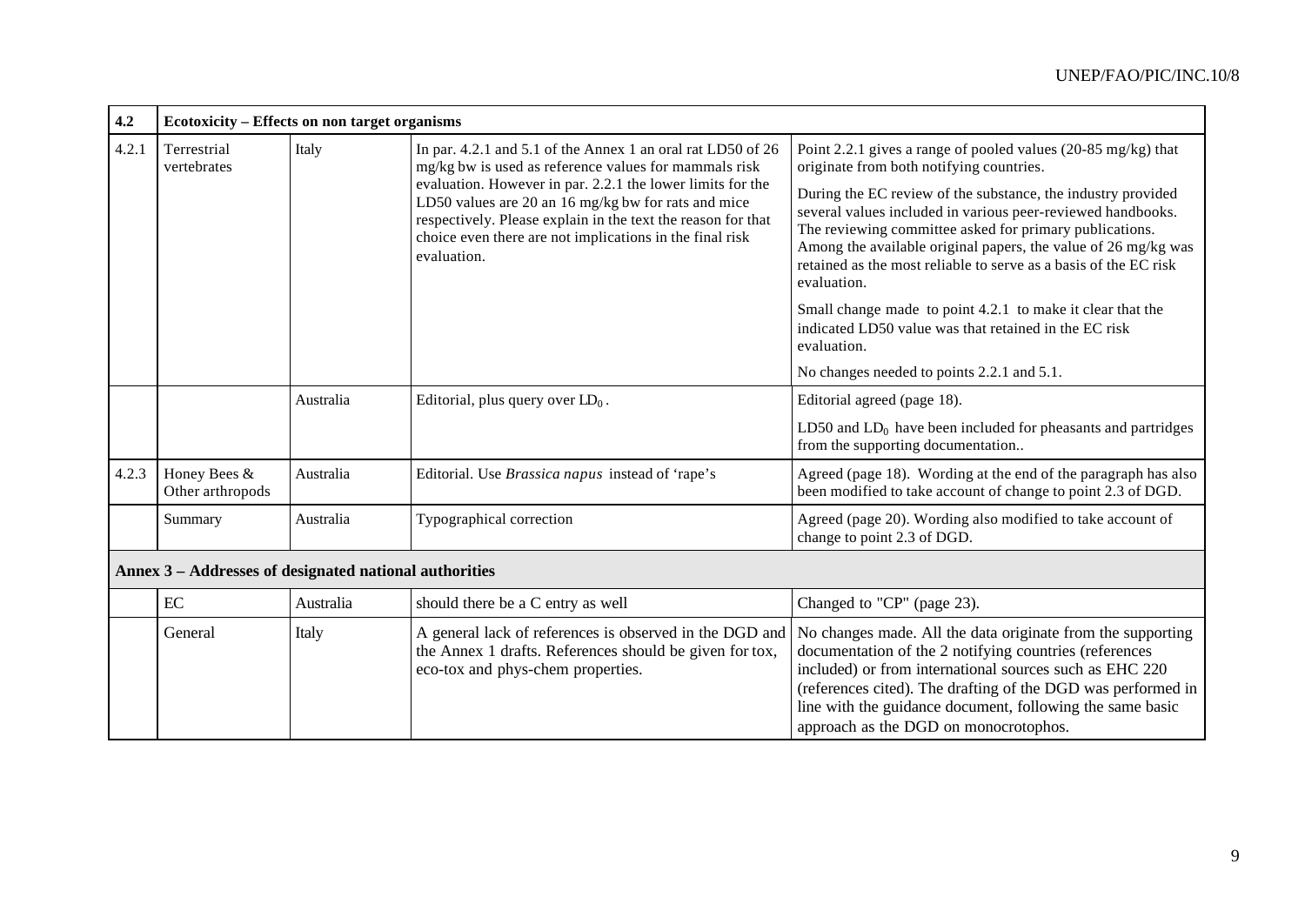Annex II

Operation of the interim Prior Informed Consent procedure for banned or severely restricted chemicals

# DecisionGuidance Document

# **DNOC (Dinitro-***ortho***-cresol)**



**Interim Secretariat for the Rotterdam Convention on the Prior Informed Consent Procedure for Certain Hazardous Chemicals and Pesticides in International Trade**

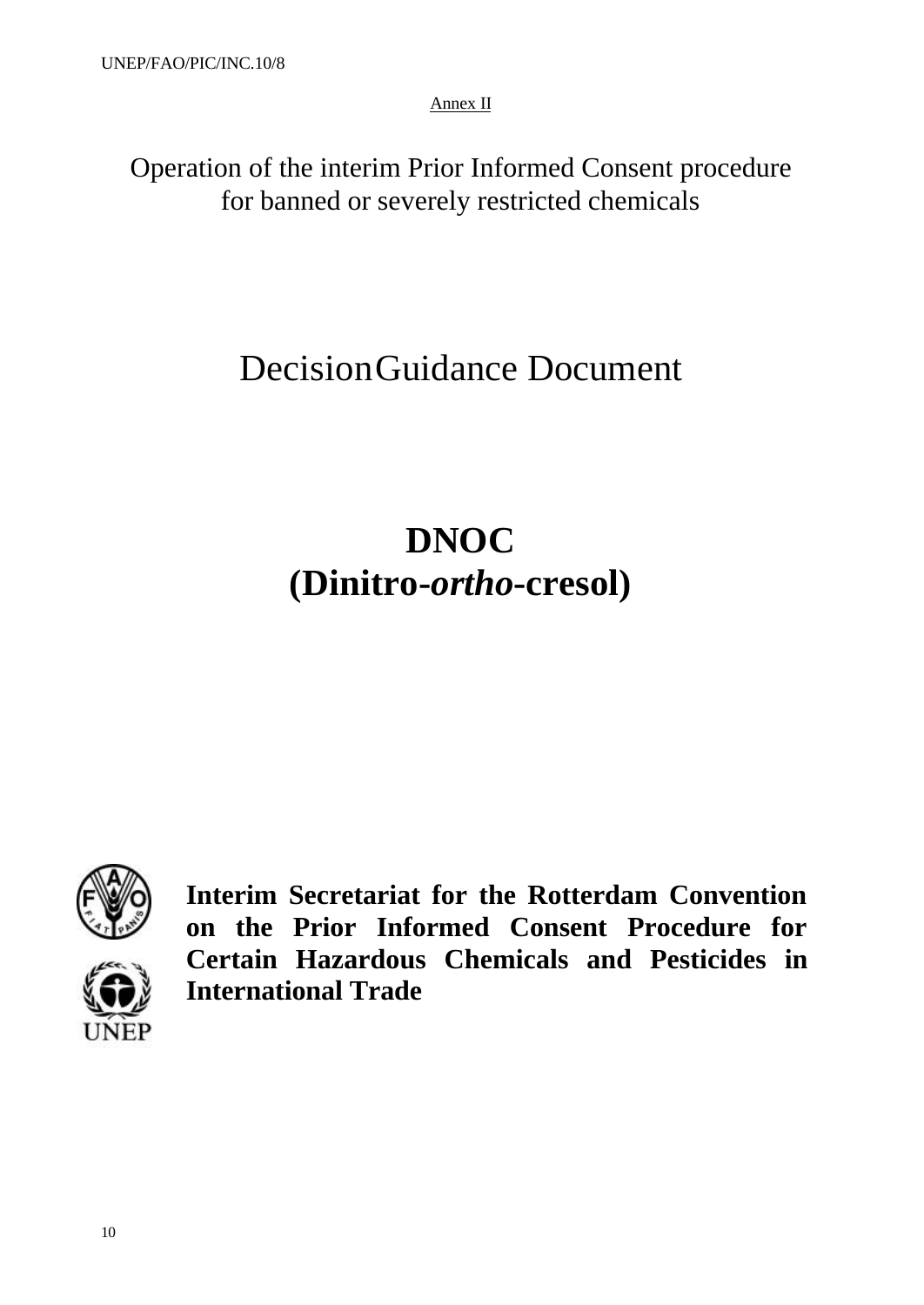#### **Introduction**

The Rotterdam Convention is a multilateral environmental agreement of which the interim Secretariat is provided jointly by the United Nations Environment Programme (UNEP) and the Food and Agriculture Organization (FAO) of the United Nations. The objective of the Convention is to promote shared responsibility and cooperative efforts among Parties in the international trade of certain hazardous chemicals in order to protect human health and the environment from potential harm and to contribute to their environmentally sound use, by facilitating information exchange about their characteristics by providing for a national decision-making process on their import and export and by disseminating these decisions to Parties.

Candidate chemicals for the Rotterdam Convention include those that have been banned or severely restricted by national regulatory actions in two or more Parties in two different regions. Inclusion of a chemical in the Convention is based on regulatory actions taken by Parties that have addressed the risks associated with the chemical by banning or severely restricting it. Other ways might be available to control/reduce such risks. However, inclusion does not imply that all Parties to the Convention have banned or severely restricted this chemical. For each chemical included in the Rotterdam Convention, Parties are requested to make an informed decision whether they consent or not to the future import of the chemical.

In the period before the Convention enters into force the interim PIC procedure is in operation which follows the obligations of the Convention. During this period chemicals are approved for inclusion in the interim PIC procedure by the Intergovernmental Negotiating Committee (INC).

At its XXXX session, held in XXXX on XXXX the Intergovernmental Negotiating Committee adopted the decision guidance document for DNOC with the effect that this chemical became subject to the interim PIC procedure.

The present decision guidance document was communicated to the Designated National Authorities on [xxxx] in accordance with Article 10 paragraph 2 of the Rotterdam Convention.

#### **Purpose of the Decision Guidance Document**

For each chemical included in the interim PIC procedure a decision guidance document has been approved by the Intergovernmental Negotiating Committee. Decision guidance documents are sent to all Parties with a request that they provide a decision regarding future import of the chemical.

The decision guidance document is prepared by the Interim Chemical Review Committee (ICRC). The ICRC is a group of government designated experts established in line with Article 18 of the Convention, that evaluates candidate chemicals for possible inclusion in the Convention. The decision guidance document reflects the information provided by two or more Parties in support of the national regulatory actions to ban or severely restrict the chemical. It is not intended as the only source of information on a chemical nor is it updated or revised following its adoption by the Intergovernmental Negotiating Committee.

There may be additional Parties that have taken regulatory actions to ban or severely restrict the chemical as well as others that have not banned or severely restricted it. Such risk evaluations or information on alternative risk mitigation measures submitted by Parties may be found on the Rotterdam Convention web-site.

Under Article 14 of the Convention, Parties can exchange scientific, technical, economic and legal information concerning the chemicals under the scope of the Convention including toxicological, ecotoxicological and safety information. This information may be provided directly to other Parties or through the Secretariat. Information provided to the Secretariat will be posted on the Rotterdam Convention website.

Information on the chemical may also be available from other sources.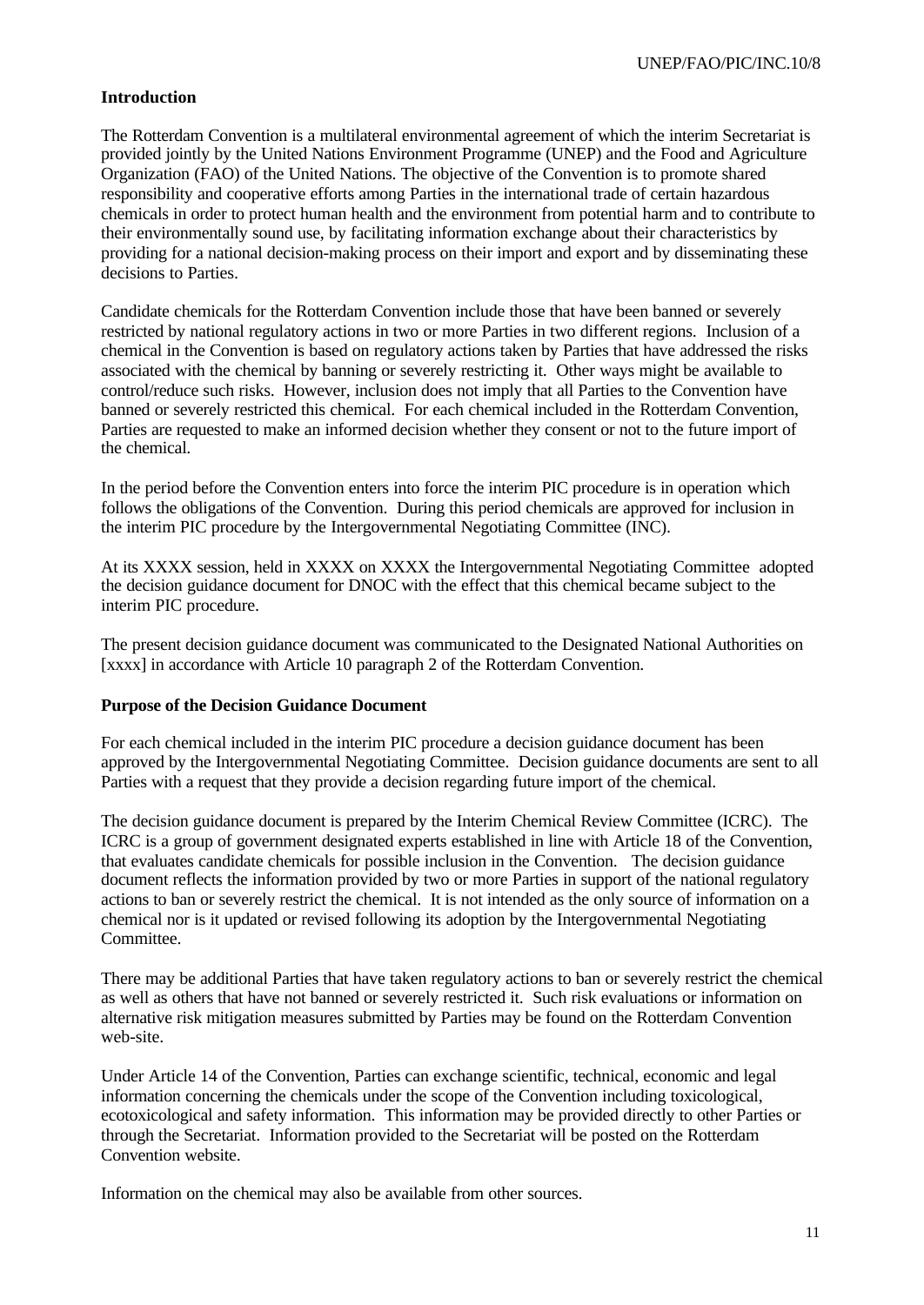#### **Disclaimer**

The use of trade names in this document is primarily intended to facilitate the correct identification of the chemical. It is not intended to imply any approval or disapproval of any particular company. As it is not possible to include all trade names presently in use, only a number of commonly used and published trade names have been included in this document.

While the information provided is believed to be accurate according to data available at the time of preparation of this Decision Guidance Document, the Food and Agriculture Organization of the United Nations (FAO) and the United Nations Environment Programme (UNEP) disclaim any responsibility for omissions or any consequences that may flow there from. Neither FAO nor UNEP shall be liable for any injury, loss, damage or prejudice of any kind that may be suffered as a result of importing or prohibiting the import of this chemical.

The designations employed and the presentation of material in this publication do not imply the expression of any opinion whatsoever on the part of FAO or UNEP concerning the legal status of any country, territory, city or area or of its authorities or concerning the delimitation of its frontiers or boundaries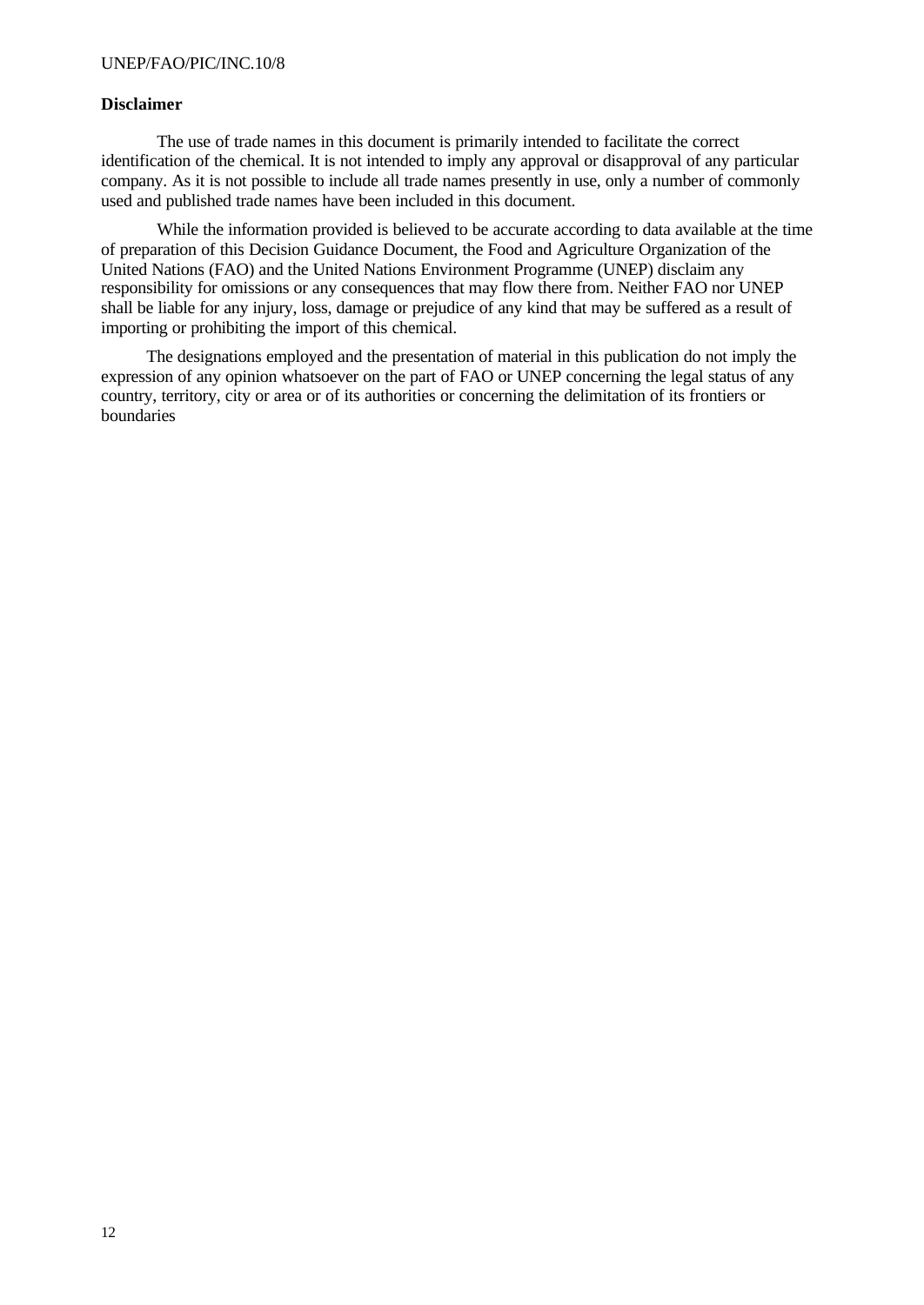|                                                                       | <b>ABBREVIATIONS WHICH MAY BE USED IN THIS DOCUMENT</b><br>(N.B. Chemical elements and pesticides are not included in this list) |
|-----------------------------------------------------------------------|----------------------------------------------------------------------------------------------------------------------------------|
| $\,<\,$                                                               | less than                                                                                                                        |
|                                                                       | less than or equal to                                                                                                            |
|                                                                       | much less than                                                                                                                   |
| $\frac{1}{2}$ $\frac{1}{2}$ $\frac{1}{2}$ $\frac{1}{2}$ $\frac{1}{2}$ | greater than                                                                                                                     |
|                                                                       | greater than or equal to                                                                                                         |
|                                                                       | much greater than                                                                                                                |
|                                                                       | microgram                                                                                                                        |
| $\mu$ g                                                               |                                                                                                                                  |
| a.i.                                                                  | active ingredient                                                                                                                |
| AchE                                                                  | acetylcholinesterase                                                                                                             |
| <b>ACGIH</b>                                                          | American Conference of Governmental Industrial Hygienists                                                                        |
| ADI                                                                   | acceptable daily intake                                                                                                          |
| ADP                                                                   | adenosine diphosphate                                                                                                            |
| ALT                                                                   | alanine amino-transferase                                                                                                        |
| <b>AOEL</b>                                                           | acceptable operator exposure level                                                                                               |
| ArfD                                                                  | acute reference dose                                                                                                             |
| ATP                                                                   | adenosine triphosphate                                                                                                           |
| <b>BBA</b>                                                            | Biologische Bundesanstalt für Land- und Forstwirtschaft                                                                          |
| <b>BOEL</b>                                                           | biological operator exposure limit                                                                                               |
| b.p.                                                                  | boiling point                                                                                                                    |
| <b>BSI</b>                                                            | <b>British Standards Institution</b>                                                                                             |
| bw                                                                    | body weight                                                                                                                      |
|                                                                       |                                                                                                                                  |
| $\rm ^{o}C$                                                           | Degree Celsius (centigrade)                                                                                                      |
| CA                                                                    | <b>Chemicals Association</b>                                                                                                     |
| CAS                                                                   | <b>Chemical Abstract Service</b>                                                                                                 |
| <b>CCPR</b>                                                           | Codex Committee on Pesticide Residues                                                                                            |
| Che                                                                   | cholinesterase                                                                                                                   |
| <b>CHO</b>                                                            | Chinese hamster ovary                                                                                                            |
| d                                                                     | day                                                                                                                              |
| D                                                                     | dust                                                                                                                             |
| $DT_{50}$                                                             | period required for 50% dissipation                                                                                              |
|                                                                       |                                                                                                                                  |
| $EC_{50}$                                                             | effect concentration, 50% (median effective concentration)                                                                       |
| $ED_{50}$                                                             | effect dose, 50% (median effective dose)                                                                                         |
| <b>EHC</b>                                                            | <b>Environmental Health Criteria</b>                                                                                             |
| ERL                                                                   | extraneous residue limit                                                                                                         |
| <b>FAO</b>                                                            | Food and Agriculture Organization of the United Nations                                                                          |
| g                                                                     | gram                                                                                                                             |
| GAP                                                                   | good agricultural practice                                                                                                       |
| GL                                                                    | guideline level                                                                                                                  |
|                                                                       |                                                                                                                                  |
| h                                                                     | hour                                                                                                                             |
| ha                                                                    | hectare                                                                                                                          |
| <b>IARC</b>                                                           | <b>International Agency for Research on Cancer</b>                                                                               |
| $IC_{50}$                                                             | inhibition concentration, 50%                                                                                                    |
| <b>ICSC</b>                                                           | <b>International Chemical Safety Card</b>                                                                                        |
| i.m.                                                                  | intramuscular                                                                                                                    |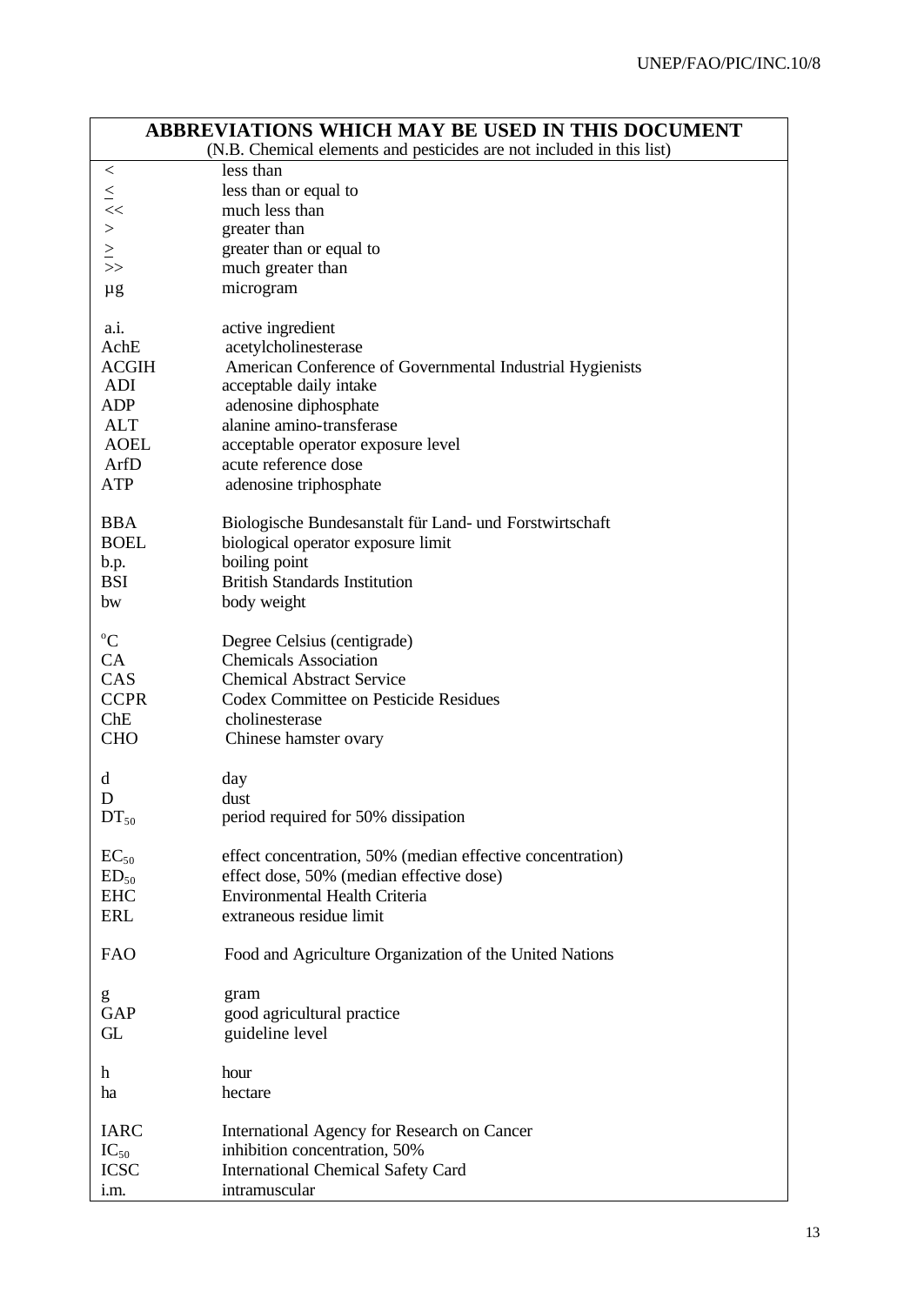| ABBREVIATIONS WHICH MAY BE USED IN THIS DOCUMENT<br>(N.B. Chemical elements and pesticides are not included in this list) |                                                                                                                                                                                                     |  |  |
|---------------------------------------------------------------------------------------------------------------------------|-----------------------------------------------------------------------------------------------------------------------------------------------------------------------------------------------------|--|--|
| i.p.                                                                                                                      | intraperitoneal                                                                                                                                                                                     |  |  |
| <b>IPCS</b>                                                                                                               | International Programme on Chemical Safety                                                                                                                                                          |  |  |
| <b>IPM</b>                                                                                                                | integrated pest management                                                                                                                                                                          |  |  |
| <b>ISO</b>                                                                                                                | International Organisation for Standardisation                                                                                                                                                      |  |  |
| <b>IRPTC</b>                                                                                                              | International Register of Potentially Toxic Chemicals                                                                                                                                               |  |  |
| <b>IUPAC</b>                                                                                                              | International Union of Pure and Applied Chemistry                                                                                                                                                   |  |  |
|                                                                                                                           |                                                                                                                                                                                                     |  |  |
| <b>JMPR</b>                                                                                                               | Joint FAO/WHO Meeting on Pesticide Residues (Joint Meeting of the FAO<br>Panel of Experts on Pesticide Residues in Food and the Environment and a WHO<br><b>Expert Group on Pesticide Residues)</b> |  |  |
| $\bf k$                                                                                                                   | kilo- $(x 1000)$                                                                                                                                                                                    |  |  |
| kg                                                                                                                        | kilogram                                                                                                                                                                                            |  |  |
| $K_{oc}$                                                                                                                  | organic carbon/water partition coefficient                                                                                                                                                          |  |  |
| $K_{\rm{ow}}$                                                                                                             | octanol/water partition coefficient                                                                                                                                                                 |  |  |
| 1                                                                                                                         | litre                                                                                                                                                                                               |  |  |
| $LC_{50}$                                                                                                                 | lethal concentration, 50%                                                                                                                                                                           |  |  |
| $LD_{50}$                                                                                                                 | lethal dose, 50%                                                                                                                                                                                    |  |  |
| $LD_0$                                                                                                                    | lethal dose, 0%                                                                                                                                                                                     |  |  |
| $LD_{100}$                                                                                                                | lethal dose, 100%                                                                                                                                                                                   |  |  |
| $LD_{LO}$                                                                                                                 | lowest lethal dose                                                                                                                                                                                  |  |  |
| <b>LOAEL</b>                                                                                                              | lowest observed adverse effect level                                                                                                                                                                |  |  |
| <b>LOD</b>                                                                                                                | limit of detection                                                                                                                                                                                  |  |  |
| <b>LOEL</b>                                                                                                               | lowest observed effect level                                                                                                                                                                        |  |  |
| Log P                                                                                                                     | logarithm of the octanol/water partition coefficient                                                                                                                                                |  |  |
|                                                                                                                           |                                                                                                                                                                                                     |  |  |
| m                                                                                                                         | metre                                                                                                                                                                                               |  |  |
| mg                                                                                                                        | milligram                                                                                                                                                                                           |  |  |
| ml                                                                                                                        | millilitre                                                                                                                                                                                          |  |  |
| m.p.                                                                                                                      | melting point                                                                                                                                                                                       |  |  |
| mPa                                                                                                                       | millipascal                                                                                                                                                                                         |  |  |
| MRL                                                                                                                       | maximum residue limit                                                                                                                                                                               |  |  |
| <b>MTD</b>                                                                                                                | maximum tolerated dose                                                                                                                                                                              |  |  |
|                                                                                                                           |                                                                                                                                                                                                     |  |  |
| <b>NCI</b>                                                                                                                | National Cancer Institute (United States of America)                                                                                                                                                |  |  |
| ng                                                                                                                        | nanogram                                                                                                                                                                                            |  |  |
| <b>NIOSH</b>                                                                                                              | National Institute of Occupational Safety and Health (United States of America)                                                                                                                     |  |  |
| <b>NOAEL</b>                                                                                                              | no-observed-adverse-effect level                                                                                                                                                                    |  |  |
| <b>NOEC</b>                                                                                                               | no observed effect concentration                                                                                                                                                                    |  |  |
| <b>NOEL</b>                                                                                                               | no observed effect level                                                                                                                                                                            |  |  |
| <b>OECD</b>                                                                                                               | Organisation for Economic Co-operation and Development                                                                                                                                              |  |  |
| <b>OHS</b>                                                                                                                | Occupational Health and Safety                                                                                                                                                                      |  |  |
| <b>OP</b>                                                                                                                 | organophosphorus pesticide                                                                                                                                                                          |  |  |
|                                                                                                                           |                                                                                                                                                                                                     |  |  |
| p                                                                                                                         | same as $K_{ow}$                                                                                                                                                                                    |  |  |
| Pa                                                                                                                        | pascal                                                                                                                                                                                              |  |  |
| PHI                                                                                                                       | pre-harvest interval                                                                                                                                                                                |  |  |
| PIC                                                                                                                       | <b>Prior Informed Consent</b>                                                                                                                                                                       |  |  |
| <b>POEM</b>                                                                                                               | predictive operator exposure model                                                                                                                                                                  |  |  |
| <b>POP</b>                                                                                                                | Persistent Organic Pollutant                                                                                                                                                                        |  |  |
| ppm                                                                                                                       | parts per million                                                                                                                                                                                   |  |  |
|                                                                                                                           |                                                                                                                                                                                                     |  |  |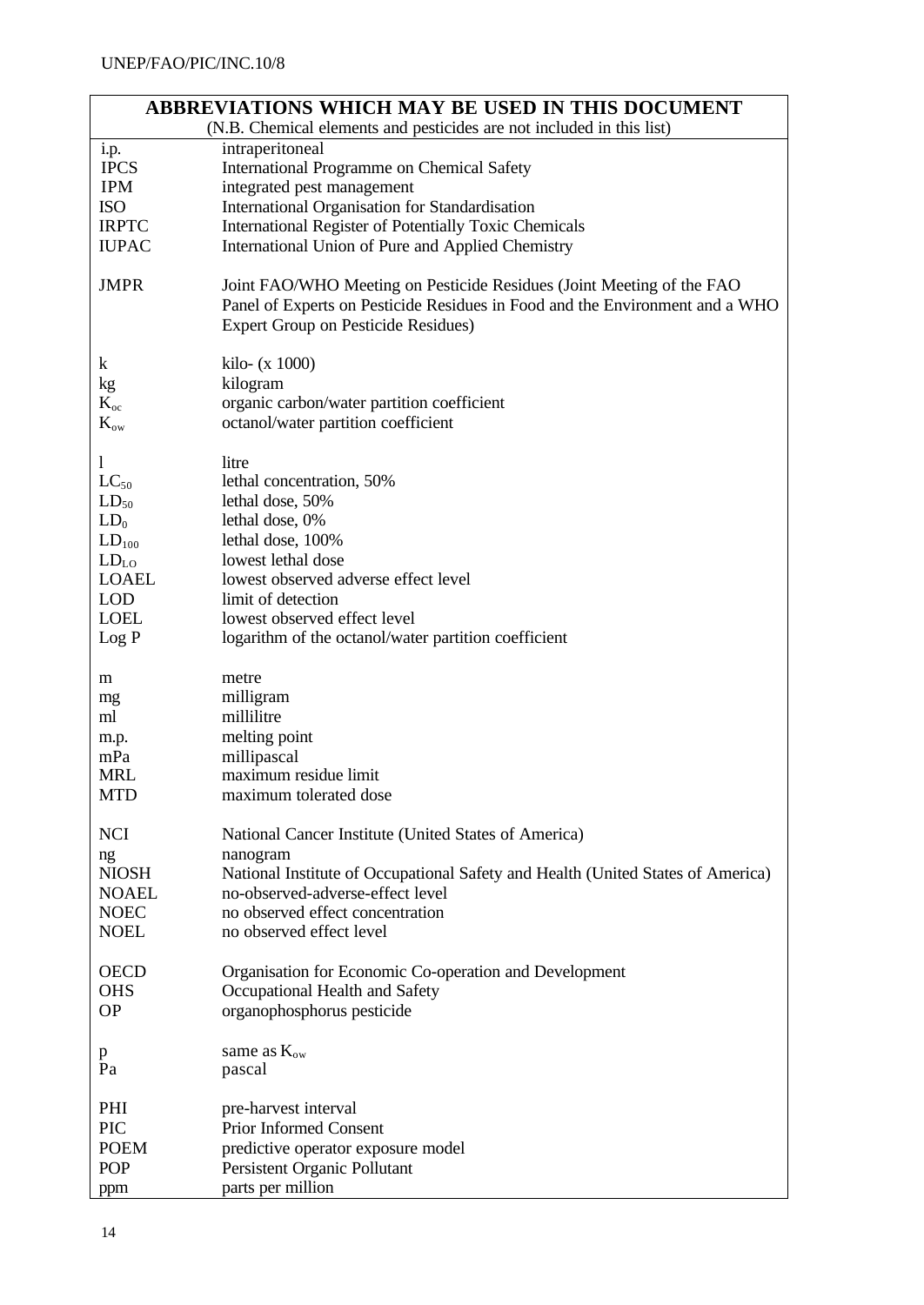| ABBREVIATIONS WHICH MAY BE USED IN THIS DOCUMENT<br>(N.B. Chemical elements and pesticides are not included in this list) |                                                                                                                                                                                       |  |  |
|---------------------------------------------------------------------------------------------------------------------------|---------------------------------------------------------------------------------------------------------------------------------------------------------------------------------------|--|--|
| <b>RfD</b>                                                                                                                | reference dose (for chronic oral exposure. Comparable to ADI)                                                                                                                         |  |  |
| <b>SMR</b><br><b>STEL</b>                                                                                                 | standardised mortality ratio<br>short term exposure limit                                                                                                                             |  |  |
| <b>TADI</b><br><b>TER</b><br><b>TLV</b><br><b>TMDI</b><br><b>TMRL</b><br><b>TWA</b>                                       | temporary acceptable daily intake<br>toxicity/exposure ratio<br>threshold limit value<br>theoretical maximum daily intake<br>temporary maximum residue limit<br>time weighted average |  |  |
| <b>ULV</b><br><b>UNEP</b><br><b>USEPA</b><br>UV <sub></sub>                                                               | ultra low volume<br><b>United Nations Environment Programme</b><br>United States Environmental Protection Agency<br>ultraviolet                                                       |  |  |
| <b>VOC</b>                                                                                                                | volatile organic compound                                                                                                                                                             |  |  |
| <b>WHO</b>                                                                                                                | World Health Organisation                                                                                                                                                             |  |  |
| wt                                                                                                                        | weight                                                                                                                                                                                |  |  |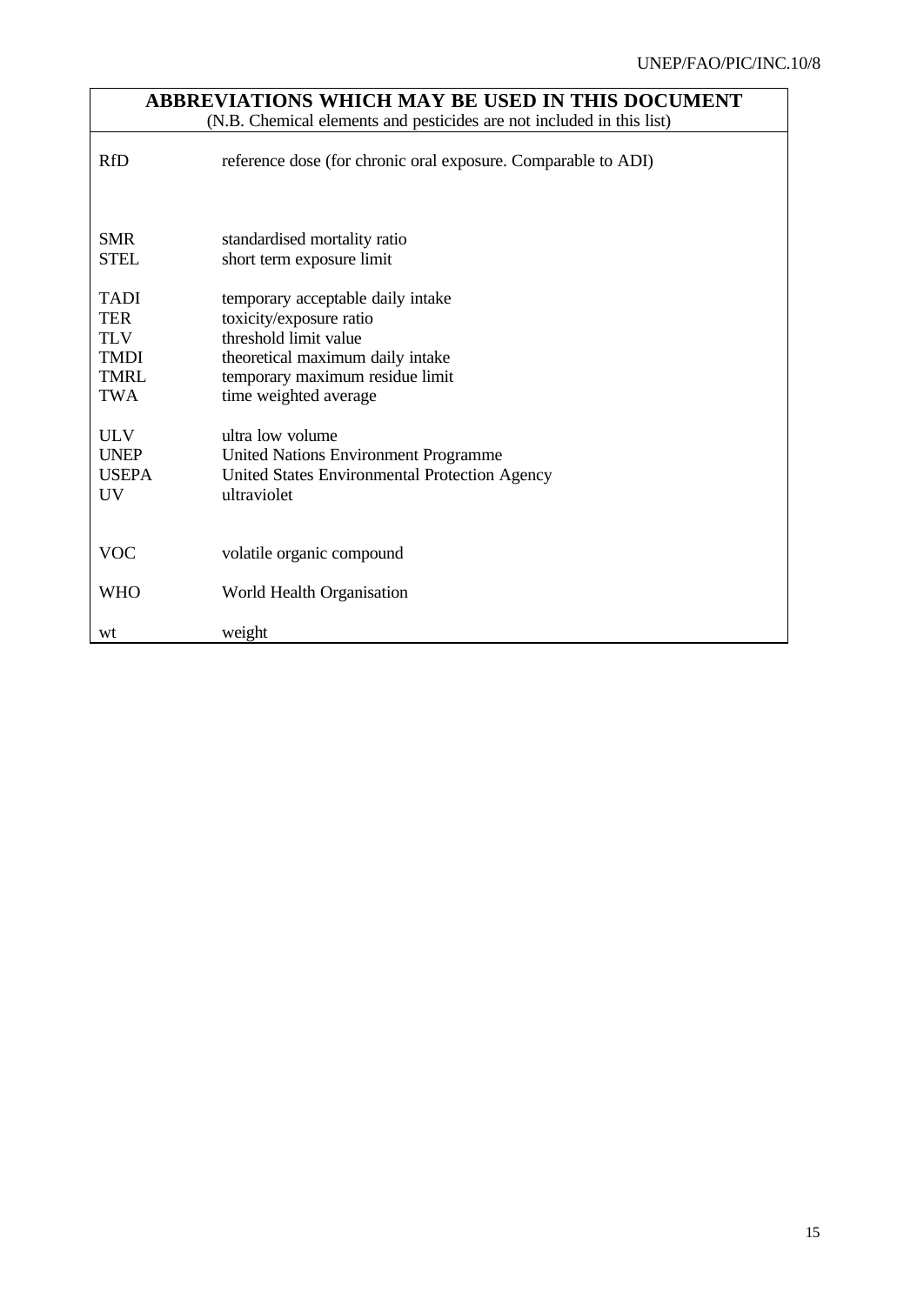## **Decision guidance document for a banned or severely restricted chemical**

## **DNOC Published:**

|                                                  | 1. Identification and uses (see Annex 1)                                                                                                                                                                                                                                                                                                                                                                                                                                   |
|--------------------------------------------------|----------------------------------------------------------------------------------------------------------------------------------------------------------------------------------------------------------------------------------------------------------------------------------------------------------------------------------------------------------------------------------------------------------------------------------------------------------------------------|
| <b>Common name</b>                               | DNOC (BSI, E-ISO).<br>Throughout this Decision Guidance Document, DNOC means "DNOC and its<br>salts, such as ammonium, potassium and sodium salts".                                                                                                                                                                                                                                                                                                                        |
| <b>Chemical name</b><br>Other names/<br>synonyms | 4,6-dinitro- $o$ -cresol (IUPAC)<br>2-methyl-4,6-dinitrophenol (CAS)<br>(Synonyms: 2,4-dinitro-6-methylphenol, 3,5-dinitro-o-cresol, 2,4-dinitro-o-<br>cresol, DNC)                                                                                                                                                                                                                                                                                                        |
| $CAS-No.(s)$                                     | DNOC, CAS no. 534-52-1<br>ammonium salt, CAS no. 2980-64-5<br>potassium salt, CAS no. 5787-96-2<br>sodium salt, CAS no. 2312-76-7                                                                                                                                                                                                                                                                                                                                          |
| <b>Harmonised System</b><br><b>Customs Code</b>  | $2908.90$ – active ingredient.<br>3808.10 – formulated product put up as insecticide.<br>3808.20 – formulated product put up as fungicide.<br>3808.30 – formulated product put up as herbicide.                                                                                                                                                                                                                                                                            |
| Category                                         | Used as a pesticide and as an industrial chemical.                                                                                                                                                                                                                                                                                                                                                                                                                         |
| <b>Regulated Category</b>                        | Pesticide                                                                                                                                                                                                                                                                                                                                                                                                                                                                  |
| $Use(s)$ in regulated<br>category                | Used as a defoliant in deciduous fruit tree orchards, as a post-emergent<br>herbicide in apple orchards as well as a dessicant for potato haulm. Also used<br>in the winter treatment of orchards as an insecticide, larvicide, and ovicide<br>and fungicide.                                                                                                                                                                                                              |
| <b>Trade names</b>                               | Antinonin, Bonitol, Dekrysil, Detal, Dinitrol, Dinitrosol, Effusan, Ibertox, K<br>III, K IV, Kapsizole, Lipan, Luxan DNOC Crème 46%, Prokarbol,<br>Supersinox SC, Technolor, Trifanex (130 g DNOC/1), Trifina, Trifocide SC<br>(625 g DNOC ammonium salt/1), Trifocide 50%EC, 2,5 EC, Veraline 10.0%<br>EC                                                                                                                                                                 |
|                                                  | Trade names no longer in use: Elgetol, Extar-A (Bayer), Nicil, Nitrador,<br>Sandoline, Selinon 615 SC (Bayer), Sinox.                                                                                                                                                                                                                                                                                                                                                      |
| <b>Formulation types</b>                         | Available as free acid or salts (such as ammonium, potassium or sodium<br>salts) in a variety of formulations, such as soluble concentrate (SL),<br>suspension concentrate (SC), emulsifiable (aqueous or oily) concentrate (EC),<br>paste (PA), wettable powder (WP) or cream. The concentration of active<br>ingredient (a.i.) in these formulations ranges from 130 to 560 g/l. It is not<br>known if DNOC is also available in mixtures with other active ingredients. |
| <b>Uses in other</b>                             | Industrial use: DNOC is used in the plastics industry as an inhibitor of                                                                                                                                                                                                                                                                                                                                                                                                   |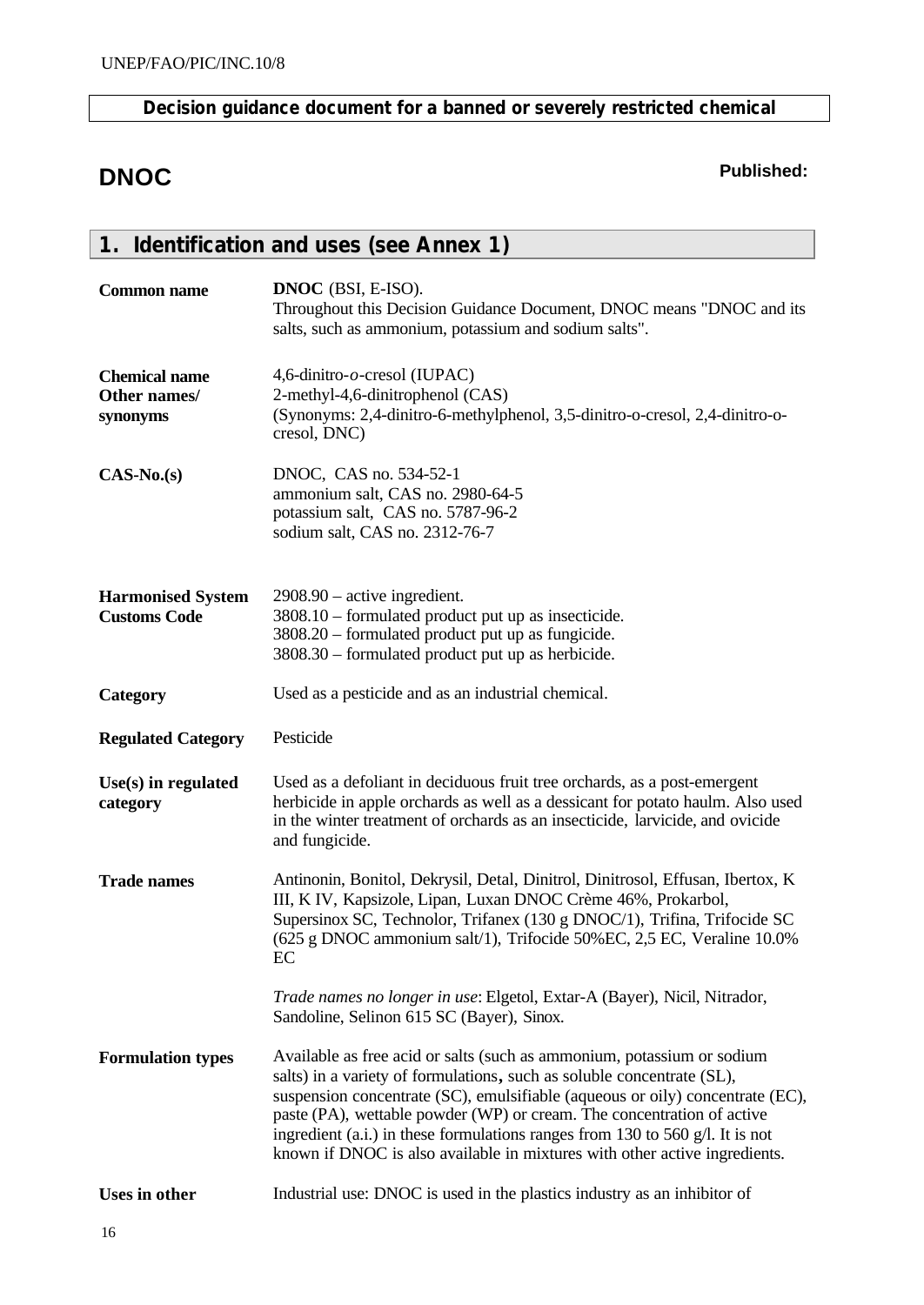| categories                 | polymerisation in styrene and vinyl aromatic compounds. It is also used as an<br>intermediate for synthesis of other fungicides, dyes and pharmaceuticals<br>(IPCS, 2000).                                                                                                                        |
|----------------------------|---------------------------------------------------------------------------------------------------------------------------------------------------------------------------------------------------------------------------------------------------------------------------------------------------|
| Production                 | The world-wide annual production of DNOC was approximately 2000 tonnes<br>in the 1950s, all of which was used in agriculture. Currently, of the 600<br>tonnes or so manufactured annually, 400-500 tonnes are used for industrial<br>purposes and 100-200 tonnes as an agrochemical (IPCS, 2000). |
| <b>Basic manufacturers</b> | BAYER SA, ELF ATOCHEM AGRI B.V. (The Netherlands).<br>This is an indicative list of current and former manufacturers of DNOC. It is<br>not intended to be exhaustive.                                                                                                                             |

## **2. Reasons for inclusion in the PIC procedure**

DNOC and its salts, such as the ammonium, potassium and sodium salts is included in the PIC procedure as a pesticide. It is listed on the basis of the final regulatory actions to ban all agricultural uses of DNOC notified by the European Community and Peru.

No final regulatory actions relating to industrial chemical uses have been reported.

## **2.1 Final regulatory action:** (see Annex 2 for details)

#### **European Community**

The authorisations for plant protection products containing DNOC had to be withdrawn by 16 August 1999 in accordance with Commission Decision 1999/164/EC of 17/02/1999 (Official Journal of the European Community L54 of 02/03/1999, p. 21). From the latter date, no authorisations for plant protection products containing DNOC could be granted or renewed.

**Reason:** Concerns with regard to operator exposure and non-target organisms.

#### **Peru**

DNOC was prohibited for registration, import, local formulation, distribution, trade and use (Resolución Jefatural N° 182-2000-AG-SENASA). This prohibition of the pesticidal uses of DNOC entered into force on 9 October 2000 and is valid for formulations as well as for the technical material. **Reason:** Concerns with regard to human health and the environment.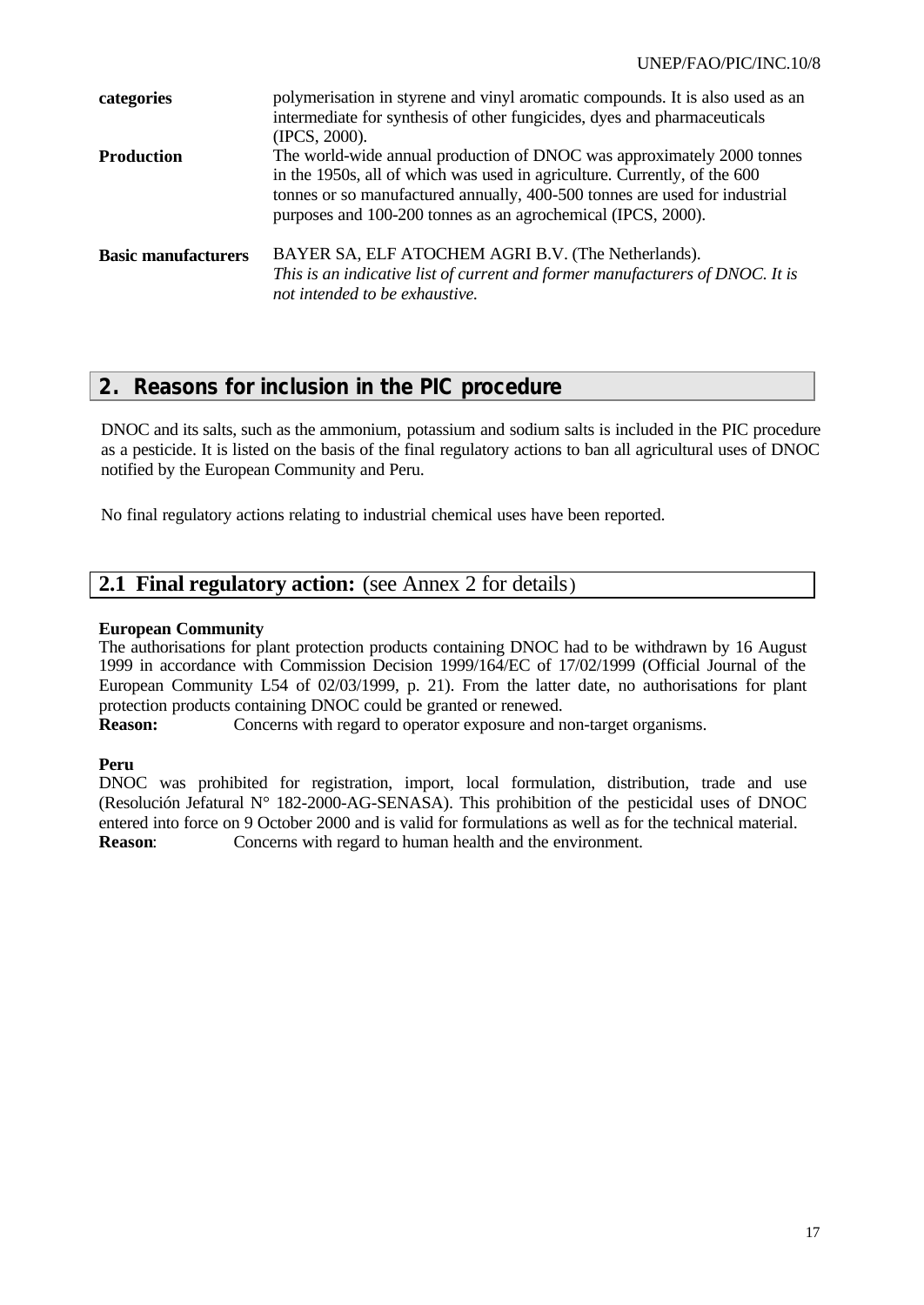## **2.2 Risk evaluation**

#### **European Community**

Pursuant to Article 8 (2) of the Council Directive 91/414/EEC of 15 July 1991 concerning the placing of plant protection products on the market, DNOC was reviewed to determine whether or not it should be included in Annex I to this Directive (the list of active ingredients that can be used in plant protection products).

In the Member States, DNOC containing pesticides were registered for two main applications, which were considered in the risk evaluation:

Spraying onto fruit trees (apple trees, stone fruits, vine) to control aphids (including eggs), scales, mites, fungi (*e.g. Phomopsis viticola)*, vectors of viruses, other sucking insects, acarids (*e.g. Colomerus vitis*) and other diseases. The intended doses to be used range from 840 to 8400 g of DNOC/ha once a year in orchards and viticulture as a winter spray.

Application as ammonium salt onto potatoes to prevent the development of infectious or viral diseases that could contaminate the tuber. The proposed application rates range from 2500 to 5600 g of DNOC/ha twice a year for the herbicide contact action as a desiccant for potato haulm.

Based on the information available and the proposed conditions of use, it was concluded from the evaluation that DNOC could not fulfil the safety requirements set out in Article 5 (1) (a) and (b) of Council Directive 91/414/EEC. The evaluation identified concerns with regard to the safety of DNOC, in particular with regard to operator exposure and non-target organisms. The main issues are detailed below.

#### **Human Health and Safety**

From the toxicological assay results available, the following conclusions on DNOC health hazards were reached: DNOC is very toxic by inhalation, contact with skin and if swallowed. This active ingredient is a potential mutagen and the risk of irreversible effects cannot be excluded. DNOC is also irritating to the skin and may cause sensitisation by skin contact. The risk of serious damage to the eyes has been demonstrated.

No monitoring for operator exposure under normal conditions was performed. Therefore, the United Kingdom Predictive Operator Exposure Model (POEM) and the German model were used to evaluate the exposure for each category of application (orchard trees/potatoes). Toxicological data were missing in a number of key areas, but when using an AOEL (Acceptable Operator Exposure Level) of 0.0034 mg/kg/day, determined on the basis of the available data, exposure levels for an operator wearing gloves were of concern. For further details, see Annex I.

The residues, following an application consistent with good plant protection practices, were studied in order to assess any harmful effects on human or animal health. Considering the intended uses of DNOC, potatoes are the only foodstuffs that are likely to be contaminated. Residue levels in potatoes were lower than the Limit of Detection (LOD) of 0.05 mg/kg, which is identical to the proposed maximum residue limit (MRL). Assuming that the intake is equal to the LOD, consumer dietary exposure (for a standard person) was expected to be close to the temporary ADI of 0.001mg/kg/day that was established (for further details, see Annex I).

On this basis, it was concluded that potential operator exposure levels were of concern and that further data were required for all registered uses. In addition information was needed on the efficiency of gloves in reducing exposure. The potential dietary/consumer exposure from the consumption of treated potatoes was also of concern.

#### **Environmental Impact**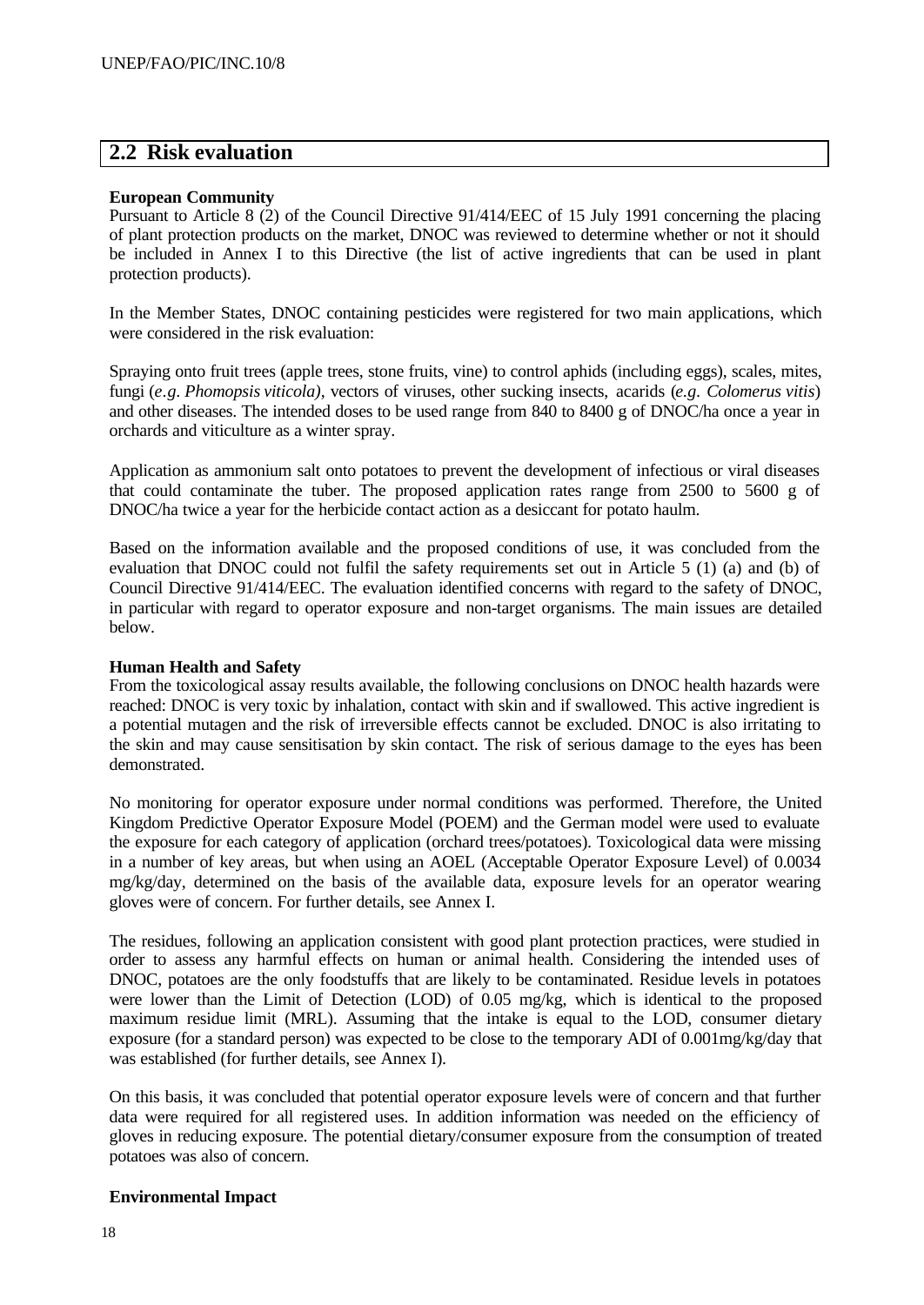From the available data, a high risk to mammals from all the intended uses, a high acute risk to aquatic life at higher application rates and a medium chronic risk to aquatic life were identified. DNOC is not very toxic to earthworms and only higher application rates pose a risk to them. The bioconcentration factor is low (log  $P < 3$ ). DNOC is highly toxic to honey bees in laboratory conditions (LD<sub>50</sub> oral: 2 µg/bee)but, has been shown to be only slightly toxic to them under field conditions.

After considering the test data available, it was concluded that DNOC is dangerous for the environment, as it is very toxic to terrestrial and aquatic organisms and may cause long term adverse effects in the environment.

**Note:** Effects on target organisms and toxicity/ecotoxicity for non-target organisms are due to either the phenolic form of DNOC or the phenolate once absorbed into the organisms. It does not matter from which form or salt the reaction started: in the organism there is rapid equilibration between the phenolic form and phenolate with various counter-ions (that are always present in organisms). The actual mode of action (*i.e*. interference with the energy-producing metabolism in the mitochondriae of the cells) is in general independent of the kind of cation present in the formulated plant protection product. Concerns related to this mode of action were the reason why the final regulatory action was intended to cover all salts of DNOC.

#### **Peru**

DNOC was registered in Peru for use as a defoliant in deciduous fruit tree orchards (apple, peach tree, pear and plum trees / vineyard) and as a post-emergent herbicide in apple orchards to control *Chenopodium murale* L. and *Cenchrus echinatus* L.

Based on a study of occupational exposure of farmers using DNOC it was concluded that the risks of continued use were greater than the benefits obtained.

#### **Human Health and Safety**

A study conducted in 1992 on the use of DNOC in the valley of Mala revealed that the level in the blood of applicators was significantly higher than in the blood of bystanders. Of the applicators interviewed, 73% admitted that they had suffered the poisoning symptoms explained to them. The following risk factors were observed among populations studied: long hours of exposure to the product, high application dose, short interval between applications, and lack of cleaning after application.

The toxicological hazards identified in the existing scientific data, taken together with the above study of exposure, indicate that the risk to farmers is high.

#### **Environmental Impact**

DNOC is toxic to fish and to bees. It is highly phytotoxic.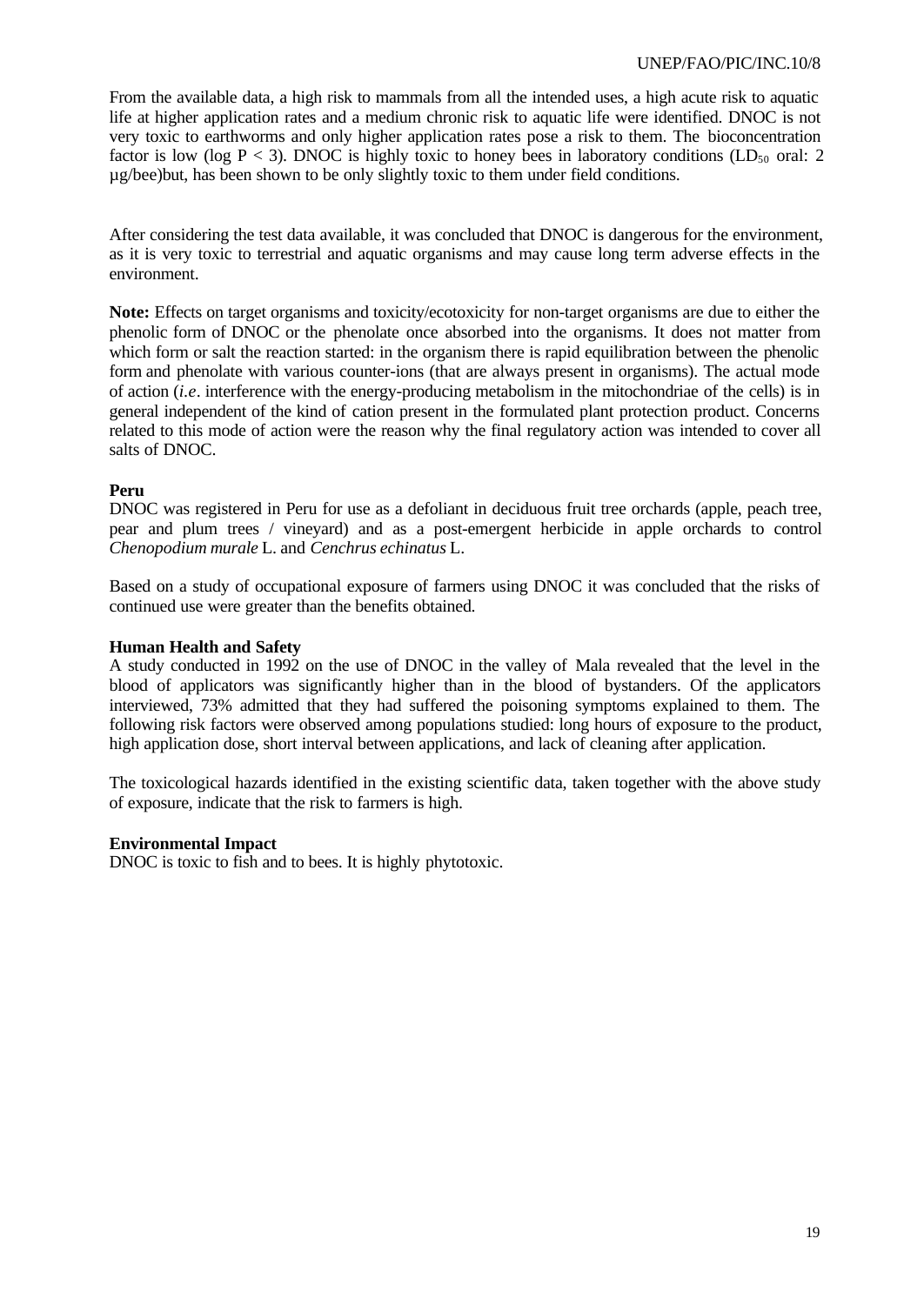## **3. Protective measures that have been applied concerning the chemical**

### **3.1 Regulatory measures to reduce exposure**

- **European Community** From the assessments made, it was concluded DNOC did not satisfy the safety requirements laid down in Directive 91/414/EEC, in particular with regard to acceptable operator exposure and exposure of non-target organisms. As a result, authorisations for all DNOC products had to be withdrawn.
- **Peru** The registration, local formulation, distribution, trade and use of technical DNOC as well as formulations containing DNOC were prohibited.

## **3.2 Other measures to reduce exposure**

*This section should only be completed where a chemical has been subjected to a severe restriction and the notifying countries have allowed continued use of the chemical and associated products.*

## **3.3 Alternatives**

DNOC is a broad-spectrum non-systemic insecticide and acaricide with contact and stomach action, contact herbicide and fungicide, used in a wide range of crops. There are a number of alternative methods involving chemical and non-chemical strategies, including alternative technologies available, depending on the individual crop-pest complex under consideration. Countries should consider promoting, as appropriate, integrated pest management (IPM) strategies as a means of reducing or eliminating the use of hazardous pesticides.

The European Community and Peru did not provide any specific information on alternatives to DNOC.

Advice may be available through National IPM focal points, the FAO, agricultural research or development agencies. Where it has been made available by governments, additional information on alternatives to DNOC may be found on the Rotterdam Convention website www.pic.int

*It is essential that before a country considers substituting alternative pesticides, it ensures that the use is relevant to its national needs and the anticipated local conditions of use.*

## **3.4 Socio-economic effects**

No detailed assessments of socio-economic effects were undertaken by the notifying parties.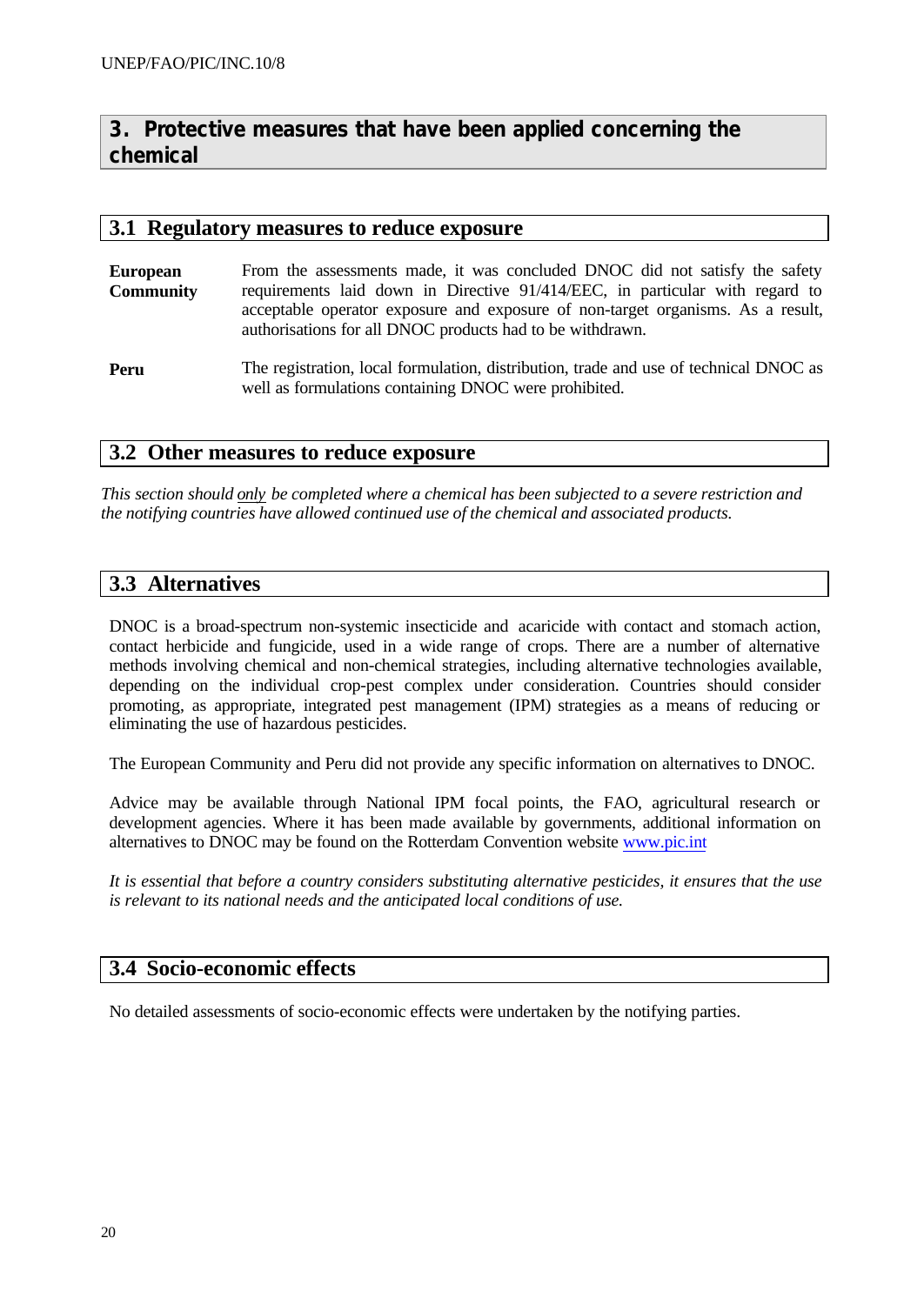## **4. Hazards and risks to human health and/or the environment**

## **4.1 Hazard Classification**

|                  | Ib (highly hazardous), classification based on oral toxicity in rats |                                                                                                                                        |                                                                             |                               |              |  |
|------------------|----------------------------------------------------------------------|----------------------------------------------------------------------------------------------------------------------------------------|-----------------------------------------------------------------------------|-------------------------------|--------------|--|
| WHO              | <b>Technical a.i.:</b>                                               | $LD_{50}$ : 25 mg a.i./kg bw (WHO 2000)                                                                                                |                                                                             |                               |              |  |
|                  | <b>Formulations:</b>                                                 |                                                                                                                                        |                                                                             |                               |              |  |
|                  |                                                                      | <b>Oral toxicity</b><br><b>Dermal toxicity</b>                                                                                         |                                                                             |                               |              |  |
|                  |                                                                      |                                                                                                                                        |                                                                             |                               |              |  |
|                  |                                                                      | $LD_{50} = 25$ mg a.i./kg bw                                                                                                           |                                                                             | $LD_{50} = 200$ mg a.i./kg bw |              |  |
|                  |                                                                      | a.i. (%)                                                                                                                               | hazard class                                                                | a.i. (%)                      | hazard class |  |
|                  | Liquid                                                               | >10                                                                                                                                    | Ib                                                                          | > 50                          | Ib           |  |
|                  |                                                                      | >1<br>$\mathbf{I}$<br>>40<br>Ib<br>> 5<br>$\rm II$                                                                                     |                                                                             | > 5                           | $\mathbf{I}$ |  |
|                  | <b>Solid</b>                                                         |                                                                                                                                        |                                                                             | >20                           | $\mathbf{I}$ |  |
|                  |                                                                      |                                                                                                                                        |                                                                             | > 5                           | III          |  |
|                  |                                                                      | >1                                                                                                                                     | III                                                                         |                               |              |  |
| <b>European</b>  | Classification of the active substance is:                           |                                                                                                                                        |                                                                             |                               |              |  |
| <b>Community</b> |                                                                      |                                                                                                                                        | Mutagenic category 3; R 4068: possible risks of irreversible effects        |                               |              |  |
|                  |                                                                      |                                                                                                                                        | T+; R26/27/28: very toxic by inhalation, contact with skin and if swallowed |                               |              |  |
|                  |                                                                      |                                                                                                                                        | Xi; R38: irritating to skin, R41: risk of serious damage to eyes            |                               |              |  |
|                  | R43: may cause sensitisation by skin contact                         |                                                                                                                                        |                                                                             |                               |              |  |
|                  | R44: risk of explosion if heated under confinement.                  |                                                                                                                                        |                                                                             |                               |              |  |
|                  |                                                                      | N; R 50/53: dangerous for the environment, very toxic to aquatic organisms, may cause<br>long-term effects in the aquatic environment. |                                                                             |                               |              |  |
| <b>US EPA</b>    | Category 1 (highly toxic) (EPA 1985)                                 |                                                                                                                                        |                                                                             |                               |              |  |
| <b>IARC</b>      | Not classified                                                       |                                                                                                                                        |                                                                             |                               |              |  |

## **4.2 Exposure limits**

#### **Food**

The Codex Alimentarius has not established any specific Maximum Residue Limits (MRLs) for DNOC.

The FAO/WHO Joint Meeting on Pesticide Residues (JMPR) reviewed DNOC in 1963 and 1965. It has not assessed a specific ADI or acute reference dose (ArfD).

#### **Drinking Water**

The WHO has not established a drinking water guideline value for DNOC.

## **4.3 Packaging and labelling**

#### **Hazard Class:** The United Nations Committee of Experts on the Transportation of Dangerous Goods classifies DNOC (UN number  $= 1598$ ) in: Class 6, Division 6.1 (Toxic substances).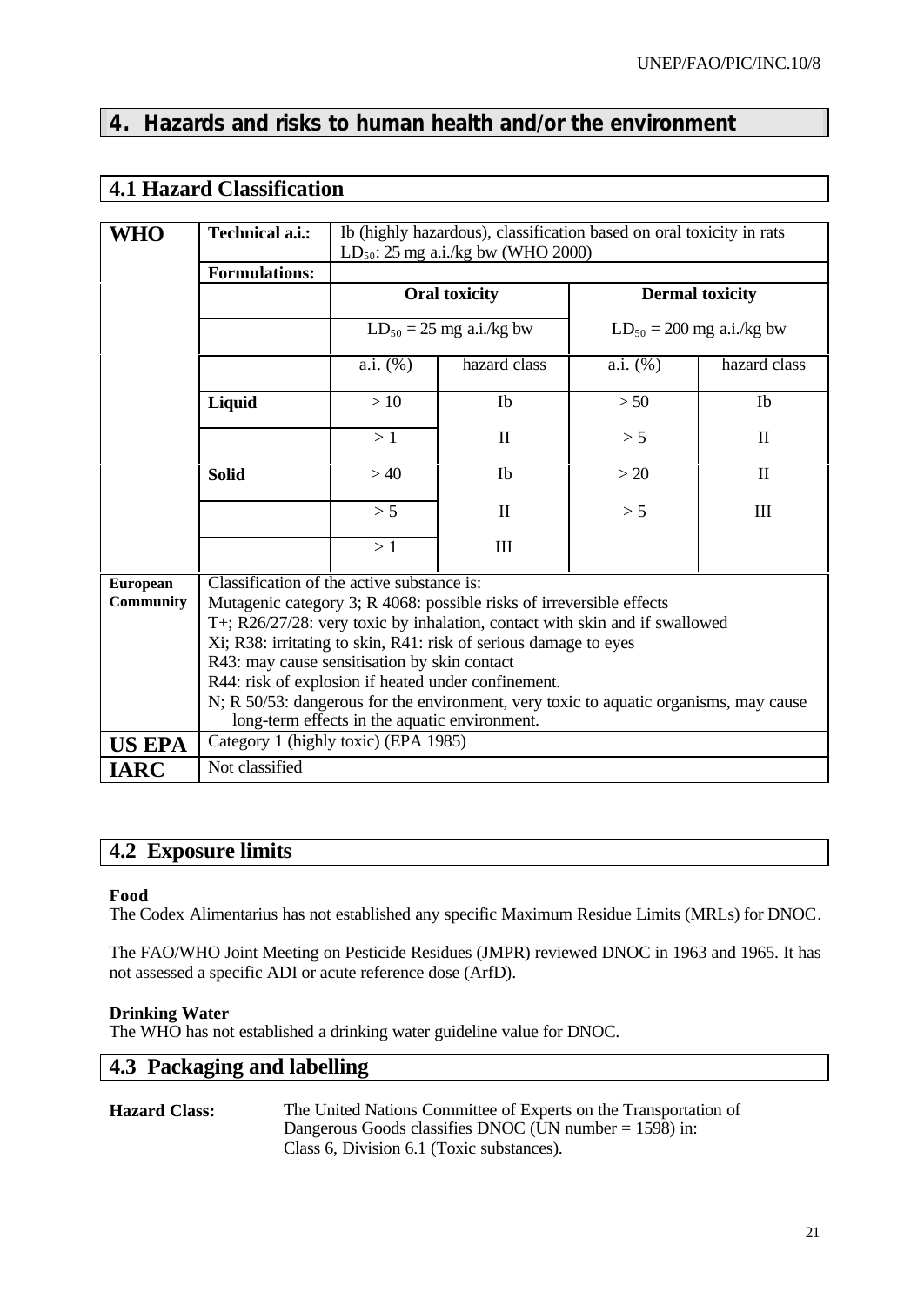| <b>Packing:</b>                                                            | UN Pack Group: II substances and preparations presenting a serious toxicity<br>risk, formulations containing 50–100% DNOC (LD <sub>50</sub> (oral, rat) = 25 mg/kg<br>bw).<br>Special provisions: 43<br>When offered for carriage as pesticides, these substances shall be carried<br>under the relevant pesticide entry (in the case of formulated products) and<br>in accordance with the relevant pesticide provisions. |
|----------------------------------------------------------------------------|----------------------------------------------------------------------------------------------------------------------------------------------------------------------------------------------------------------------------------------------------------------------------------------------------------------------------------------------------------------------------------------------------------------------------|
| <b>Limited quantities:</b>                                                 | 500 g is the maximum quantity per inner packaging authorised for transport of<br>the substance.                                                                                                                                                                                                                                                                                                                            |
| Storage:                                                                   | Separated from strong oxidants, food and feedstuffs.                                                                                                                                                                                                                                                                                                                                                                       |
| <b>International</b><br><b>Maritime Dangerous</b><br>Goods (IMDG)<br>Code: | DNOC is classified as a marine pollutant. (amendment: IMCOCIMDG, IMO<br>Dangerous Goods Code, Recommendation prepared by The Maritime Safety<br>Committee, 26-91, 10054, 199130-00, 2000)                                                                                                                                                                                                                                  |

**For specific guidance on appropriate symbols and label statements regarding formulations of DNOC countries should consult the** *FAO Guidelines on Good Labelling Practice for Pesticides (1995)*

## **4.4 First aid**

*NOTE: The following advice is based on information available from the World Health Organisation (IPCS 2000) and was correct at the time of publication. This advice is provided for information only and is not intended to supersede any national first aid protocols.*

Signs and symptoms of acute DNOC poisoning in humans include yellowish skin tissues and nausea, vomiting, fever, gastric distress, restlessness, sensation of excessive heat, sweating, thirst, deep and rapid respiration, retrosternal pain, mental disorders, tachycardia, pyrexia, cyanosis, collapse and coma. Death is promptly followed by intense *rigor mortis*. A hot environment enhances the intensity of the symptoms and shortens the time before their onset. Acute DNOC poisoning runs a rapid course, and the general rule is either death or recovery within 24–48 h.

First aid personnel should wear nitrile over latex gloves to avoid contamination. Contaminated clothing and contact lenses should be removed as quickly as possible to prevent further absorption. If skin contact occurs, the area should be washed with soap and water. Eyes should be washed for 15–20 minutes with running water or saline solution. In the case of ingestion, if the victim is conscious and not convulsing, give 1 or 2 glasses of water to dilute the chemical. If the victim is unconscious or convulsing, do NOT give anything by mouth and do NOT induce vomiting. The stomach should be emptied as soon as possible by careful gastric lavage, preferably within one hour of ingestion. In massive overdoses, acute respiratory failure may occur. It is important to keep the airway open and to prevent aspiration if nausea and vomiting occur.

Persons who have been poisoned (accidentally or otherwise) must be transported immediately to a hospital and placed under the surveillance of properly trained medical staff. Where possible show the label of the DNOC container when the patient/affected person is presented for medical attention.

If the substance is formulated with solvent(s), also consult the International Chemical Safety cards (ICSC) of the solvent(s). Carrier solvents used in commercial formulations may affect the toxicity of the active ingredient by altering its extent of absorption from the gastrointestinal tract or through the skin (www.inchem.org).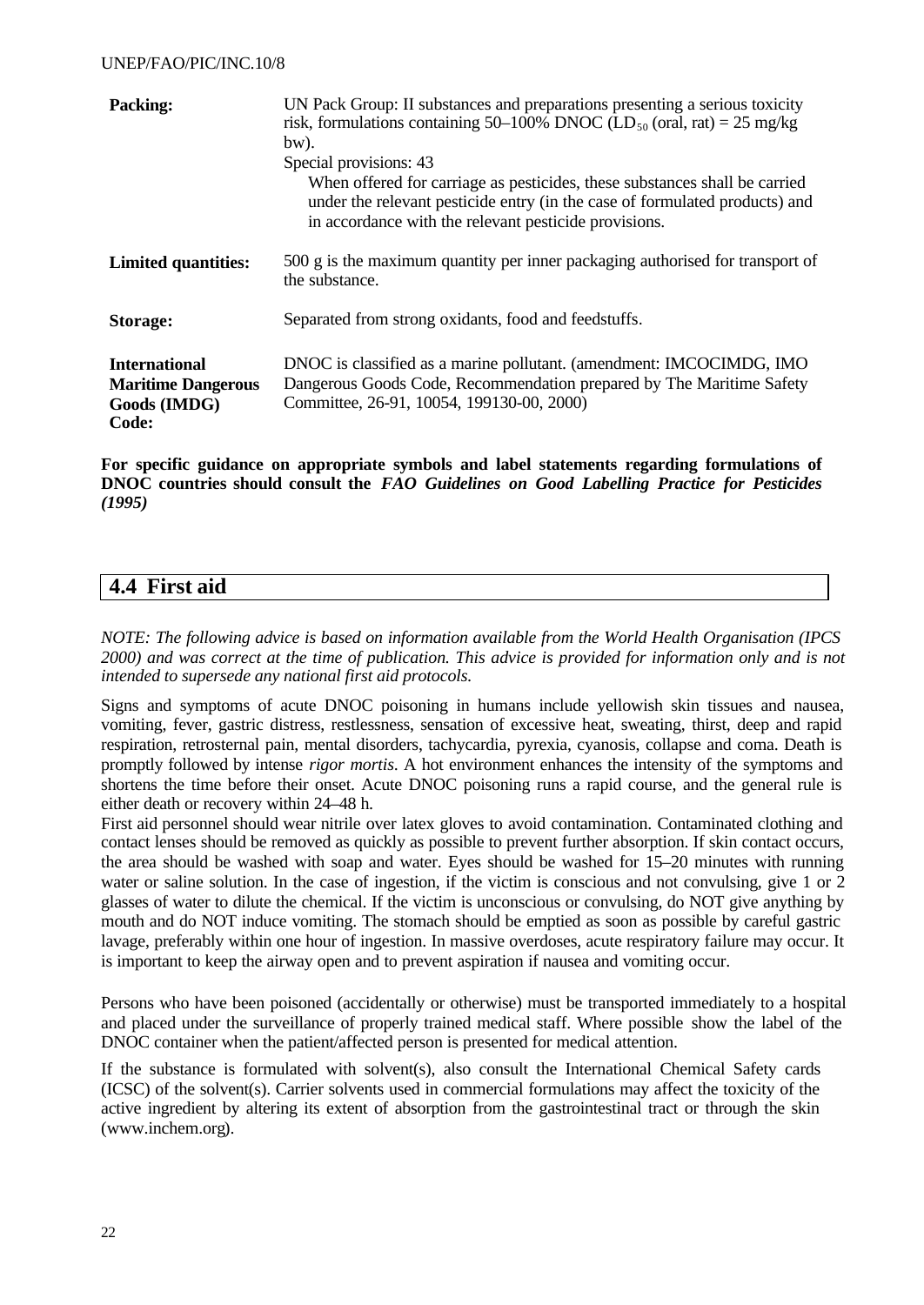### **4.5 Waste management**

Regulatory actions to ban a chemical should not result in creation of a stockpile requiring waste disposal. For guidance on how to avoid creating stockpiles of obsolete pesticide stocks the following guidelines are available: FAO Guidelines on Prevention of Accumulation of Obsolete Pesticide Stocks (1995), The Pesticide Storage and Stock Control Manual (1996) and Guidelines for the management of small quantities of unwanted and obsolete pesticides (1999).

The European Community avoided creating stockpiles of DNOC by taking a stepwise approach to the phase-out of permitted uses (See Annex 2). It was considered that the risk was manageable during this phase out period.

In all cases waste should be disposed of in accordance with the provisions of the Basel Convention on the Control of Transboundary Movements of Hazardous Wastes and Their Disposal (1996), any guidelines thereunder (SBC, 1994) and any other relevant regional agreements.

It should be noted that the disposal/destruction methods recommended in the literature are often not available in, or suitable for, all countries e.g. high temperature incinerators may not be available. Consideration should be given to the use of alternative destruction technologies. Further information on possible approaches may be found in Technical Guidelines for the Disposal of Bulk Quantities of Obsolete Pesticides in Developing Countries (1996).

#### **Annexes**

- Annex 1 **Further information on the substance** Annex 2 **Details on final regulatory action** Annex 3 **Addresses of designated national authorities**
- Annex 4 **References**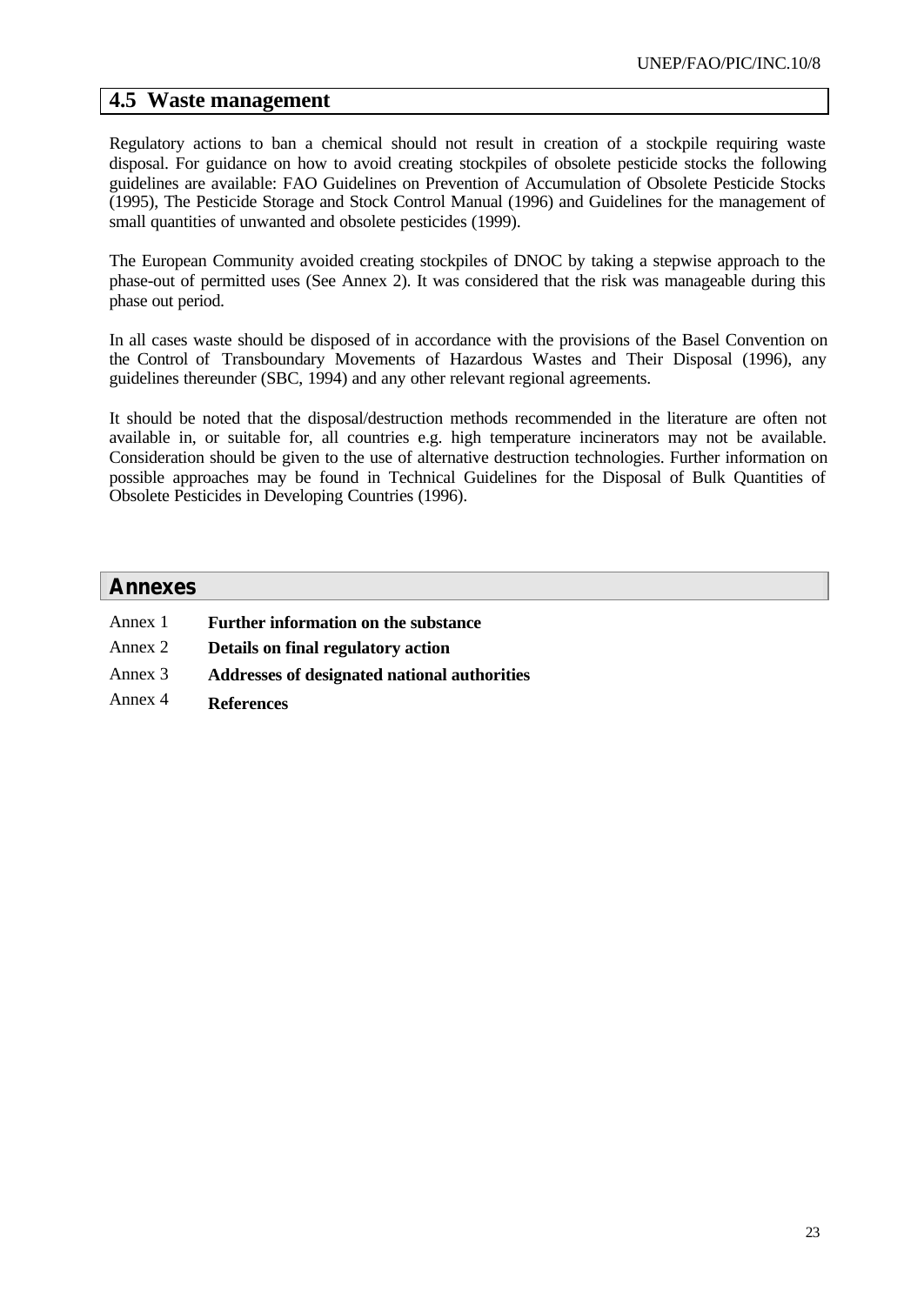## **Introduction to Annex I**

The information presented in this Annex reflects the conclusions of the two notifying parties: the European Community and Peru. In a general way, information provided by these two parties on the hazards are synthesised and presented together, while the risk assessments, specific to the conditions prevailing in these parties, are presented separately. This information is contained in the documents referenced in the notifications in support of their final regulatory actions banning DNOC. The notification from Peru was first reported in the PIC Circular XIII of June 2001 and the notification from the European Community in PIC Circular XIV of December 2001.

DNOC was the subject of an IPCS Environmental Health Criteria document (Dinitro-ortho-cresol, EHC 220) published in 2000. The conclusions concerning the toxicity of DNOC were not substantially different from that reported here. Section 2.2.7. includes a brief summary of the conclusions of the European Community and IPCS evaluations.

The FAO/WHO Joint Meeting on Pesticide Residue (JMPR) assessed DNOC in 1963 and 1965. These evaluations are outdated and can be regarded as superseded by the reviews of the European Community and the IPCS. Accordingly, they were not included here.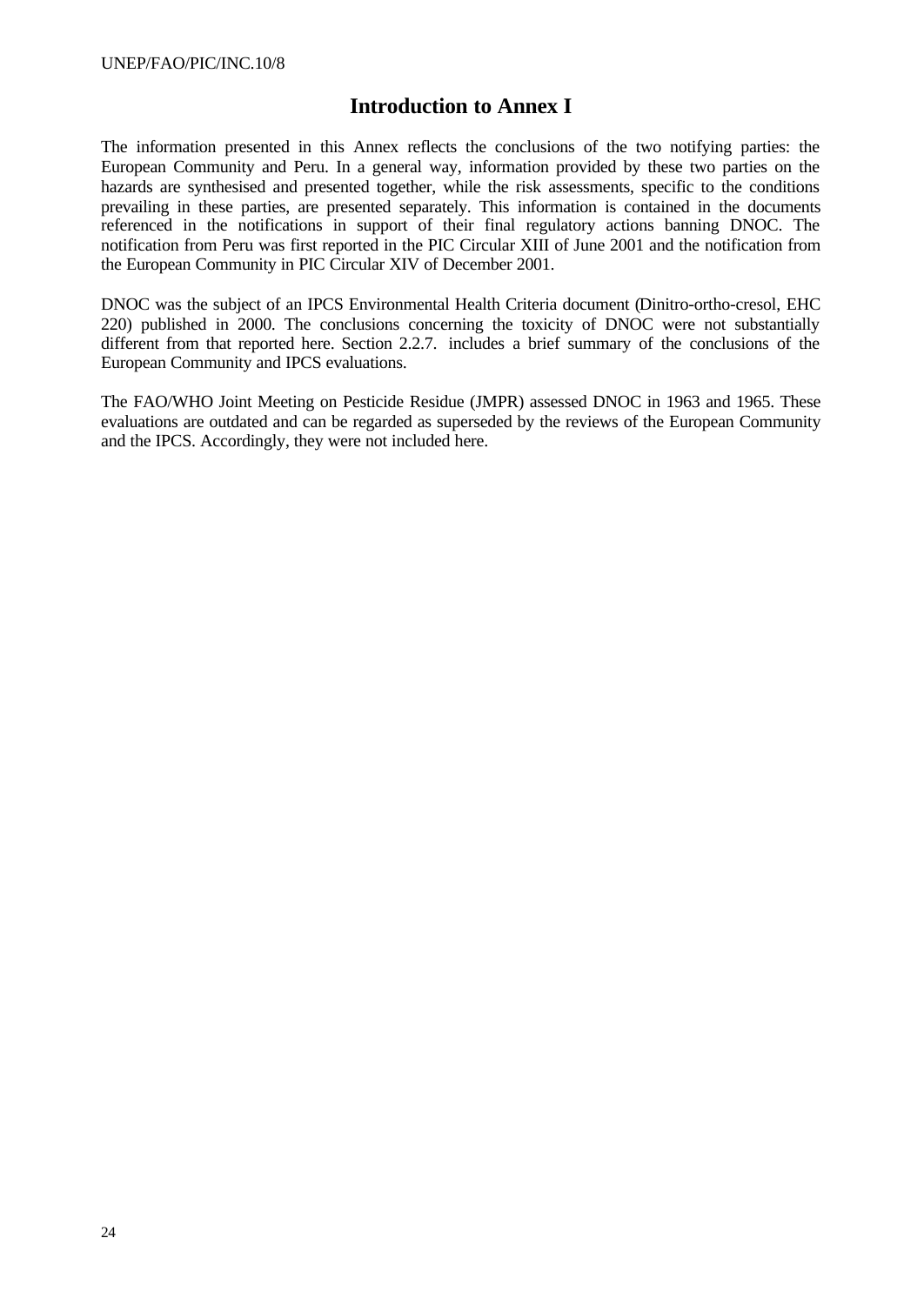## **Annex 1 – Further information on the substance**

## **1. Physico-Chemical properties**

| 1.1                      | <b>Identity</b>                 | <b>DNOC</b>                                                                                                                                                                                                                                                                                                                                                                                       |  |  |
|--------------------------|---------------------------------|---------------------------------------------------------------------------------------------------------------------------------------------------------------------------------------------------------------------------------------------------------------------------------------------------------------------------------------------------------------------------------------------------|--|--|
| 1.2                      | Formula                         | $C_7H_6N_2O_5$                                                                                                                                                                                                                                                                                                                                                                                    |  |  |
| 1.3                      | <b>Chemical name</b><br>(IUPAC) | 4,6-dinitro- <i>ortho</i> -cresol                                                                                                                                                                                                                                                                                                                                                                 |  |  |
| 1.4                      | <b>Chemical type</b>            | Dinitrophenol                                                                                                                                                                                                                                                                                                                                                                                     |  |  |
|                          | Form                            | Pure DNOC: yellow green crystalline powder                                                                                                                                                                                                                                                                                                                                                        |  |  |
| 1.5<br><b>Solubility</b> |                                 | In water: 0.213 g/l at pH4, 6.94 g/l at pH7, 33.3 g/l at pH10. At $25^{\circ}$ C in<br>toluene: 251 g/l, acetone: 514 g/l, dichloromethane: 503 g/l, ethyl acetate:<br>338 g/l, hexane: 4.03 g/l, methanol: 58.4 g/l                                                                                                                                                                              |  |  |
|                          | Log P                           | 1.78 at pH4, 0.087 at pH7, -1.32 at pH10                                                                                                                                                                                                                                                                                                                                                          |  |  |
| 1.6                      | Vapour pressure                 | 1.6 x $10^{-2}$ Pa at 25 °C                                                                                                                                                                                                                                                                                                                                                                       |  |  |
| 1.7                      | <b>Melting point</b>            | $85.2 - 89.9$ °C                                                                                                                                                                                                                                                                                                                                                                                  |  |  |
| 1.8                      | <b>Reactivity</b>               | Hydrolysis: stable in sterile water at all pH after 5 days, $DT_{50} > 1$ year                                                                                                                                                                                                                                                                                                                    |  |  |
| 1.9                      | <b>Stability</b>                | Risk of explosion if heated under confinement. Also risk of explosion<br>when dry, which can be reduced by moistening with up to 10 % water.<br>No auto-ignition below 400 $^{\circ}$ C.<br>DNOC is a pseudo-acid and readily forms water-soluble salts with alkalis.<br>The concentration of DNOC in ionised form increases as the pH increases<br>and at $pH \ge 7$ , 100 % of DNOC is ionised. |  |  |

**1.10 Molecular Weight** 198.13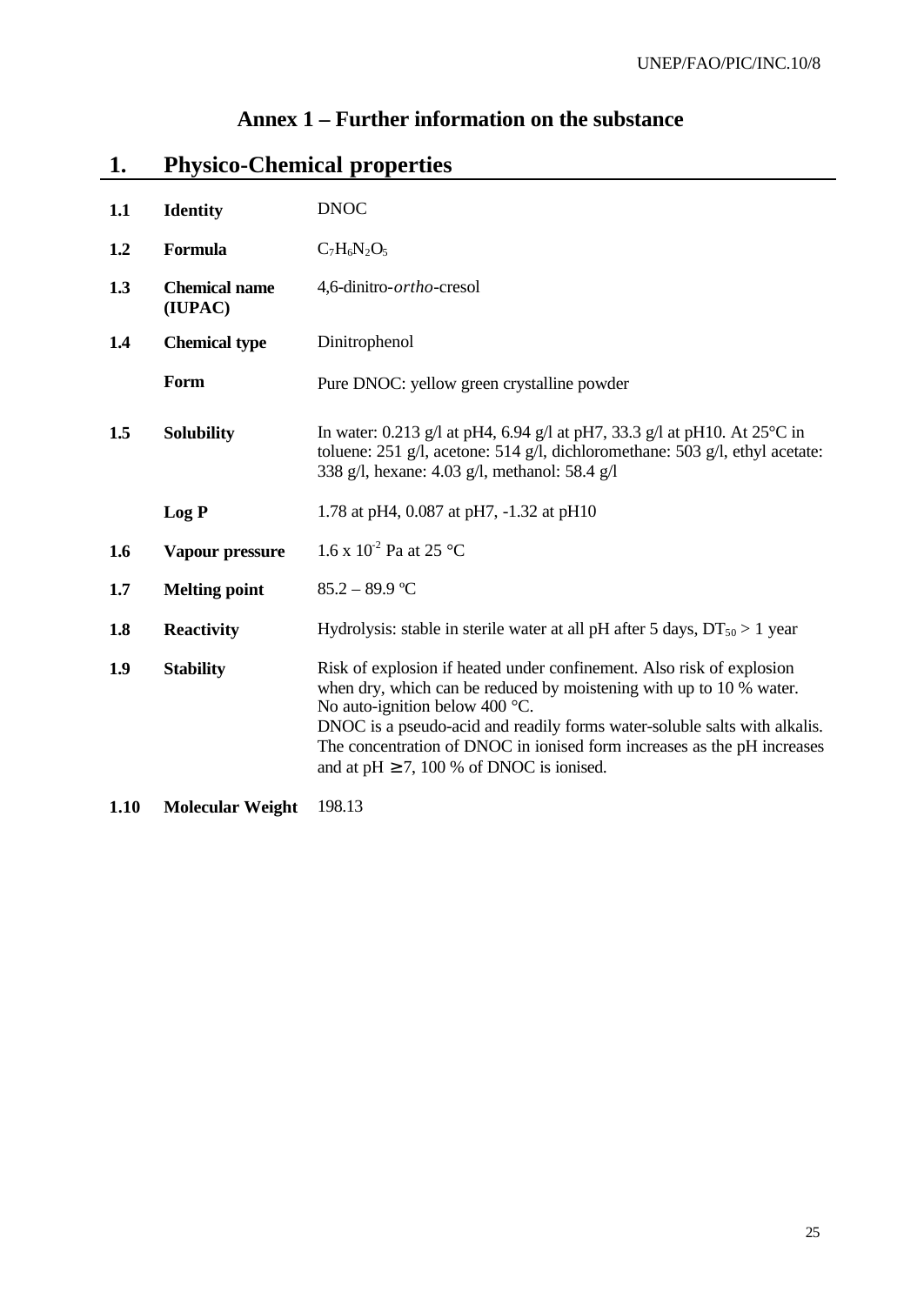## **2 Toxicological properties**

#### **2.1 General**

| 2.1.1 | <b>Mode of action</b> | DNOC is a substituted dinitrophenol compound. It acts mainly as an<br>inhibitor of oxidative phosphorylation at the mitochondrial level, inducing<br>a significant increase in basal metabolism and hyperthermy. The oxidation<br>of carbohydrate forms the main source of energy of the body and the<br>energy is "stored" in the form of compounds containing phosphate (high<br>energy phosphate bonds of adenosine triphosphate or ATP). This<br>compound is then a source of energy to the body. DNOC inhibits the<br>formation of ATP. In the presence of DNOC the oxidative process<br>continues and is even increased, but the energy cannot be converted to a<br>useable form and it is therefore dissipated as heat. In muscle ATP cannot<br>be re-synthesized and is progressively broken down to adenylic acid. The<br>shortage of ATP may lead to muscular paralysis which for critical organs,<br>such as heart and respiratory muscles, includes a blocking of their vital |
|-------|-----------------------|-------------------------------------------------------------------------------------------------------------------------------------------------------------------------------------------------------------------------------------------------------------------------------------------------------------------------------------------------------------------------------------------------------------------------------------------------------------------------------------------------------------------------------------------------------------------------------------------------------------------------------------------------------------------------------------------------------------------------------------------------------------------------------------------------------------------------------------------------------------------------------------------------------------------------------------------------------------------------------------------|
|       |                       | functions and in the case of death by DNOC poisoning, to early rigor<br>mortis.                                                                                                                                                                                                                                                                                                                                                                                                                                                                                                                                                                                                                                                                                                                                                                                                                                                                                                           |

**2.1.2 Symptoms of poisoning** DNOC is extremely toxic for human beings. Symptoms of acute toxicity include abnormal fatigue, excessive sweating, hyperthermia, tachycardia, headache, nausea, loss of appetite, coma and yellow pigmentation of the eye.

> Exposures to high levels of DNOC for short periods may cause convulsions, unconsciousness and death. A hot environment enhances the intensity of the symptoms and shortens the time before their onset. Ingestion of DNOC for long periods may cause cataract and dermal eruption.

**2.1.3 Absorption, distribution, excretion, and metabolism in mammals Absorption:** The blood concentration is at a maximum 2-4 h after administration by the oral route to rats (1-100 mg/kg bw). Blood concentration maxima are reached 24 h and 48 h after dermal application (18 mg/kg bw, 8 h exposure) to female and male rats respectively. At the peak level, the plasma concentrations represented 2.5 and 5.0-5.8 % of the applied dose of a water-based and an oily DNOC formulation respectively. Percutaneous absorption in rabbits and rats increases with temperature

> **Distribution and excretion:** In general, the concentration of DNOC in the blood is much higher than in other tissues and, over 90% of the DNOC in the blood are found in the plasma. At 24h after a single radiolabelled oral dose to rats at 0.4 mg/kg, 15% of the administered dose was found in the blood, 6.6% in the gastrointestinal tract, 5% in the liver, 1.0% in the kidneys and 28% in the residual carcass. The faeces contained 10.1% of the radioactivity and urine 28.7% with a total recovery at 24 h of 94.4%. More generally, DNOC is excreted in urine as free DNOC and acetylated conjugate 6-ANOC, conjugated as 6-acetamido-4-nitro-o-cresol (6- AcANOC).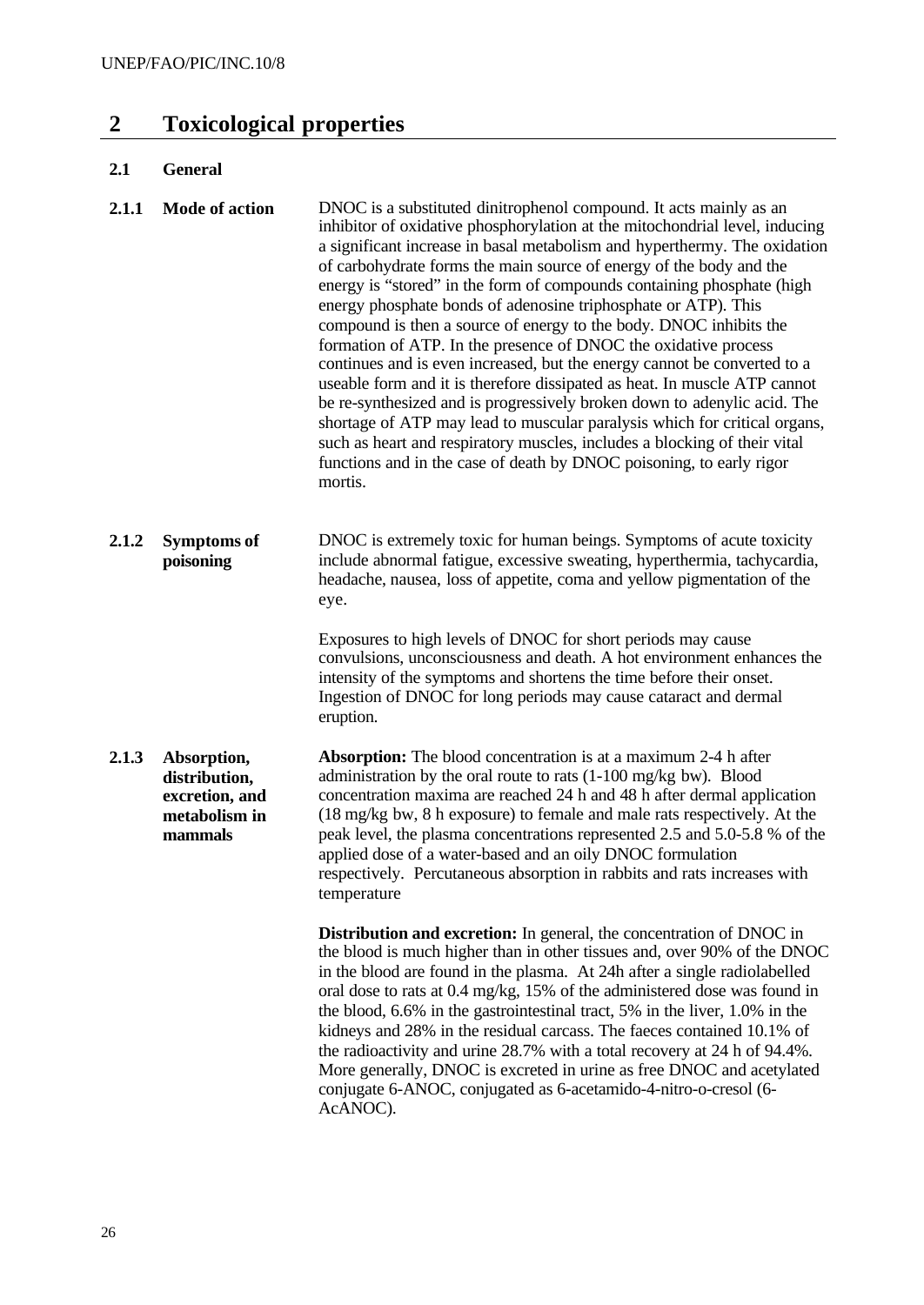**Accumulation:** The elimination half-life of a single oral dose in rats is 1– 1.5 days. Studies in man show that DNOC has a tendency for accumulation with a half life that varies according to the authors from 4 to 7 days.

It is concluded that humans retain DNOC longer than other tested species.

**Metabolism**: The metabolic routes of DNOC appear to be comparable in rats and rabbits. The main metabolic pathway is the reduction of one of the 2 nitrated substituents of DNOC to form the amino derivatives viz. 6 amino-4-nitro-o-cresol (6-ANOC), and to a lesser extent to 4-amino-6 nitro-o-cresol (4-ANOC). One of the routes of metabolisation is the reduction of one of the 2 nitrated substituents either in position 4 to form the 4-amino derivative product, or in position 6 to form the 6-amino derivative product. Another route leads to the oxidation of the remaining methyl to form 3.5-dinitro-2-hydroxy benzyl alcohol.

#### **2.2 Toxicology Studies**

#### **2.2.1 Acute toxicity Oral**

DNOC is very toxic by the oral route, with  $LD_{50}$  values ranging from 20 to 85 mg/kg bw for rats, 16-47 mg/kg bw for mice, 50 mg/kg bw for cats, 200 mg/kg bw for sheep and 100 mg/kg bw for goats. Signs of acute toxicity include hyperactivity, laboured breathing, asphyxial convulsions, coma and death. An increase in environmental temperature enhanced the acute toxicity of DNOC in rats.

#### **Dermal**

The acute dermal toxicity of DNOC is solvent-dependent corresponding to low to high toxicity in rats with  $LD_{50}$  values ranging from 200 (water) to > 2000 mg/kg (moistened with peanut oil). The  $LD_{50}$  is about 1000 mg/kg bw in rabbits

#### **Inhalation**

The  $LC_{50}$  (aqueous formulation containing 50% DNOC, 4h) is 0.23 mg DNOC/l of air.

#### **Irritation**

DNOC is irritating to rabbit's skin and corrosive to rabbit's eyes (tests using New Zealand rabbits).

#### **Sensitisation**

DNOC induces skin sensitisation in 100% of guinea pigs tested according to the method of Magnusson and Klingman.

**Acute reference dose (ARfD):** No ARfD has been reported. .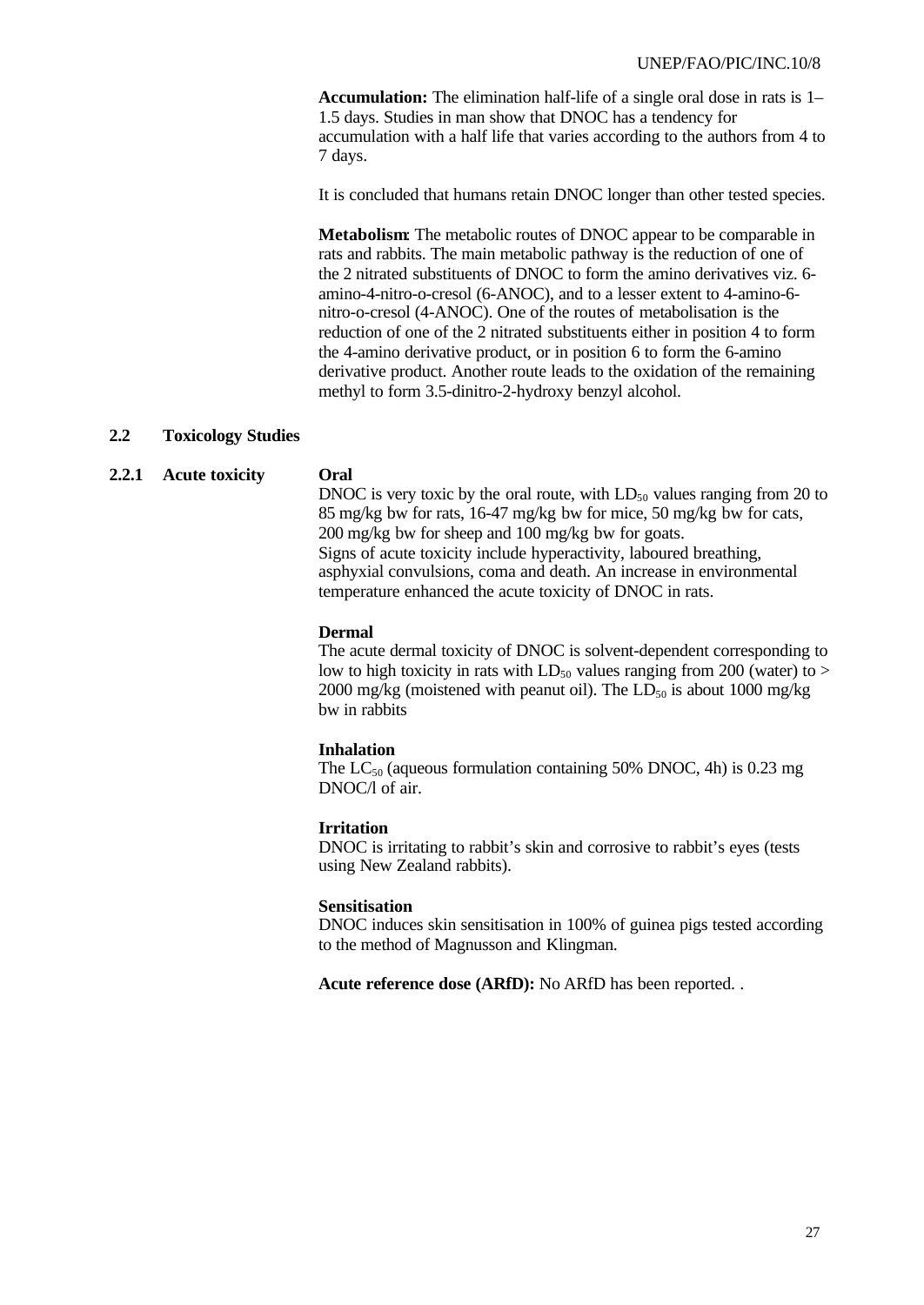| 2.2.2 | <b>Short-term</b> |
|-------|-------------------|
|       | toxicity          |

#### **Oral**

A six-week range-finding study was conducted on **rats** fed daily diets containing 0, 5, 13, 32, 80 or 200 mg/kg of 99.5% pure DNOC corresponding to 0, 0.44, 1.17, 2.89, 7.24 and 18.6 mg/kg bw/day. No treatment- related mortality was recorded. No significant effects were observed on food consumption, body temperature and haematology, and no abnormalities were seen at necropsy. However, at the two highest concentrations, the body-weight gain of the females was reduced, a slight, but significant decrease in alanine aminotransferase (ALT) activity was observed and the blood urea level was slightly, but significantly elevated in the females. The NOEL was set at 2.89 mg/kg bw/day.

In a 90-day feeding study, Wistar rats were administered a diet containing DNOC at doses equivalent to 0, 2.5, 5, 10 or 20 mg/kg bw. At the highest dose, 25 % of the rats died and mortality was also observed at 10 mg/kg bw/day. The highest dose was well above the maximum tolerated dose which should be considered to be the next lower dose (10 mg/kg bw). At the two highest doses, body-weight gain was depressed in a dose-related manner; and levels of glucose and urea were increased in both sexes. No histopathological alterations were observed in any groups other than the high dose group. Levels of pyruvates and thyroid hormones  $T_3$  and  $T_4$ levels were decreased at all dose levels. In view of the decreased levels of pyruvate and thyroid hormones at all dose levels a definitive NOEL could not be established. The NOEL would be below the lowest dose level of 2.5 mg/kg bw/day.

A 90-day study was performed on **dogs** receiving 0.17, 0.89 or 4.82 mg/kg bw/day of DNOC in their diet. A limited number of biochemical examinations were performed. No mortalities were recorded. The main effects at the two highest doses were an increase in activity and a decrease in the prothrombin time in the males. A weight increase in the liver in the females was observed at the highest dose only. Food consumption was not changed at any dose level, but there was a reduction in body weight gain in both males and females. This effect is likely related to the mechanism of action of DNOC. The NOEL was set at 0.17 mg/kg bw/day based on the effect observed on body weights at the high concentration.

**Dermal, :** No information.

**Inhalation:** No information.

**2.2.3 Genotoxicity (including Mutagenicity)** DNOC has been studied in many *in vitro* and *in vivo* systems with contradictory results. The European Community concluded that the available data were inconclusive, but in order to protect human health it decided to classify DNOC as mutagen Category 3.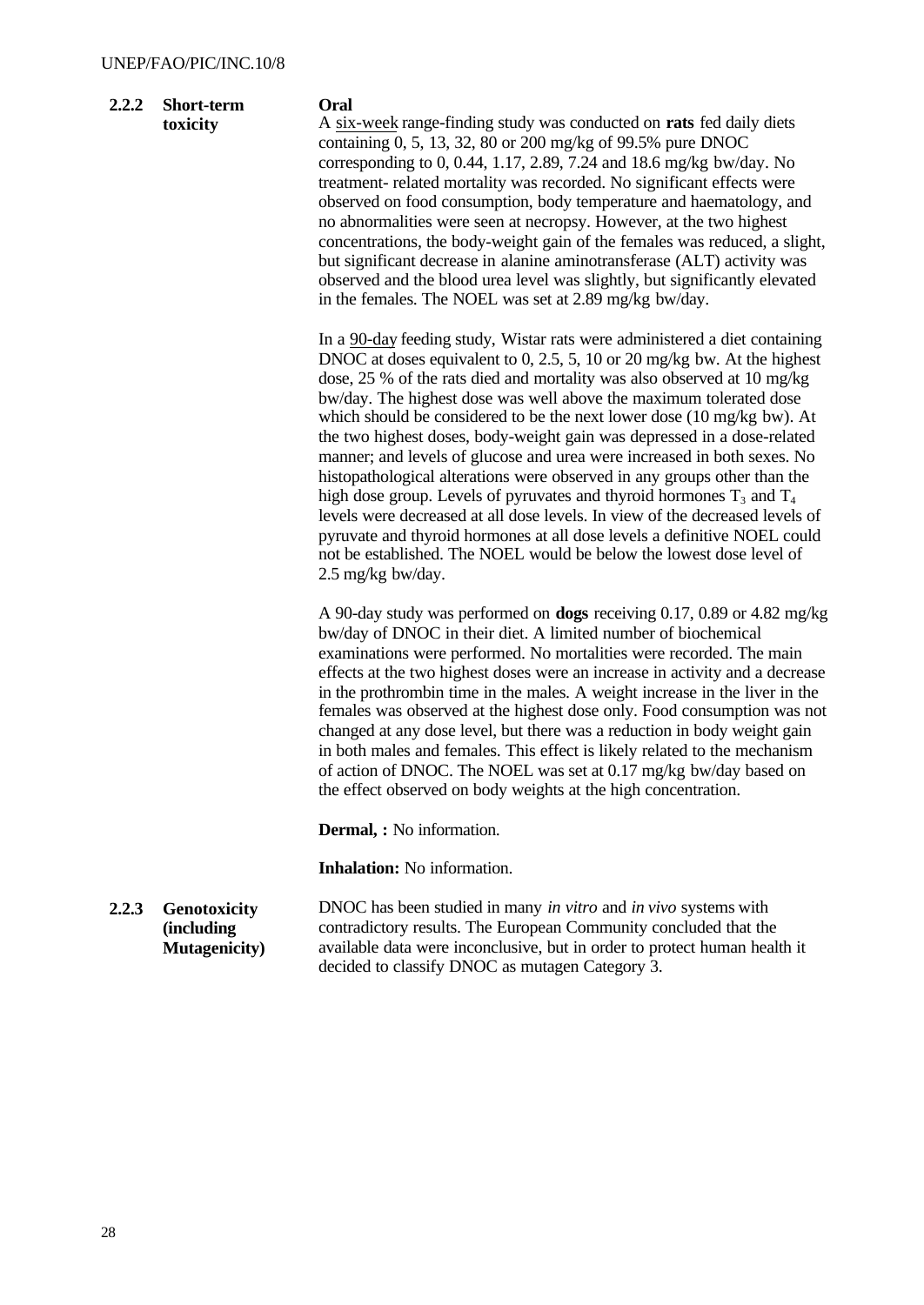**2.2.4 Long-term toxicity and carcinogenicity** In a two-year study male and female F-344 rats were exposed to DNOC at dietary concentrations of 0, 2.5, 15 or 100 mg of 99.5 % pure DNOC/kg. These concentrations were equivalent to a daily intake of 0.12, 0.75 and 5.03 mg/kg bw in the females and to 0.10, 0.59 and 4.12 mg/kg bw in the males. No significant difference in the mortality rate was observed in the same study between the groups. No clinical signs of adverse effects from the treatment were recorded. In the male rats treated at the highest concentration, food consumption was found to be slightly higher than in the controls (+6%) from week 5 onwards. An increase in food consumption was noted at 0.59 mg/kg bw/day in males from week 84 (+8%). No effect was noted on the body-weight gain of the animals. No significant alterations were recorded in the haematological and biochemical parameters evaluated in the course of the experiment. No carcinogenic effects were demonstrated over the course of the study. The NOELs for carcinogenic effects were set at 5.03 and 4.12 mg/kg bw/day in male and female rats respectively. The NOELs for long-term toxicity were set at 0.59 10 mg/kg bw/day in males on the basis of increased food consumption, (next lowest dose in the same study), and 5.03 mg/kg bw/day in females (highest administered dose).

#### **2.2.5 Effects on reproduction Reproduction Developmental effects** In a teratogenic study groups of pregneant Wistar rats were exposed to

DNOC equivalent to 0, 1, 5 and 25 mg/kg bw from the  $6<sup>th</sup>$  to the 15<sup>th</sup> day of gestation. The high does was maternotoxic and a decrease in food consumption was noted at the high dose. No sign of embryo or foetal toxicity was noted and no particular malformations were observed. A **NOEL** for maternotoxicity was set at 5 mg/kg bw/day. The **NOEL** for fetotoxicity was set at 25 mg/kg/day (the highest dose tested).

Groups of pregnant rabbits received doses of 0, 4.0, 10.0, 25 mg DNOC/kg bw/day by gavage on days 6–18 (inclusive) of gestation. The highest dose was maternotoxic; these dams showed clinical signs of toxicity and produced litters with increased incidence of either external or visceral malformations or skeletal variations. The **NOEL** for teratogenicity was set at 10 mg/kg bw/day.A study was conducted in rabbits by the oral route. At 22 mg/kg bw/day, teratogenic effects of DNOC were evidenced, being hydrocephalia, microcephalia, incomplete ossification of the sternebra and bones of the phalanx. However, this dose is a maternotoxic dose. The teratogenic **NOEL** was set at 10 mg/kg bw/day.

#### **2.2.6 Neurotoxicity/ Delayed neurotoxicity** Neurotoxic effects are not expected given the molecular structure of DNOC and were not observed in subacute and chronic toxicity studies in several animal studies.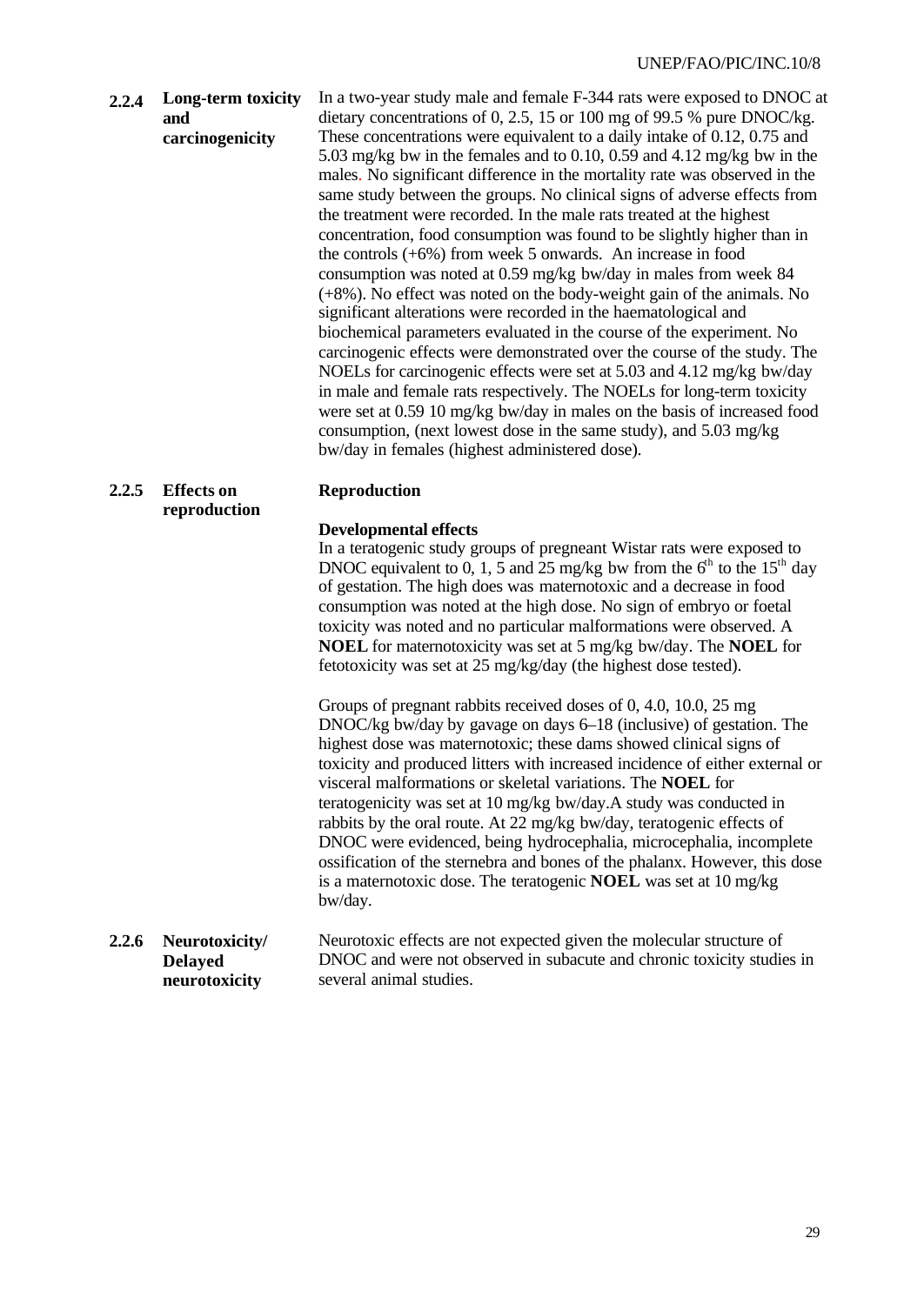#### UNEP/FAO/PIC/INC.10/8

| 2.2.7 | <b>Summary and</b><br>overall evaluation | Note: Effects on target organisms and toxicity/ecotoxicity for non-target<br>organisms are due to either the phenolic form of DNOC or the phenolate<br>once absorbed into the organisms. It does not matter from which form or<br>salt the reaction started: in the organism there is rapid equilibration<br>between the phenolic form and phenolate with various counter-ions (that<br>are always present in organisms). The actual mode of action $(i.e.$<br>interference with the energy-producing metabolism in the mitochondriae<br>of the cells) is in general independent of the kind of cation present in the<br>formulated plant protection product. Concerns related to this mode of<br>action were the reason why its final regulatory action was intended to<br>cover all salts of DNOC. |
|-------|------------------------------------------|------------------------------------------------------------------------------------------------------------------------------------------------------------------------------------------------------------------------------------------------------------------------------------------------------------------------------------------------------------------------------------------------------------------------------------------------------------------------------------------------------------------------------------------------------------------------------------------------------------------------------------------------------------------------------------------------------------------------------------------------------------------------------------------------------|
|       | <b>European</b><br><b>Community</b>      | Human beings are more likely to accumulate DNOC than other mammals,<br>due to a slower elimination rate.                                                                                                                                                                                                                                                                                                                                                                                                                                                                                                                                                                                                                                                                                             |
|       |                                          | The oral $LD_{50}$ in rats ranges from 20 to 85 mg/kg bw, thus classifying the<br>active ingredient as very toxic if swallowed according to European<br>Community rules.                                                                                                                                                                                                                                                                                                                                                                                                                                                                                                                                                                                                                             |
|       |                                          | The dermal $LD_{50}$ in rats is in the range of 200 to over 2000 mg/kg,<br>depending on the solvent applied, thus classifying DNOC as very toxic by<br>contact with the skin according to European Community rules.                                                                                                                                                                                                                                                                                                                                                                                                                                                                                                                                                                                  |
|       |                                          | Inhalation $LC_{50}$ values of 0.23 mg/l for a 4 h exposure in rats classify<br>DNOC as very toxic if inhaled according to European Community rules.<br>DNOC is irritating to the skin (New Zealand rabbits), corrosive to the eye<br>(New Zealand rabbits) and is a skin sensitiser in guinea-pigs.                                                                                                                                                                                                                                                                                                                                                                                                                                                                                                 |
|       |                                          | Short-term dietary administration of DNOC for up to 90 days decreased<br>body-weight gain in rats and dogs, usually without significant alteration in<br>food consumption. At high doses the liver was affected. Blood urea levels<br>were also increased at high dosages.                                                                                                                                                                                                                                                                                                                                                                                                                                                                                                                           |
|       |                                          | In a long-term dietary feeding study in rats, DNOC did not induce any<br>treatment-related adverse effects at doses of up to 5 mg/kg bw/day. No<br>increase of any type of tumour was observed.                                                                                                                                                                                                                                                                                                                                                                                                                                                                                                                                                                                                      |
|       |                                          | On the basis of all the data available, the mutagenicity of DNOC remains<br>equivocal.                                                                                                                                                                                                                                                                                                                                                                                                                                                                                                                                                                                                                                                                                                               |
|       |                                          | Teratogenic effects were observed only at maternotoxic doses.                                                                                                                                                                                                                                                                                                                                                                                                                                                                                                                                                                                                                                                                                                                                        |
|       |                                          | No ARfD was established.                                                                                                                                                                                                                                                                                                                                                                                                                                                                                                                                                                                                                                                                                                                                                                             |
|       |                                          | The calculation of the ADI was carried out from the NOEL in the most<br>sensitive species. From the two-year study in rats, it was established as 0.1<br>mg/kg bw/day. Given that in this study no carcinogenic effects were<br>shown and that teratogenic effects were demonstrated at higher doses in<br>rabbits, a safety factor of 100 was used: $ADI = 0.1/100 = 0.001$<br>mg/kg/day. The choice of this ADI allows a margin of safety (MOS) of<br>10,000 with respect to the teratogenic risk as the teratogenic no-effect<br>level by oral administration in rabbits is 10 mg/kg bw/day.                                                                                                                                                                                                      |
|       |                                          |                                                                                                                                                                                                                                                                                                                                                                                                                                                                                                                                                                                                                                                                                                                                                                                                      |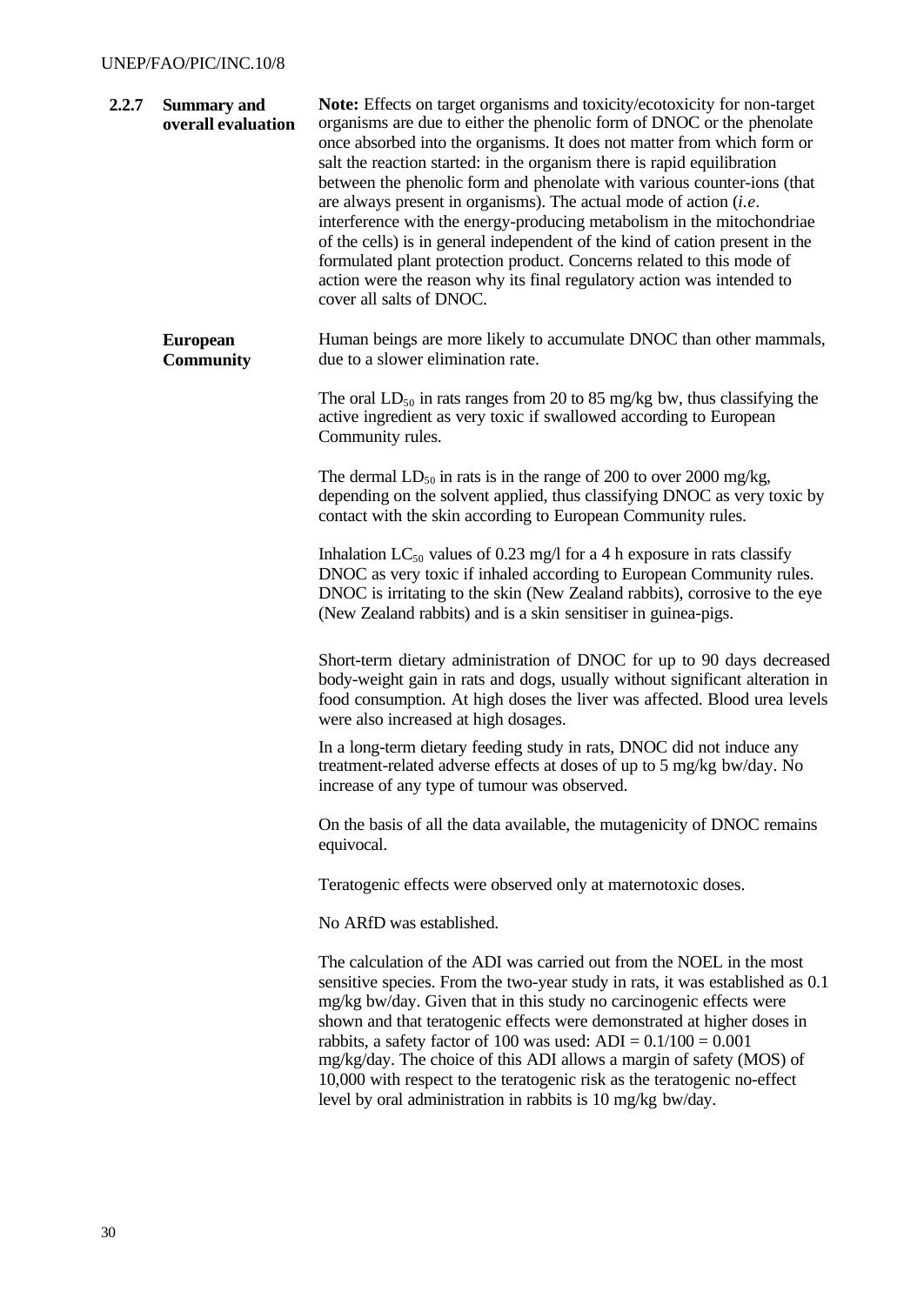**IPCS 2000** The International Programme on Chemical Safety (IPCS) published an Environmental Health Criteria document on Dinitro-ortho-cresol (DNOC) in 2000 (EHC 220).

> DNOC is an uncoupler of oxidative phosphorylation and toxic effects observed either in human or in animals result from this mechanism.

Clinical symptoms occur after a relatively short period of exposure. Symptoms include nausea, gastric distress, restlessness, a sensation of heat, excessive sweating, thirst, deep respiration, tachycardia and hyperpyrexia. In severe cases, collapse, coma and death occurred within  $24 - 48$  h.

The metabolic pathway of DNOC is qualitatively similar across several species. However the rate of DNOC elimination varies substantially across species. Humans retain DNOC longer than other species tested.

In animal studies the oral  $LD_{50}$  values, as determined in several species, range from  $16 - 100$  mg/kg bw.

On the basis of all the data available the mutagenicity of DNOC remains equivocal.

A rat carcinogenicity study did not show any carcinogenic effects. Histopathological examination did not reveal any alteration in any organ that could be attributable to an effect of the treatment with DNOC. No increase in the incidence of any type of tumour was recorded. A **NOEL** of 0.59 mg/kg bw/day. was determined in males on the basis of increased food consumption, and 5.03 mg/kg bw/day in females (highest administered dose).

In a multi-generation reproduction study male and female Sprague-Dawley rats were exposed to 15, 30 and 100 mg DNOC/kg diet throughout maturation, mating, gestation and lactation phases for two successive generations. At the highest dose, during the gestation phase of the  $F_0$  generation there was a significant reduction in mean body weight, and a reduction in food consumption during lactation. In this group the mean litter size and weight at birth were comparable to controls, but were reduced on days 14 and 21 of lactation. The **NOEL** was set at 30 mg/kg diet, equivalent to 1.73 mg/kg bw/day for the  $F_0$  males, 2.24 mg/kg bw/day for the  $F_0$  females, 2.40 mg/kg bw/day for the  $F_1$  males and 2.61 mg/kg bw/day for the  $F_1$  females.

Teratogenicity studies performed in rats and rabbits showed that DNOC induced embryotoxicity and teratogenic effects only at dose levels that were also maternally toxic. In rats the **NOAEL** for teratogenicity and for embryotoxicity was set at 25 mg/kg/bw/day (highest dose tested). In rabbits the **NOAEL** was set at 10 mg/kg/bw/day for foetal effects, on the basis of the malformations observed in the high dose group.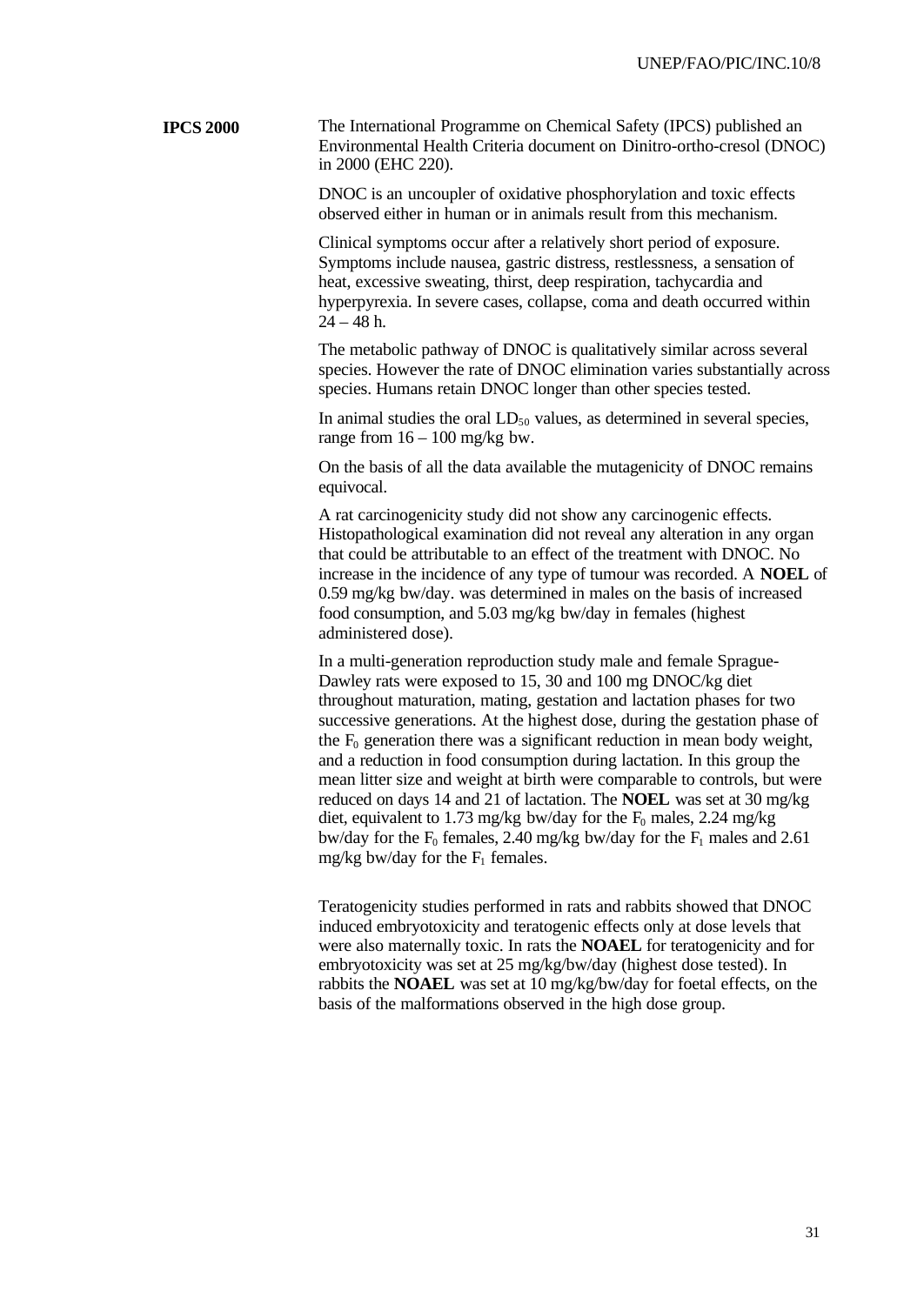## **3 Human exposure/Risk evaluation**

## **3.1 Food**

|     | <b>European</b>                     |                                                                                                                                                                                                                                                                                                                                                                                                                                                                                                                                                |
|-----|-------------------------------------|------------------------------------------------------------------------------------------------------------------------------------------------------------------------------------------------------------------------------------------------------------------------------------------------------------------------------------------------------------------------------------------------------------------------------------------------------------------------------------------------------------------------------------------------|
|     | <b>Community</b>                    | DNOC was registered for application on fruit trees when no fruits and<br>haulm were present. The treatment was carried out in winter 5 to 6 months<br>before harvest. DNOC is not systemic and is rapidly degraded.                                                                                                                                                                                                                                                                                                                            |
|     |                                     | Potatoes were treated at 5 kg/ha and only four trials were acceptable (7<br>days of pre-harvest interval). The residue levels were 0.02 mg/kg or less.                                                                                                                                                                                                                                                                                                                                                                                         |
|     |                                     | No significant residues of DNOC are expected in potatoes and fruits when<br>plants are treated with DNOC. As DNOC has not been actually detected in<br>treated fruits and potatoes, maximum residue limits (MRLs) were set at<br>the level of 0.05 mg/kg, corresponding to the limit of detection of the<br>residue determination method. Assuming a typical consumer, an adult of<br>60 kg, and assuming consumption is 328.5 g of potatoes per person per<br>day, the estimated residue intake is 0.00027 mg/kg bw/day or 27% of the<br>ADI. |
|     |                                     | The maximum residue intake through feed for dairy and beef cattle, pigs<br>and chickens was calculated assuming residues for potatoes at the MRL<br>level (0.05 mg/kg). The theoretical residue intake ranges from 0.0016<br>mg/animal/day for chickens to 1.8 mg/animal/day for beef cattle.                                                                                                                                                                                                                                                  |
|     |                                     | It was concluded that residues might appear on potatoes and in potato-<br>eating animals, whereas for fruit on fruit trees, the interval between<br>treatment and harvest is great enough to avoid any significant residue.                                                                                                                                                                                                                                                                                                                    |
| 3.2 | Air                                 | DNOC has a low potential to volatilise. Significant exposure of the<br>general population is not expected.                                                                                                                                                                                                                                                                                                                                                                                                                                     |
| 3.3 | Water                               | Not relevant                                                                                                                                                                                                                                                                                                                                                                                                                                                                                                                                   |
| 3.4 | Operator<br><b>Exposure</b>         |                                                                                                                                                                                                                                                                                                                                                                                                                                                                                                                                                |
|     | <b>European</b><br><b>Community</b> | In line with internationally accepted practices, the occupational risk<br>evaluation was based on hazard characteristics and worker exposure.<br>There were no measured worker exposure studies for mixing, loading or<br>application of DNOC. Therefore the United Kingdom POEM model was<br>used to estimate exposure for the proposed uses in potatoes and in<br>orchards.                                                                                                                                                                  |
|     |                                     | An Acceptable Operator Exposure Level (AOEL) was established based<br>on the NOEL of 0.17 mg/kg bw/day in a 90 day study on dogs and using a<br>50 fold safety factor:                                                                                                                                                                                                                                                                                                                                                                         |
|     |                                     | $AOEL = 0.17$ mg/kg/day/50 = 0.0034 mg/kg/day                                                                                                                                                                                                                                                                                                                                                                                                                                                                                                  |
|     |                                     | The safety factor was established based on the following considerations:<br>The nature of the protocol (limited with regard to biochemical<br>examination) in the 90 day dog study<br>The results of the mutagenicity studies were ambiguous<br>The lack of a fertility study over two generations and a<br>carcinogenicity study in a second species                                                                                                                                                                                          |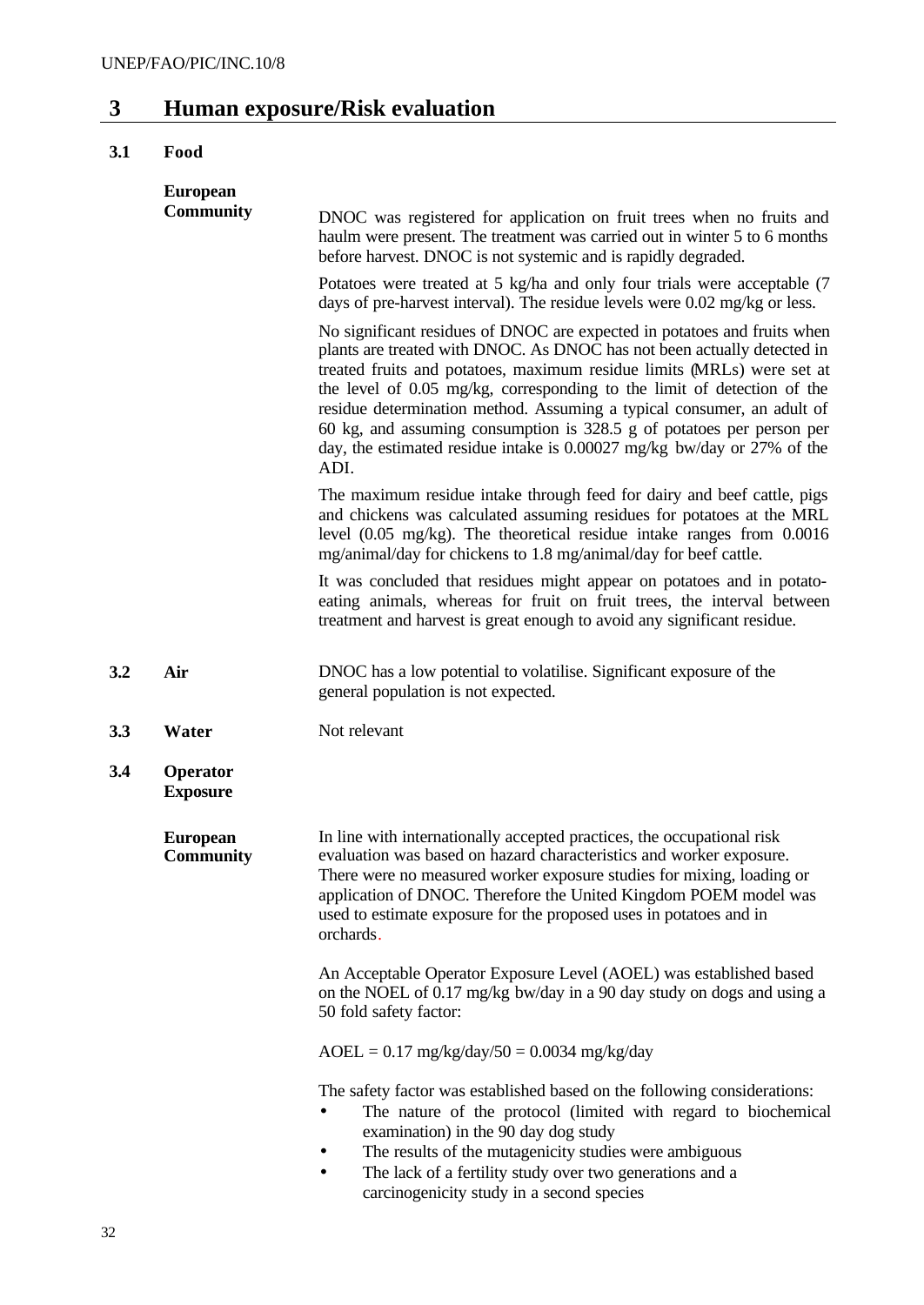#### **Orchard use:**

The following parameters were used for the evaluation during the treatment of orchards with a formulation containing 560 g DNOC/l:

- Quantity applied: 8.4 kg of DNOC/ha (highest recommended use)
- Surface treated: 5 ha/day/person (this is a relatively small surface),
- Volume sprayed: 1,500 l/ha (highest recommended use)
- Packaging: jerry can of 10 l with an opening of 49 mm.

Under these conditions, a 70 kg operator without any special protection either during preparation or during spraying is exposed to 0.49 mg/kg/day, taking into account a permeability through the skin of 5%, which is a low estimate. This exposure is of the order of 144 times greater than the AOEL (0.0034 mg/kg/day).

For a 70 kg operator wearing gloves the exposure becomes 0.039 mg/kg/d. This exposure remains 10 times greater than the AOEL.

#### **Potato use:**

The following parameters were used in the evaluation of a formulation containing 200 g/l of DNOC ammonium salt used as a desiccant for potatoes haulm:

- Quantity applied: 5 kg/ha/day/person
- Surface treated: 10 hectares/day/person (this is a relatively small surface)
- Volume sprayed: 500 l/ha
- Packaging: jerry can of 20 lL with an opening of 49 mm.

Under these conditions, a 70 kg operator without any special protection either during the preparation of the formulation to be sprayed or during spraying is exposed to 0.401 mg/kg bw/day, taking into account a permeability through the skin of 5%, which is a low estimate. This exposure is of the order of 118 times greater than the AOEL (0.0034 mg/kg/day).

For a 70 kg operator wearing gloves the exposure is 0.073 mg/kg/day. This exposure remains over 20 times greater than the AOEL.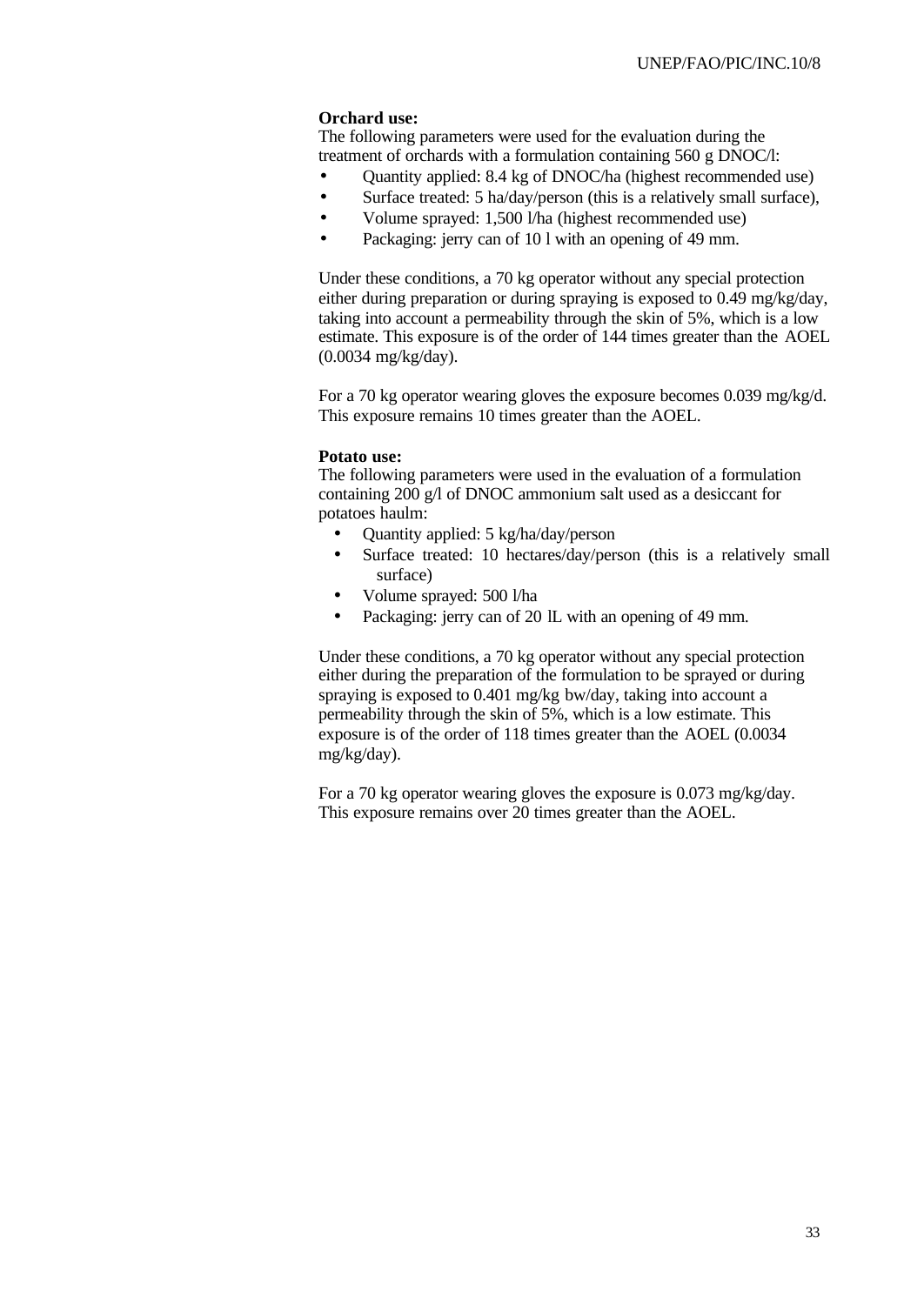|     | Peru                | A study was conducted on the use of DNOC in the valley of Mala. In<br>1991, 97 farmers exposed to DNOC were examined and 86 in 1992<br>(within 24 hours, exceptionally 48 hours) after the end of a working day<br>spraying DNOC. The following findings were obtained:<br>The levels of DNOC in the blood of the applicators and bystanders<br>$\bullet$<br>were measured, revealing significant statistical differences between                                                                                                                                                                                                                                                                                                                                                                                                                                           |
|-----|---------------------|-----------------------------------------------------------------------------------------------------------------------------------------------------------------------------------------------------------------------------------------------------------------------------------------------------------------------------------------------------------------------------------------------------------------------------------------------------------------------------------------------------------------------------------------------------------------------------------------------------------------------------------------------------------------------------------------------------------------------------------------------------------------------------------------------------------------------------------------------------------------------------|
|     |                     | the two groups.<br>The farmers were unaware of the real risk in using this pesticide<br>and, when they were informed, paid little attention.                                                                                                                                                                                                                                                                                                                                                                                                                                                                                                                                                                                                                                                                                                                                |
|     |                     | 80% of the target population did not use the protective clothing<br>recommended by WHO while applying the product.                                                                                                                                                                                                                                                                                                                                                                                                                                                                                                                                                                                                                                                                                                                                                          |
|     |                     | 73% of the applicators interviewed admitted they had suffered the<br>poisoning symptoms explained to them.                                                                                                                                                                                                                                                                                                                                                                                                                                                                                                                                                                                                                                                                                                                                                                  |
|     |                     | It was confirmed that DNOC blood levels are eliminated in six to<br>eight weeks.                                                                                                                                                                                                                                                                                                                                                                                                                                                                                                                                                                                                                                                                                                                                                                                            |
|     |                     | The following risk factors were observed among the studied<br>populations: long hours of exposure to the products, high<br>application doses, short intervals between application, lack of<br>cleaning after applications.                                                                                                                                                                                                                                                                                                                                                                                                                                                                                                                                                                                                                                                  |
|     |                     | The complaints most frequently suffered by farmers exposed to<br>DNOC were: polydipsia, fatigue, feeling hot, cephalalgia,<br>suffocation, giddiness, blurred vision, diarrhoea, general malaise,<br>nausea and vomiting. However, the farmers considered the<br>situations to be "normal".                                                                                                                                                                                                                                                                                                                                                                                                                                                                                                                                                                                 |
|     |                     | Complaints were also received from workers, whose DNOC blood<br>concentration was below the so-called danger level of 10 ppm (NIOSH).<br>At those levels, symptoms, although not specific, can be recognised as<br>part of the symptomatology of DNOC poisoning.                                                                                                                                                                                                                                                                                                                                                                                                                                                                                                                                                                                                            |
| 3.5 | <b>Medical data</b> | Data from the literature report cases of intoxication resulting from very<br>prolonged exposure in hot weather. The symptoms reported were<br>abnormal fatigue, perspiration, and a sensation of heat and weight loss.<br>The degradation of the general state of the person intoxicated can be quick<br>with tachypnea, tachycardia, and significant important hyperthermia,<br>which may lead to death. One of the important characteristic post-mortem<br>effects is the quick appearance (45 minutes to 1 hour) of <i>rigor mortis</i> .<br>In the case of light or moderate exposure, the return back to normal is<br>quick (48 to 72 hours) following exposure, without any after-effects. It<br>should be added that the product is irritating and sensitising to the skin<br>and caustic to the eyes. No treatments, other than symptomatic, can be<br>recommended. |
|     |                     | The survey data from Peru confirm that DNOC increases the basal<br>metabolic rate, without proportionally stimulating the cardiovascular                                                                                                                                                                                                                                                                                                                                                                                                                                                                                                                                                                                                                                                                                                                                    |

metabolic rate, without proportionally stimulating the cardiovascular system. Effects on the gastrointestinal tract and on the nervous system have also been observed on Peruvian workers exposed to this product.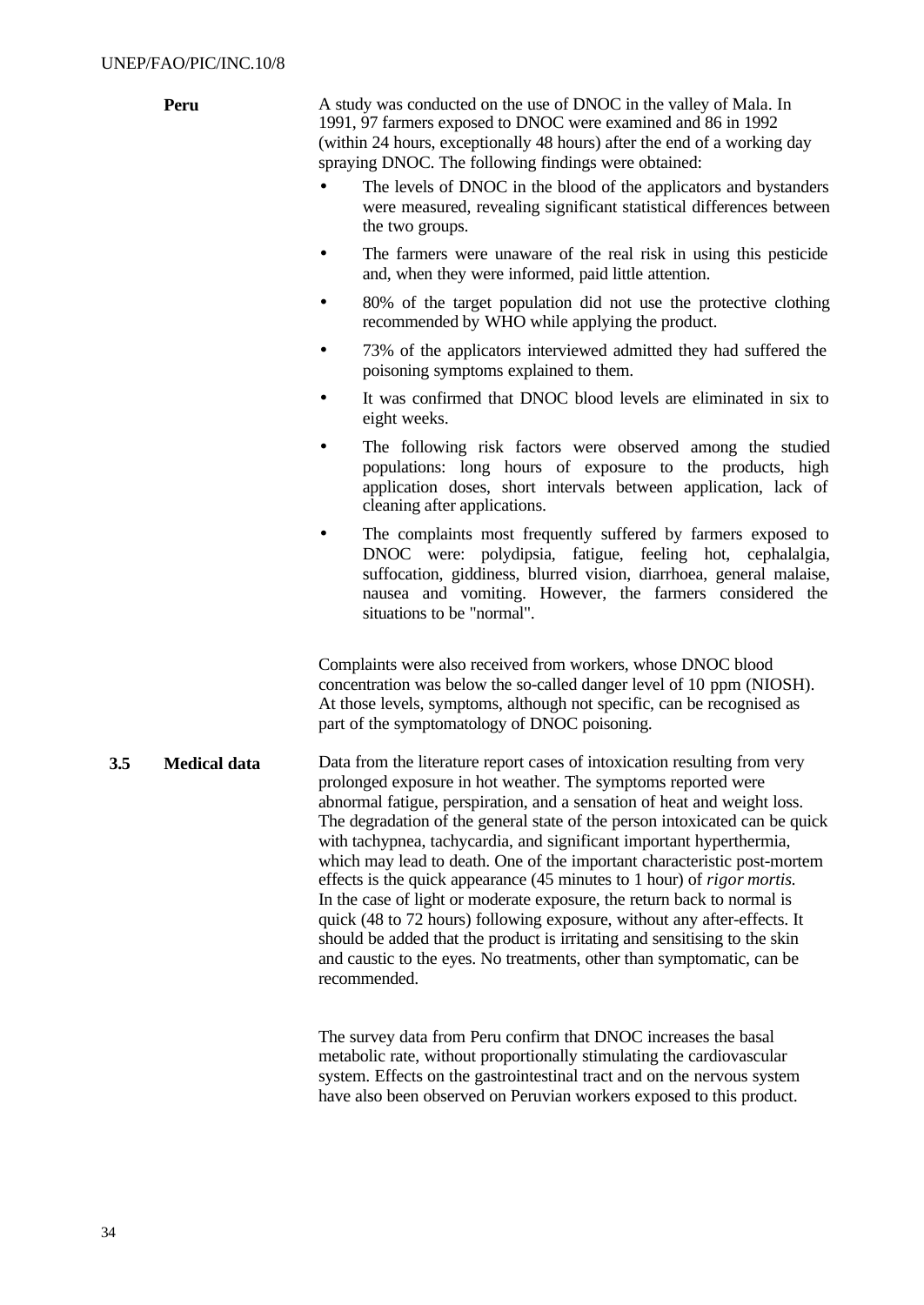| 4.1   | Fate                    |                                                                                                                                                                                                                                                                                                                                                                                                                                                                                                                                                                                                                                                                                                                                                                                                  |
|-------|-------------------------|--------------------------------------------------------------------------------------------------------------------------------------------------------------------------------------------------------------------------------------------------------------------------------------------------------------------------------------------------------------------------------------------------------------------------------------------------------------------------------------------------------------------------------------------------------------------------------------------------------------------------------------------------------------------------------------------------------------------------------------------------------------------------------------------------|
| 4.1.1 | Soil                    | Mobility: At a low pH, the adsorption of undissociated DNOC to<br>particulate is strong. However, at an environmentally relevant pH DNOC<br>is weakly adsorbed on soil. In a study using three soil types, adsorption<br>was less than 15.4 % after 16 h. Apparent adsorption substantially<br>increased over a longer period but this was likely due to degradation of the<br>compounds. The values of $K_{oc}$ ranged from 53 to 195, for the various soils<br>and concentrations. DNOC is expected to be mobile in soil but, due to<br>rapid degradation, aged residues containing DNOC and its major<br>metabolite (likely 2-methyl-4-nitrophenol) are shown to have a low<br>potential for leaching in soil (leacheates from soil columns were 0.9-<br>5.8 %, mainly as polar metabolites). |
|       |                         | The degradation of DNOC in sterile soil was not investigated.                                                                                                                                                                                                                                                                                                                                                                                                                                                                                                                                                                                                                                                                                                                                    |
|       |                         | The <b>biodegradation</b> of DNOC under <b>aerobic</b> conditions in soils is rapid.<br>It was investigated in three types of standard soils over a period of 88<br>days, at 20 $\degree$ C, in the dark: at concentrations equivalent to a field<br>application rate of 5 kg DNOC/ha, $DT_{50}$ values were less than 12 days at<br>$20^{\circ}$ C and 15 days at 5 $^{\circ}$ C. Degradation proceeds via unidentified polar<br>metabolites. The ring moiety is highly mineralised $($ >40 %) and bound<br>residues are $\langle 40 \rangle$ . The main non-volatile metabolite was tentatively<br>identified as 2-methyl-4-nitrophenol, which peaks at 14 before decreasing<br>to a low level. Other metabolites remain at low levels.                                                        |
|       |                         | Degradation under anaerobic conditions and <b>photodegradation</b> in soil<br>have not been studied as DNOC is rapidly degraded in the upper soil<br>layer.                                                                                                                                                                                                                                                                                                                                                                                                                                                                                                                                                                                                                                      |
| 4.1.2 | Water                   | DNOC is stable in sterile water at any pH.<br>The DT <sub>50</sub> in surface water is 3-5 weeks. The DT <sub>50</sub> value of<br>photodegradation in aqueous systems might be around 253 hours (10.5)<br>days). Experiments do not provide reliable information on the degradation<br>rate in water/sediment systems.<br>DNOC is moderately adsorbed on aquatic sediment.                                                                                                                                                                                                                                                                                                                                                                                                                      |
| 4.1.3 | Air                     | DNOC has a Henry's law constant of 2.46 x $10^{-7}$ atm. m <sup>3</sup> /mol and<br>therefore will not volatilise from surface water. Due to the low volatility<br>of DNOC, the active substance is not expected to be found in significant<br>amounts in air.                                                                                                                                                                                                                                                                                                                                                                                                                                                                                                                                   |
| 4.1.4 | <b>Bioconcentration</b> | Log $P < 3$ . Generally, compounds with Log $P < 3$ do not bioconcentrate.                                                                                                                                                                                                                                                                                                                                                                                                                                                                                                                                                                                                                                                                                                                       |
| 4.1.5 | <b>Persistence</b>      | DNOC is not expected to accumulate in soil as the $DT_{50}$ values for aerobic<br>degradation are less than 12 days at 20 $\rm ^{\circ}C$ and 15 days at 5 $\rm ^{\circ}C$ . With a DT <sub>50</sub><br>of 3-5 week in aerobic surface water, and a photodegradation $DT_{50}$ value<br>of 10.5 d, DNOC is not likely to persist in water systems either.                                                                                                                                                                                                                                                                                                                                                                                                                                        |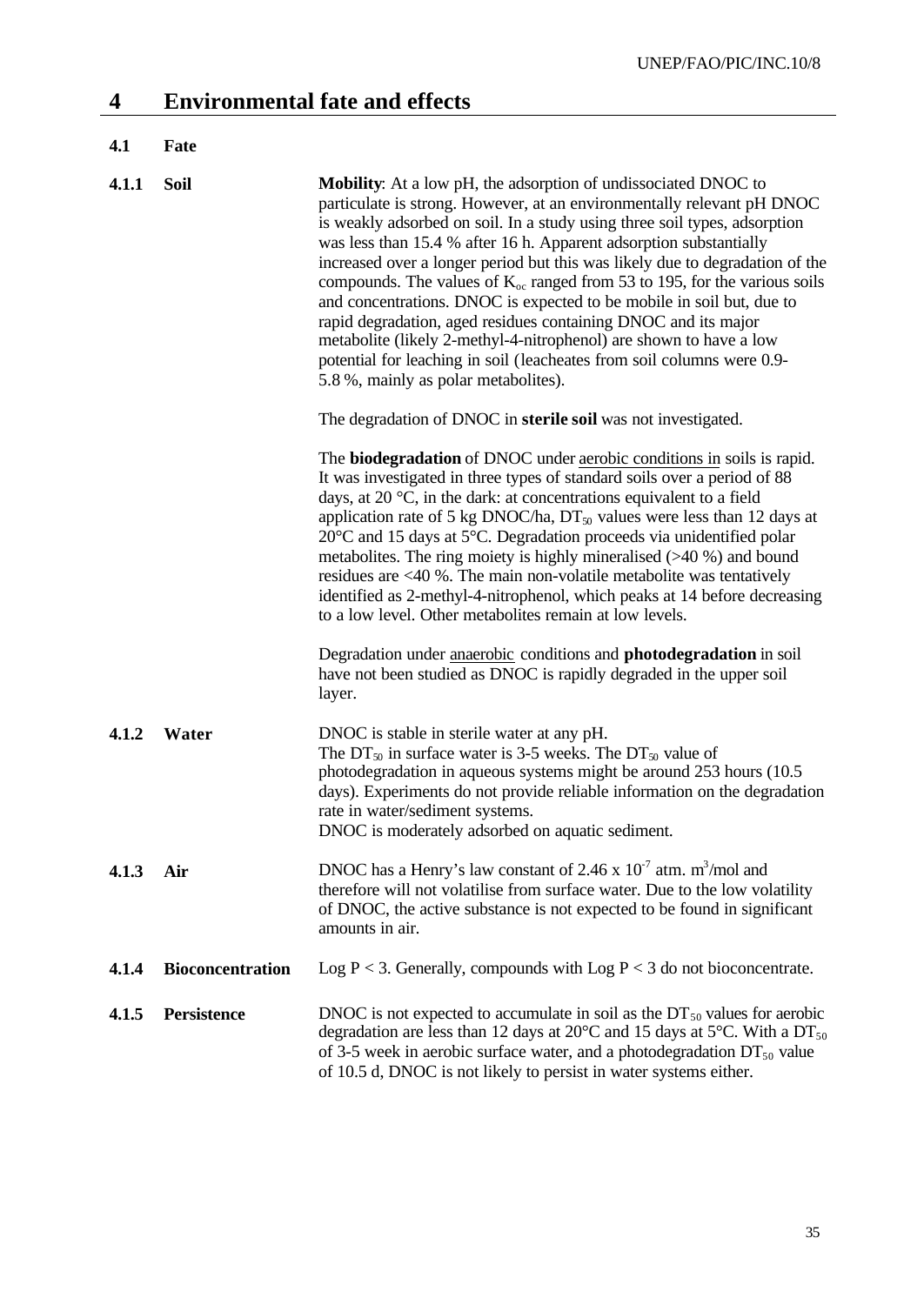## **4.2 Ecotoxicity – Effects on non-target organisms**

| 4.2.1 | <b>Terrestrial vertebrates</b>   |                                                                                                                                                                                                                                                                                                          |  |  |
|-------|----------------------------------|----------------------------------------------------------------------------------------------------------------------------------------------------------------------------------------------------------------------------------------------------------------------------------------------------------|--|--|
|       | <b>Mammals</b>                   | $LD_{50}$ (rat, oral)= 26 mg/kg bw ( $LD_{50}$ value retained for the European<br>Community risk evaluation)                                                                                                                                                                                             |  |  |
|       | <b>Birds</b>                     | $LD_{50}$ = 8.3 mg/kg (pheasants),<br>$= 15.7$ mg/kg (Japanese quail),<br>$=$ 23 mg/kg (duck),<br>$= 8-25$ mg/kg (partridge)<br>$= 1.4$ mg/kg bw (pheasants)<br>$LD_0$<br>$= 4.4$ mg/kg bw. (partridges)<br>$LC_{50}$ = 637 mg/kg diet (Japanese quail)<br>Mortality occurs quickly after administration |  |  |
|       |                                  | Concentrations on the treated grain fed to birds equivalent to the field use<br>of 3.5 kg DNOC /ha, had a repellent effect on the birds.                                                                                                                                                                 |  |  |
|       | <b>Aquatic Species</b>           |                                                                                                                                                                                                                                                                                                          |  |  |
|       | Fish                             | $LC_{50}$ = 6-13 mg/l (carp)<br>$= 0.45$ mg/l (96 h, trout)<br>$= 0.95$ mg/l (96 h, bluegill)                                                                                                                                                                                                            |  |  |
|       | <b>Aquatic</b><br>invertebrates  | $LC_{50}$ (24 h) = 5.7 mg/l (daphnia)<br>NOEC $(14 d) = 0.6$ mg/l (daphnia)                                                                                                                                                                                                                              |  |  |
|       | <b>Algae</b>                     | $LC_{50}$ (96 h) = 6 mg/l                                                                                                                                                                                                                                                                                |  |  |
| 4.2.3 | Honey Bees &<br>Other arthropods | Bees: LD <sub>50</sub> (acute oral) = 2.04 $\pm$ 0.25 µg/bee, suggest that DNOC is<br>moderately toxic to honey bees                                                                                                                                                                                     |  |  |
|       |                                  | When bees were exposed in a field experiment to a crop (Brassica<br><i>napusrape</i> ) treated at a rate of 5 kg a.i./ha, only 4.8 % mortality was<br>observed, showing that under normal field conditions, the risk to honey<br>bees from DNOC - treated crops is low.                                  |  |  |
|       |                                  | Other arthropods: no data                                                                                                                                                                                                                                                                                |  |  |
| 4.2.4 | <b>Earthworms</b>                | $LC_{50}$ (7 days) = 17 mg/kg of soil.<br>$LC_{50}$ (14 days) = 15 mg/kg soil.                                                                                                                                                                                                                           |  |  |
| 4.2.5 | Soil micro-<br>organisms         | At a concentration of 2.5 mg/kg of soil, DNOC stimulates respiration<br>(formation of $CO2$ resulting from decomposition of the organic<br>components of the soil by the microflora).                                                                                                                    |  |  |
| 4.2.6 | <b>Terrestrial plants</b>        | No data available. May be phytotoxic.                                                                                                                                                                                                                                                                    |  |  |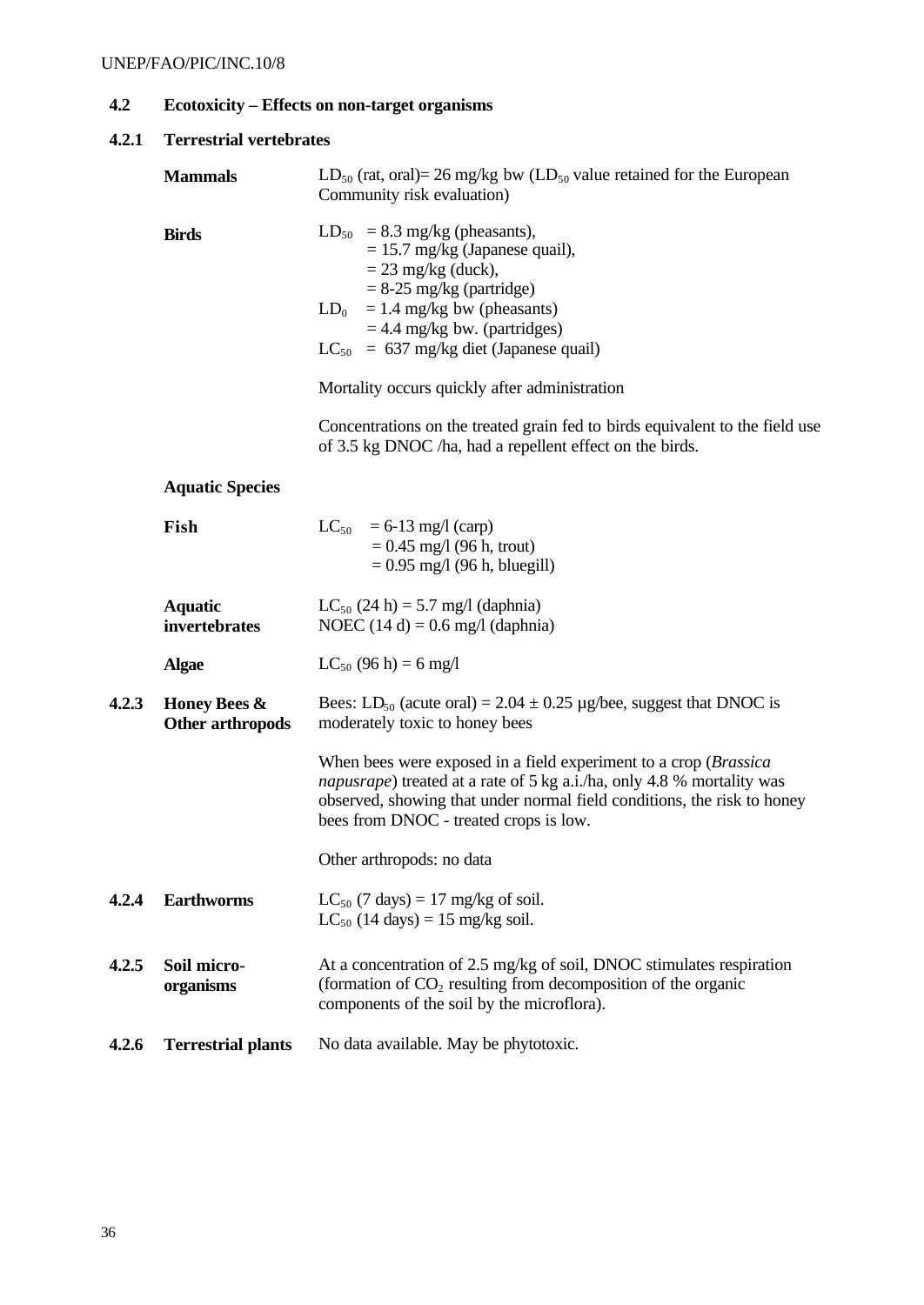## **5 Environmental Exposure/Risk Evaluation**

## **5.1 Terrestrial Vertebrates**

|     | <b>Mammals</b> and<br><b>birds</b>   | The risk evaluation of the use of DNOC in the European Community<br>was performed taking into account the intended applications notified for<br>authorisation. Application rates of 0.8 to 8.4 kg a.i./ha were considered<br>in vines and orchards and 5.6 kg a.i./ha for potatoes. For calculations, the<br>$LD_{50}$ values of 26 mg/kg bw and 8.3 mg/kg bw were used as reference<br>for the acute toxicity in mammals and in birds respectively.                 |  |  |  |  |
|-----|--------------------------------------|----------------------------------------------------------------------------------------------------------------------------------------------------------------------------------------------------------------------------------------------------------------------------------------------------------------------------------------------------------------------------------------------------------------------------------------------------------------------|--|--|--|--|
|     |                                      | The Toxicity/Exposure Ratios (TER) were calculated for small and<br>medium-sized grazing or insect eating mammals and birds. These TERs<br>must be greater than the trigger value (10) established in the European<br>Community. All application rates lead to TERs lower than the trigger<br>value, ranging from 0.04 (high rate) to 0.6 (low rate). Therefore, there<br>was evidence of unacceptable risks for all the applications notified for<br>authorisation. |  |  |  |  |
|     |                                      | The direct exposure of birds and mammals due to the intended uses of<br>DNOC within the European Community as a desiccant on potatoes and<br>as an insecticide on dormant fruit crop are limited.                                                                                                                                                                                                                                                                    |  |  |  |  |
| 5.2 | <b>Aquatic Species</b>               |                                                                                                                                                                                                                                                                                                                                                                                                                                                                      |  |  |  |  |
|     | <b>Fish/Aquatic</b><br>invertebrates | The risk evaluation of the use of DNOC in the European Community<br>was performed taking into account application rates of 0.8 to 8.4 kg<br>a.i./ha for orchards and 5.6 kg a.i./ha for potatoes. The exposure levels<br>were calculated for 1 m and 5 m buffer zones respectively. The toxicity<br>data concerning the most sensitive species in each trophic level (see<br>point 4.2.2) were used.                                                                 |  |  |  |  |
|     |                                      | The TERs were calculated for fish, daphnia and algae in acute exposure<br>and for daphnia in chronic exposure. These TERs must be greater than<br>the trigger values (100 for acute and 10 for chronic exposure) established<br>in the European Community.                                                                                                                                                                                                           |  |  |  |  |
|     |                                      | Almost all the acute TER values were lower than the trigger values even<br>with a 5 metre buffer zone, namely for fish (orchards: at all application<br>rates, potatoes), for daphnia (orchards: at high application rates,<br>potatoes) and algae (orchards: at high application rates, potatoes). The<br>chronic TER values were very close to the trigger value. The results are<br>summarised in the following table.                                            |  |  |  |  |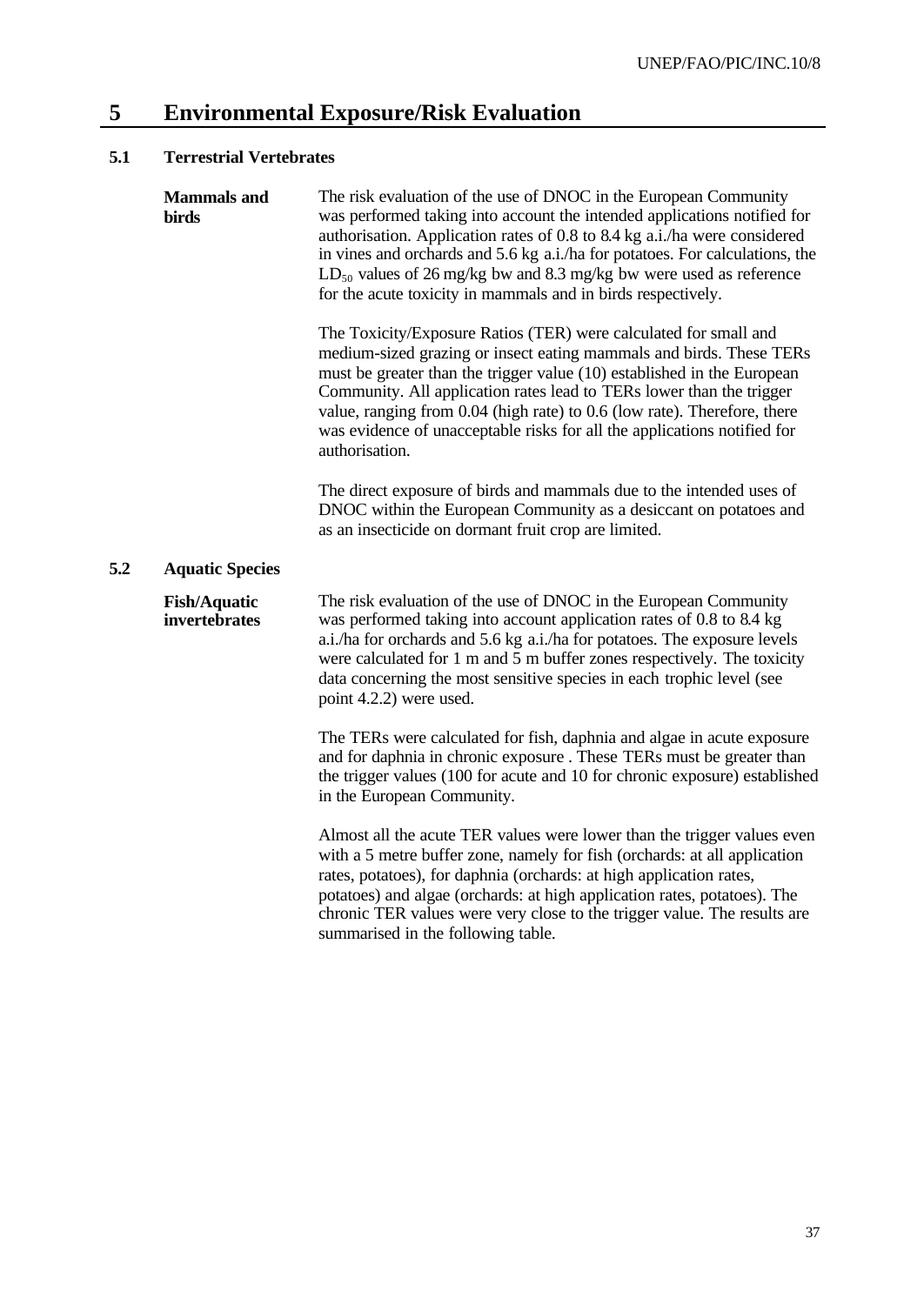| Application<br>rate (kg)<br>a.i/ha) | Crop    | Distance<br>(m) | Organis<br>m | Time-<br>scale | <b>TER</b> | Trigger<br>Values |
|-------------------------------------|---------|-----------------|--------------|----------------|------------|-------------------|
| 8.4                                 | Orchard | 5               | Fish         | Acute          | 0.8        | 100               |
| 8.4                                 | Orchard | 5               | Daphnia      | Acute          | <b>10</b>  | 100               |
| 8.4                                 | Orchard | 5               | Algae        | Acute          | 11         | 100               |
| 0.8                                 | Orchard | 5               | Fish         | Acute          | 8          | 100               |
| 0.8                                 | Orchard | 5               | Daphnia      | Acute          | 100        | 100               |
| 0.8                                 | Orchard | 5               | Algae        | Acute          | 110        | 100               |
| 5.6                                 | Potato  | 1               | Fish         | Acute          | 6          | 100               |
| $\overline{5.6}$                    | Potato  | 1               | Daphnia      | Acute          | 76         | 100               |
| 5.6                                 | Potato  | 1               | Algae        | Acute          | 80         | 100               |
| 0.8                                 | Orchard | 5               | Daphnia      | Chronic        | 11         | 10                |
| 5.6                                 | Potato  | 1               | Daphnia      | Chronic        | 8          | 10                |

**5.3 Honey bees and other arthropods** Bees: The risk evaluation was performed assuming an acute oral toxicity of 2 µg a.i/bee. Application rates of 0.8 and 8.4 kg a.i/ha for orchards and 5.6 kg a.i./ha for potatoes were considered for the risk evaluation. The hazard quotient (HQ = Application rate/  $LD_{50}$ ) in all cases was much higher (400-4200) than the trigger value of 50 and this unacceptable risks thus appeared to have been identified risks that were unacceptable. However, under normal field conditions the risk to honey bees was considered to be low (see point 4.2.3). In addition the use patterns of the plant protection products containing DNOC were not considered to present any significant risk of exposure to honey bees.

#### Other arthropods: no data

**5.4 Earthworms** The risk evaluation was performed in the European Community using the acute toxicity value of  $LC_{50}$  (7 days): 17 mg a.i./kg. Only the lowest application rate of 0.8 kg a.i./ha on orchards leads to an acceptable risk to earthworms. With an application rate of 8.4 kg a.i./ha on orchards, even assuming a 50 % interception by grass, the TER value of 1.5 was lower than the trigger value set to 10.

> The TER value of 2.3 obtained for an application on potatoes following a single application of 5.6 kg a.i./ha was also lower than the trigger value of 10.

Consequently, the related risks were considered unacceptable.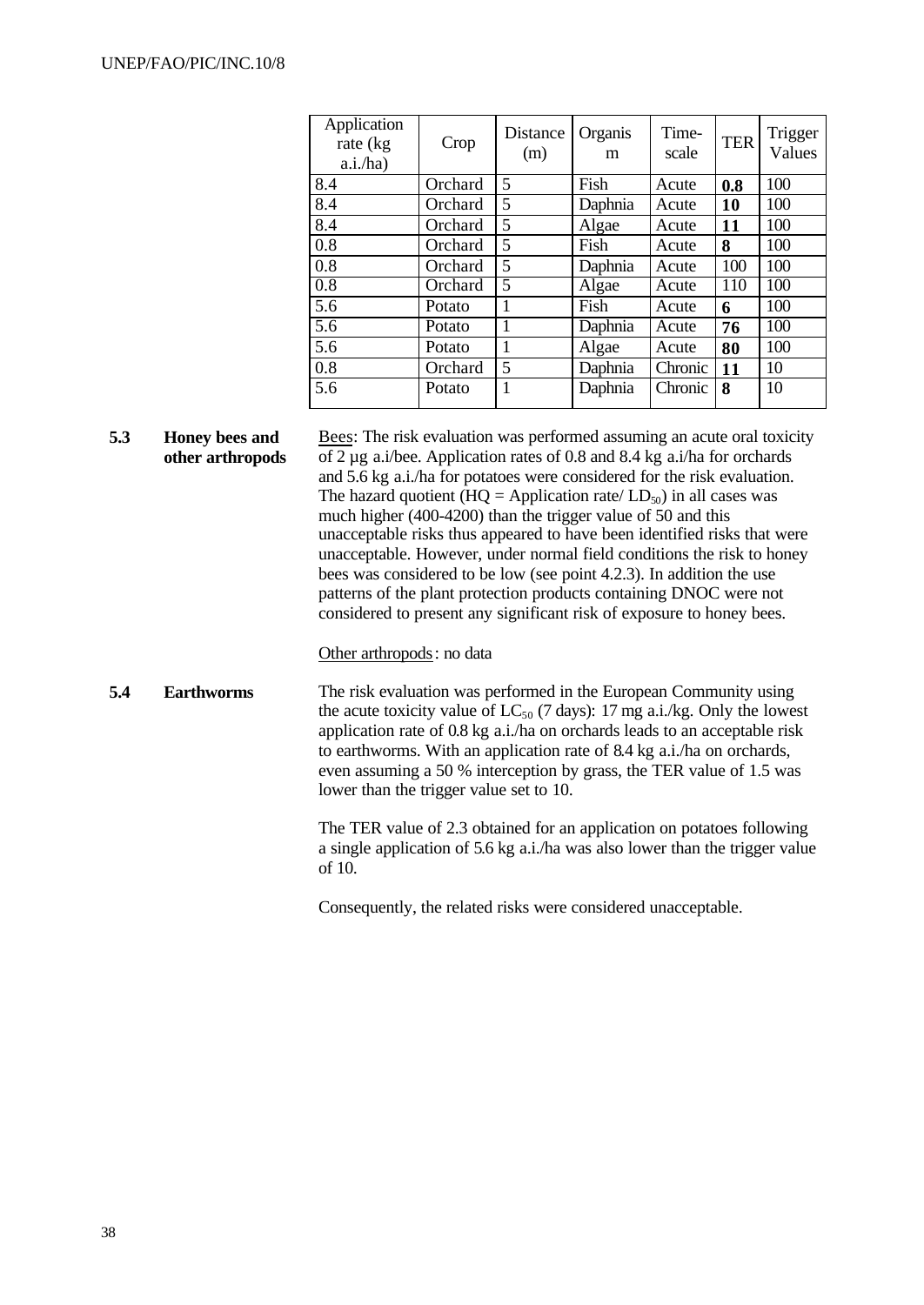#### **5.5 Soil micro-**No reliable data were available.

**organisms**

#### **Summary** Although there were a number of deficiencies in the DNOC data package provided to the European Community that prevented a complete evaluation being carried out, it was clear that the data package already available suggested:

- a potential for groundwater contamination,
- for all applications, a high acute risk to birds, and mammals and bees,
- for use in orchards ( with a 5 metre buffer zone), a high acute risk to fish, at all application rates, and to daphnia, algae and earthworms at high application rates,
- for use in potatoes, a high acute risk to fish, algae and earthworms,
- for use in orchards and potatoes a medium chronic risk for daphnia.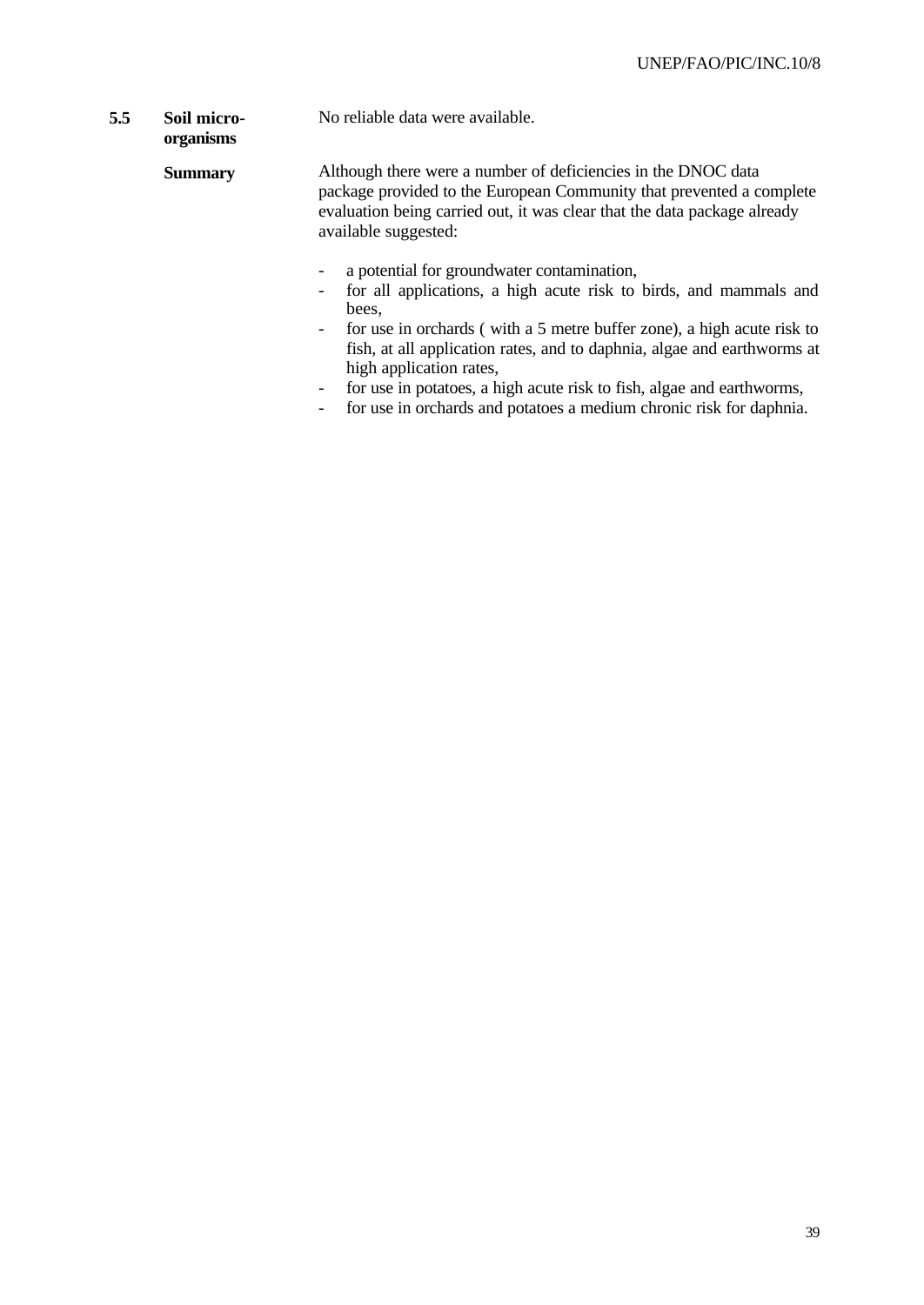|                  | <b>Country Name:</b>                                          | <b>European Community</b>                                                                                                                                                                                                                                                                                                                                                                                                                                                                                                                                                                                                                                                                                                                                                                             |
|------------------|---------------------------------------------------------------|-------------------------------------------------------------------------------------------------------------------------------------------------------------------------------------------------------------------------------------------------------------------------------------------------------------------------------------------------------------------------------------------------------------------------------------------------------------------------------------------------------------------------------------------------------------------------------------------------------------------------------------------------------------------------------------------------------------------------------------------------------------------------------------------------------|
| $\mathbf{1}$     | <b>Effective date(s) of</b><br>entry into force of<br>actions | The measures laid down by Commission Decision 1999/164/EC of<br>$17/02/1999$ had to be put into effect by $16/08/1999$ at the latest.                                                                                                                                                                                                                                                                                                                                                                                                                                                                                                                                                                                                                                                                 |
|                  | Reference to the<br>regulatory<br>document                    | Commission Decision 1999/164/EC of 17/02/1999 concerning the non-<br>inclusion of DNOC in Annex I to Council Directive 91/414/EEC and the<br>withdrawal of authorisations for plant protection products containing the<br>active substance (Official Journal of the European Communities L54 of<br>02/03/1999, p.21).                                                                                                                                                                                                                                                                                                                                                                                                                                                                                 |
| $\boldsymbol{2}$ | Succinct details of<br>the final regulatory<br>action(s)      | DNOC and its salts are not included as an active ingredient in Annex I to<br>Directive 91/414/EEC. It is therefore prohibited to place on the market or<br>to use plant protection products containing DNOC. The authorisations<br>for plant protection products containing DNOC had to be withdrawn by<br>16/8/1999. From 17/2/1999, no authorisation for plant protection<br>products containing DNOC could be granted or renewed.                                                                                                                                                                                                                                                                                                                                                                  |
| 3                | <b>Reasons for action</b>                                     | The Decision followed the review of DNOC and its salts pursuant to<br>Article 8 (2) of the Council Directive 91/414/EEC of 15 July 1991<br>concerning the placing of plant protection products on the market. In<br>accordance with that Directive, the Commission initiated a programme of<br>work for the gradual examination of active substances available on the<br>market. DNOC was one of the 90 active substances included in the list of<br>substances covered by the first stage of the work programme. The main<br>notifier (Elf Atochem Agri SA) submitted a dossier, which was reviewed<br>by the Member States and the Commission within the Standing<br>Committee on Plant Health. This review was finalised on 1 December<br>1998 in the form of a Commission review report for DNOC. |
|                  |                                                               | From the assessments made, it was concluded that the submitted<br>information had not demonstrated that the safety requirements laid down<br>in Article $5(1)(a)$ and (b) and $5(2)(b)$ of Directive 91/414/EEC were met,<br>in particular with regard to operator exposure and non-target organisms.                                                                                                                                                                                                                                                                                                                                                                                                                                                                                                 |
| 4                | <b>Basis for inclusion</b><br>into Annex III                  | None of the intended uses were considered to present an acceptable risk<br>as regards operator exposure. Moreover, insufficient data were available<br>to assess consumer exposure to potential residues resulting from use.                                                                                                                                                                                                                                                                                                                                                                                                                                                                                                                                                                          |
|                  |                                                               | There were also concerns about high acute toxicity to aquatic and<br>terrestrial organisms.                                                                                                                                                                                                                                                                                                                                                                                                                                                                                                                                                                                                                                                                                                           |
| 4.1              | <b>Risk evaluation</b>                                        | It was concluded that continued use of DNOC and its salts would pose an<br>unacceptably high risk to human health and the environment.                                                                                                                                                                                                                                                                                                                                                                                                                                                                                                                                                                                                                                                                |
| 4.2              | Criteria used                                                 | Exposure/effects ratios for occupational use, public health and the<br>environment.                                                                                                                                                                                                                                                                                                                                                                                                                                                                                                                                                                                                                                                                                                                   |

## **Annex 2 – Details on final regulatory actions reported**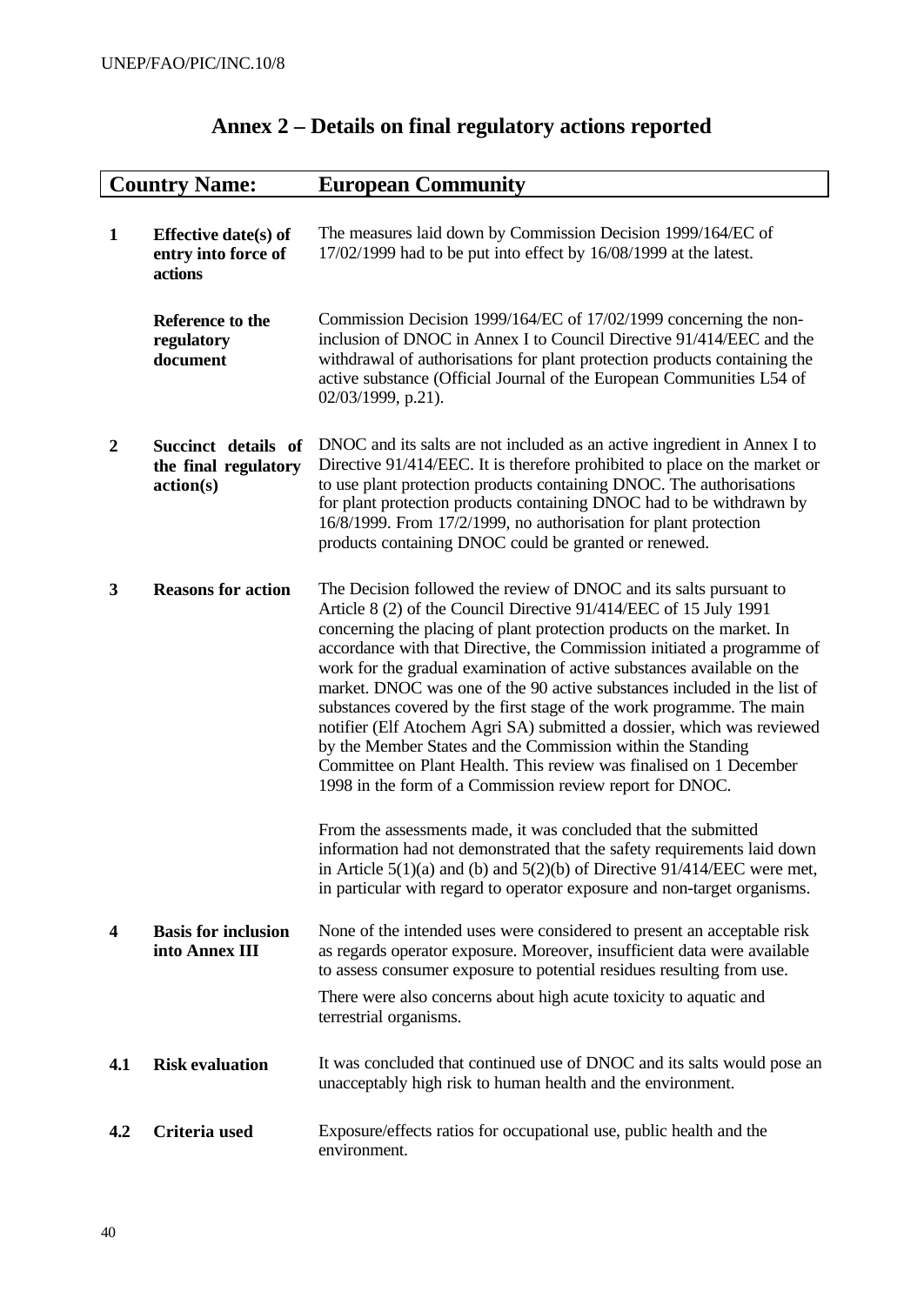|   | Relevance to other<br><b>States and Region</b> | Of special concern to developing countries due to the high risk associated<br>with spraying of DNOC, even when rigorous Good Agricultural<br>Practices (GAP) are employed and protective equipment is used.                                                                                              |
|---|------------------------------------------------|----------------------------------------------------------------------------------------------------------------------------------------------------------------------------------------------------------------------------------------------------------------------------------------------------------|
| 5 | <b>Alternatives</b>                            | No alternatives are proposed.                                                                                                                                                                                                                                                                            |
| 6 | <b>Waste management</b>                        | Member States were allowed to grant a limited period of grace for<br>disposal, storage, placing on the market and use of existing stocks was<br>provided in accordance with the provisions of Article 4(6) of Directive<br>91/414/EEC. This period was set at not longer than a maximum of 15<br>months. |
|   | <b>Other</b>                                   | Authorisations had already been withdrawn by a number of Member<br>States on the basis of DNOC's similarity to other dinitro compounds with<br>known teratogenic potential.                                                                                                                              |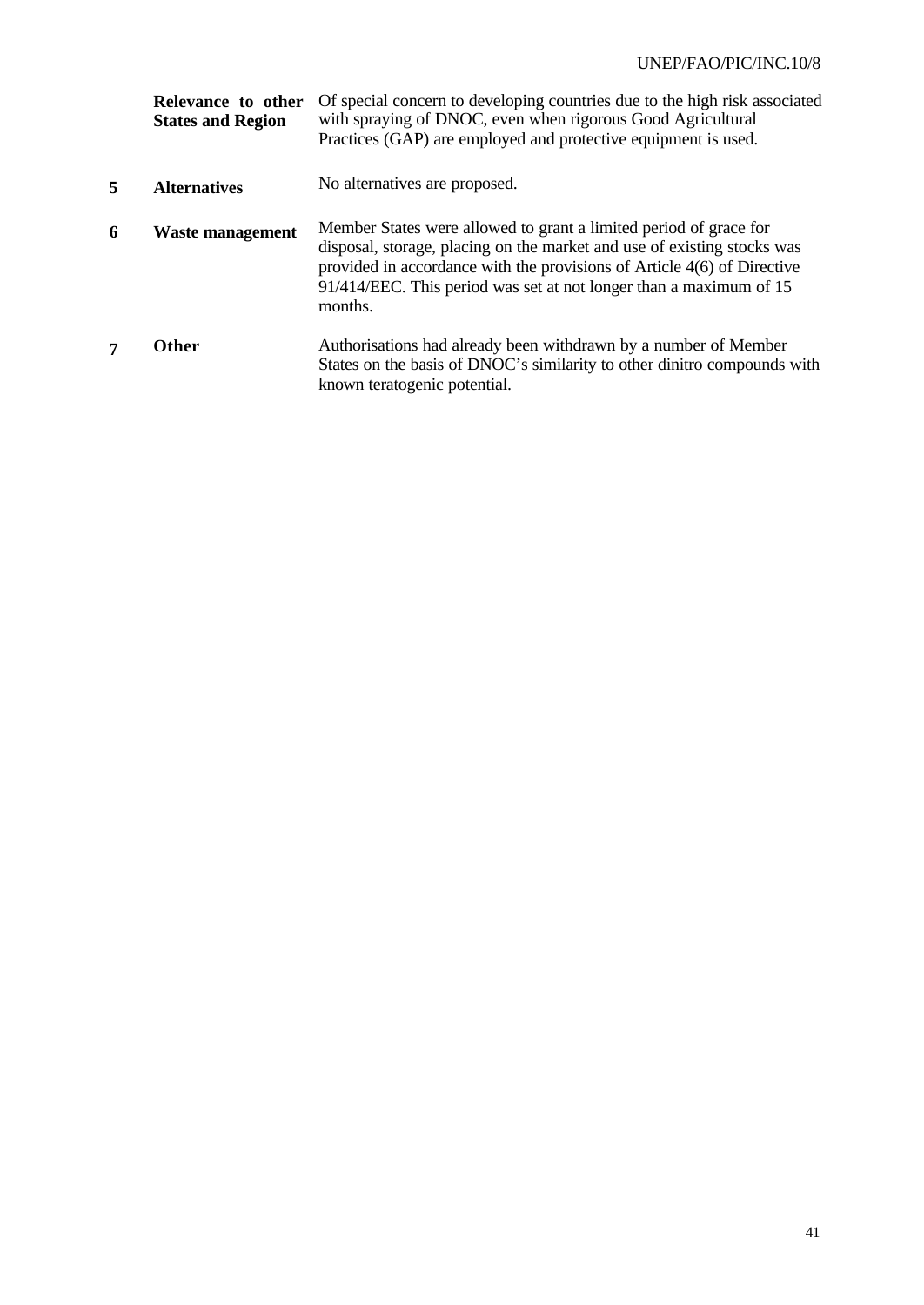| <b>Country Name:</b> |                                                                 | Peru                                                                                                                                                                                                                                                                                                                                                                                                                                                                                                                                                                                    |  |  |
|----------------------|-----------------------------------------------------------------|-----------------------------------------------------------------------------------------------------------------------------------------------------------------------------------------------------------------------------------------------------------------------------------------------------------------------------------------------------------------------------------------------------------------------------------------------------------------------------------------------------------------------------------------------------------------------------------------|--|--|
| $\mathbf{1}$         | <b>Effective date(s) of</b><br>entry into force of<br>actions   | 9 October 2000                                                                                                                                                                                                                                                                                                                                                                                                                                                                                                                                                                          |  |  |
|                      | Reference to the<br>regulatory<br>document                      | Resolución Jefatural Nº 182-2000-AG-SENASA                                                                                                                                                                                                                                                                                                                                                                                                                                                                                                                                              |  |  |
| $\boldsymbol{2}$     | <b>Succinct details of</b><br>the final regulatory<br>action(s) | Prohibition of DNOC for registration, import, local formulation,<br>distribution, trade and use; valid for formulations (including salts) as well<br>as technical material.                                                                                                                                                                                                                                                                                                                                                                                                             |  |  |
| 3                    | <b>Reasons for action</b>                                       | Based on a study of occupational exposure of farmers using DNOC it<br>was concluded that the risks of continued use were greater than the<br>benefits obtained                                                                                                                                                                                                                                                                                                                                                                                                                          |  |  |
| 4                    | <b>Basis for inclusion</b><br>into Annex III                    | The substantial toxicological hazards identified from existing scientific<br>data, taken together with a study of poisoning incidents in the country,<br>demonstrated a risk under prevailing national conditions.                                                                                                                                                                                                                                                                                                                                                                      |  |  |
|                      |                                                                 | DNOC is toxic to fish and to bees. In addition, it is highly phytotoxic.                                                                                                                                                                                                                                                                                                                                                                                                                                                                                                                |  |  |
| 4.1                  | <b>Risk evaluation</b>                                          | A study was conducted in 1991-1992 on the use of DNOC in the Valley<br>of Maja where farmers were examined and blood samples taken, 24<br>hours (exceptionally 48 hours) after a day's work spraying DNOC. Local<br>doctors recorded several complaints from the workers and showed that<br>those spontaneously reporting complaints had higher levels of DNOC in<br>the blood. The levels of DNOC in the blood of applicators and<br>bystanders were significantly different. It took the body 6 to 8 weeks to<br>eliminate DNOC.<br>This study identified concern about human health. |  |  |
| 4.2                  | Criteria used                                                   | Assessment of impact upon human health                                                                                                                                                                                                                                                                                                                                                                                                                                                                                                                                                  |  |  |
|                      | <b>Relevance to other</b><br><b>States and Region</b>           | Concerns may apply to the operators from countries with similar<br>agricultural practices.                                                                                                                                                                                                                                                                                                                                                                                                                                                                                              |  |  |
| 5                    | <b>Alternatives</b>                                             | The product will be replaced with other products, with lower risk to<br>human and the environment.                                                                                                                                                                                                                                                                                                                                                                                                                                                                                      |  |  |
| 6                    | <b>Waste management</b>                                         | No information                                                                                                                                                                                                                                                                                                                                                                                                                                                                                                                                                                          |  |  |
| 7                    | Other                                                           |                                                                                                                                                                                                                                                                                                                                                                                                                                                                                                                                                                                         |  |  |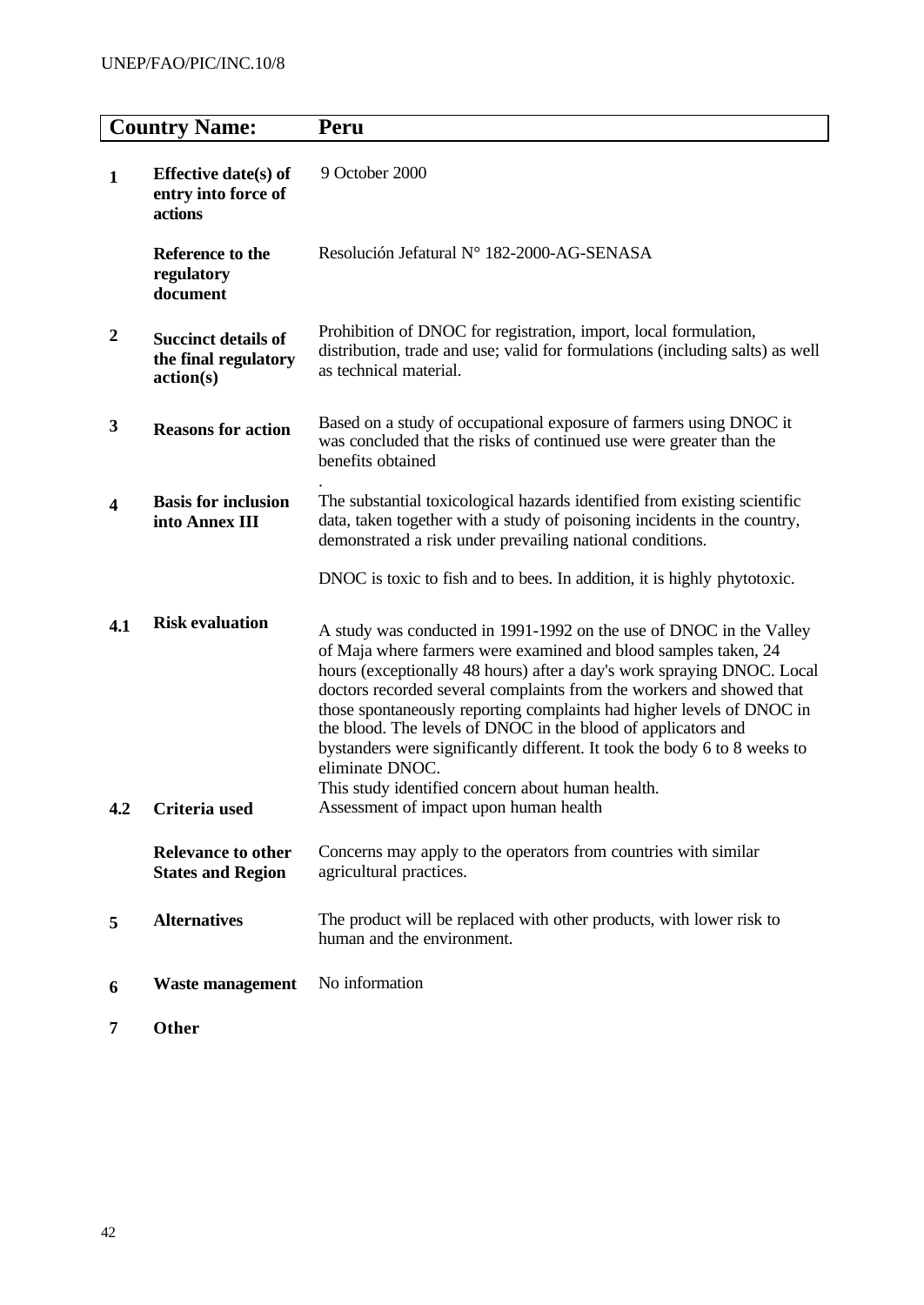| <b>European Community</b>                            |              |                               |  |  |  |
|------------------------------------------------------|--------------|-------------------------------|--|--|--|
| $\bf CP$                                             |              | $+322$ 299 48 60              |  |  |  |
| Administrator                                        | Fax          | +322 295 61 17                |  |  |  |
| <b>European Commission</b>                           | <b>Telex</b> |                               |  |  |  |
| <b>DG</b> Environment                                | e-mail       | klaus.berend@cec.eu.int       |  |  |  |
| Rue de la Loi, 200                                   |              |                               |  |  |  |
| B-1049, Brussels - Belgium                           |              |                               |  |  |  |
| Mr Klaus BEREND                                      |              |                               |  |  |  |
|                                                      |              |                               |  |  |  |
| <b>PERU</b>                                          |              |                               |  |  |  |
| ${\bf P}$                                            | <b>Phone</b> | +511 433 8048                 |  |  |  |
| Directora General de Sanidad Vegetal                 | Fax          | +511 433 8048                 |  |  |  |
| Servicio Nacional de Sanidad Agraria (SENASA)        | <b>Telex</b> |                               |  |  |  |
| Dirección General de Sanidad Vegetal                 |              |                               |  |  |  |
| Pasaje Zela S/N, Edificio del Ministerio de Trabajo, | e-mail       | adelarosa@senasa.minag.gob.pe |  |  |  |
| Piso 10, Lima 11 - PERU                              |              |                               |  |  |  |
| Ing. Alicia De La ROSA BRACHOWICZ                    |              |                               |  |  |  |
|                                                      |              |                               |  |  |  |
| $\mathbf C$                                          | <b>Phone</b> | +511 440 2340/440 0399        |  |  |  |
| Director General                                     |              | $+5114406562$                 |  |  |  |
| Direccción General de Salud Ambiental                | Fax          |                               |  |  |  |
| Ministerio de Salud                                  |              |                               |  |  |  |
|                                                      | <b>Telex</b> |                               |  |  |  |
| Las Amapolas 350<br>Lince                            |              |                               |  |  |  |
| Lima-PERU                                            |              |                               |  |  |  |
| Mr. Jorge Villena Chavez                             |              |                               |  |  |  |
|                                                      | e-mail       |                               |  |  |  |
|                                                      |              |                               |  |  |  |
|                                                      |              |                               |  |  |  |

## **Annex 3 – Addresses of designated national authorities**

**C** Industrial chemicals **CP** Pesticides and industrial chemicals **P** Pesticides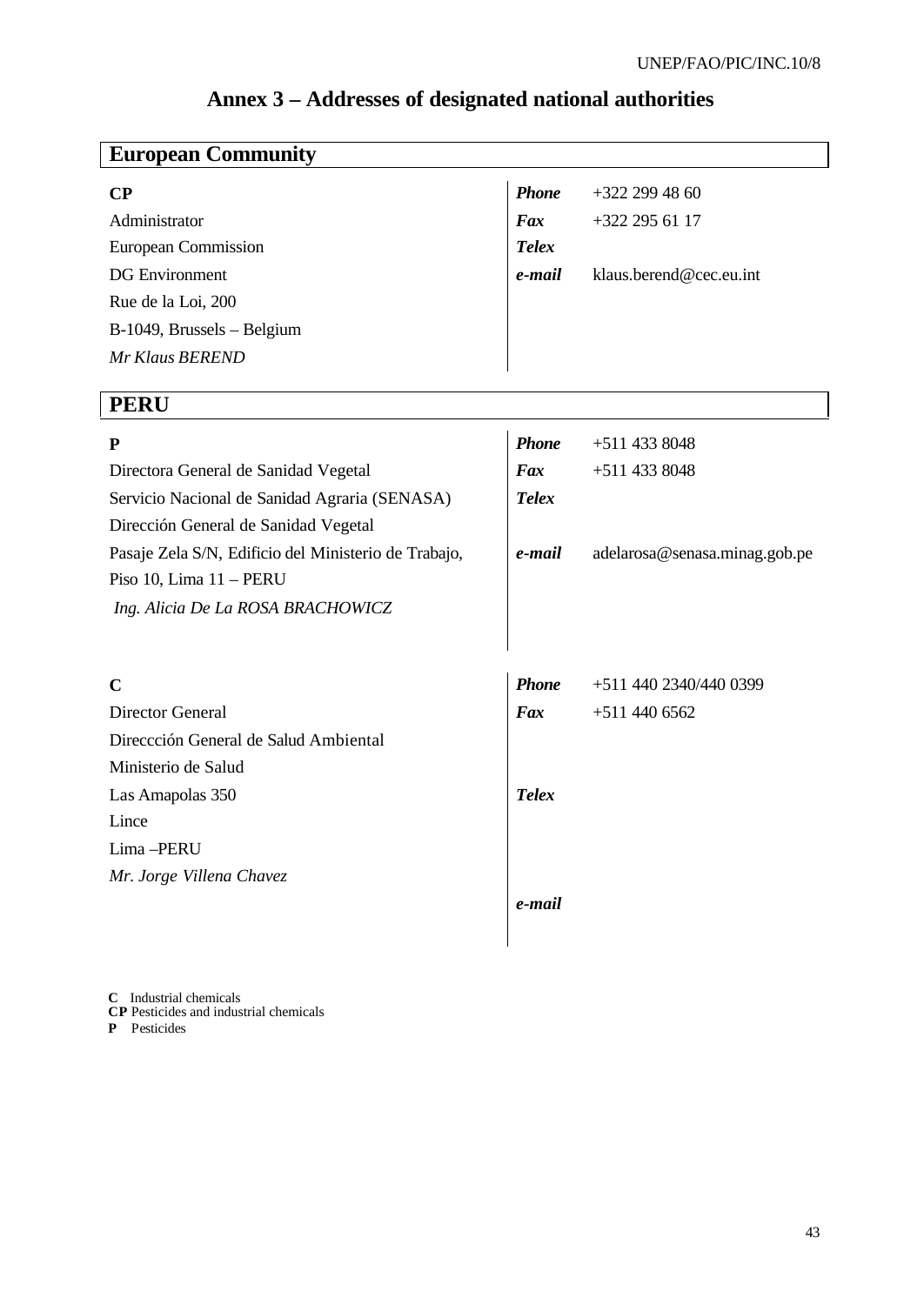## **Annex 4 – References**

## **PART I: FINAL REGULATORY CONTROL ACTION**

#### **European Communities**

Commission Decision 1999/164/EC of 17/02/1999 concerning the non-inclusion of DNOC in Annex I to Council Directive 91/414/EEC and the withdrawal of authorisations for plant protection products containing the active substance (Official Journal of the European Community L54 of 02/03/1999, p.21) (available at: http://europa.eu.int/eurlex/pri/en/oj/dat/1999/l\_054/l\_05419990302en00210022.pdf)

#### **Peru**

Resolución Jefatural N° 182-2000-AG-SENASA

## Part II: Documentation used for risk evaluation

**Review report** for the active substance DNOC – Finalised to support European Commission decision concerning the non-inclusion of DNOC as active substance in the Annex I to the Directive 91/414/EEC and the withdrawal of authorisations for plant protection products containing this active substance. European Commission – Directorate General for Agriculture DG VI-B.II-1 (7777/VI/98-REV.3, 1.12.1998).

**EU Peer review Programme (ECCO)** – Full report on DNOC Pesticides Safety Directorate/ECCO Team 5528/ECCO/PSD/97 25.7.97, plus supporting background papers.

Guidance for the setting of **Acceptable Operator Exposure Levels (AOELs).** Commission of the European Communities. Directorate-General for Health and Consumer Protection (7531/VI/95 rev 6, 10.09.2001).

Guidance document on Risk assessment for **Birds and Mammals** under Council Directive 91/414/EEC. European Commission –Directorate-General for Health and Consumer Protection (SANCO/4145/2000, Nov.2001).

Guidance document on **Aquatic Ecotoxicology** within the framework of Directive 91/414/EEC. European Commission –Directorate-General for Health and Consumer Protection (SANCO/3268/2001, Rev. 8, 26.06.2001).

Guidance document on **Terrestrial Ecotoxicology**. European Commission – Directorate-General for Agriculture (2021/VI/98 rev. 7, 08.07.2000).

Guidance document on **Persistence in Soil**. European Commission – Directorate-General for Agriculture (9188/VI/97 rev. 8, 12.07.2000).

**Technical Report No. 2001**-AG-SENASA-DGSV-DIA, dated 20 September 2001

**Report** of project on occupational health and rural education (Lima, Peru, 1992, excerpt – table of content and section relevant to DNOC).

**FAO/WHO, 1963**. Pesticide Residues in Food – 1963 - FAO Meeting Report No. PL/1963/13 (mimeographed); WHO/Food Add./23/1964.

**FAO/WHO, 1965**. Pesticide Residues in Food – 1965 - Evaluations of the toxicity of pesticide